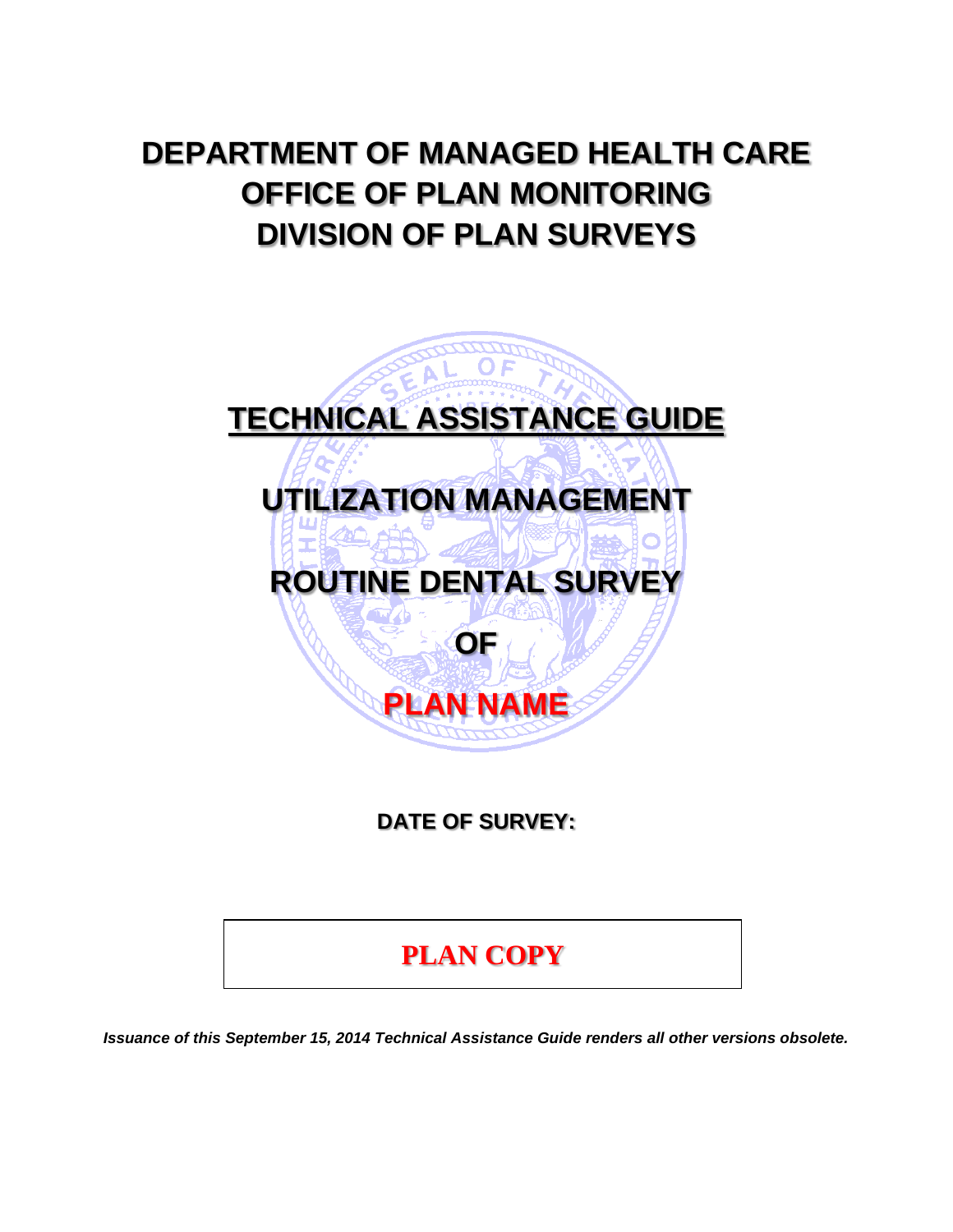# **DENTAL TAG**

# **UTILIZATION MANAGEMENT REQUIREMENTS**

# **TABLE OF CONTENTS**

| Requirement UM-001: UM Program Policies and Procedures 1                      |
|-------------------------------------------------------------------------------|
| Requirement UM-002: UM Decision Making and Time Frames  4                     |
|                                                                               |
| Requirement UM-004: Communication Requirements for UM Decisions  10           |
| Requirement UM-005: Disclosure of UM Process to Authorize or Deny Services 15 |
| Requirement UM-006: UM Processes as Part of the QA Program  18                |
|                                                                               |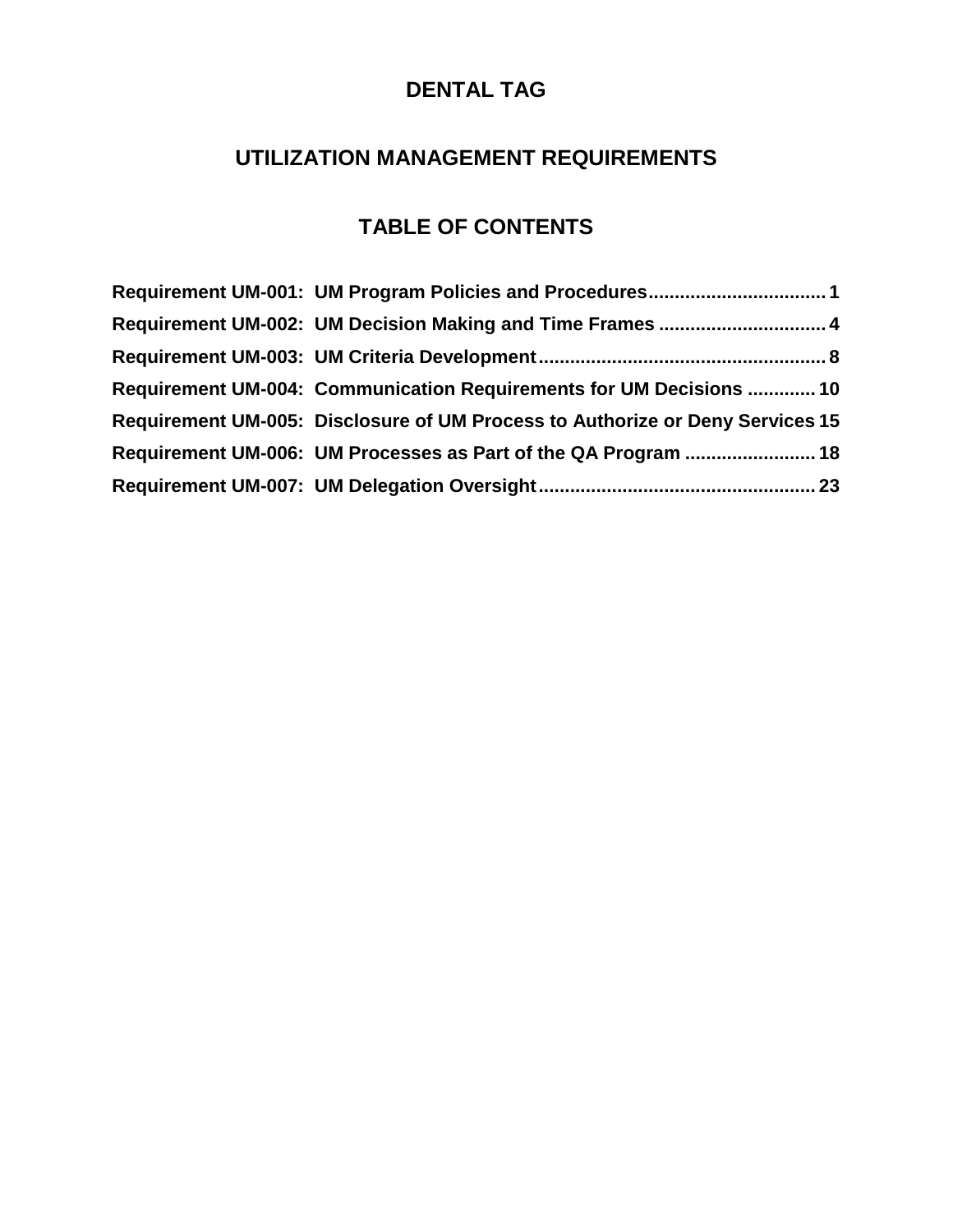# <span id="page-2-0"></span>**Requirement UM-001: UM Program Policies and Procedures**

## **STATUTORY/REGULATORY CITATION(S)**

#### **CA Health and Safety Code section 1367.01(a)**

(a) A health care service plan and any entity with which it contracts for services that include utilization review or utilization management functions, that prospectively, retrospectively, or concurrently reviews and approves, modifies, delays, or denies, based in whole or in part on medical necessity, requests by providers prior to, retrospectively, or concurrent with the provision of health care services to enrollees, or that delegates these functions to medical groups or independent practice associations or to other contracting providers, shall comply with this section.

# **CA Health and Safety Code section 1367.01(b)**

(b) A health care service plan that is subject to this section shall have written policies and procedures establishing the process by which the plan prospectively, retrospectively, or concurrently reviews and approves, modifies, delays, or denies, based in whole or in part on medical necessity, requests by providers of health care services for plan enrollees. These policies and procedures shall ensure that decisions based on the medical necessity of proposed health care services are consistent with criteria or guidelines that are supported by clinical principles and processes. These criteria and guidelines shall be developed pursuant to section 1363.5. These policies and procedures, and a description of the process by which the plan reviews and approves, modifies, delays or denies requests by providers prior to, retrospectively, or concurrent with the provision of health care services to enrollees, shall be filed with the director for review and approval, and shall be disclosed by the plan to providers and enrollees upon request, and by the plan to the public upon request.

#### **CA Health and Safety Code section 1367.01(c)**

(c) A health care service plan subject to Section 1367.01, shall employ or designate a medical director who holds an unrestricted license to practice medicine in this state issued to pursuant Section 2050 of the Business and Professions Code or pursuant to Osteopathic Act, or if the plan is a specialized health care service plan, a clinical director with California licensure in a clinical area appropriate to the type of care provided by the specialized health care service plan. The medical director or clinical director shall ensure that the process by which the plan reviews and approves, modifies, or denies, based in whole or in part on medical necessity, requests by providers prior to, retrospectively, or concurrent with the provision of health care services to enrollees, complies with the requirements of this section.

#### **CA Health and Safety Code section 1367.01(i)**

(i) A health care service plan subject to this section shall maintain telephone access for providers to request authorization for health care services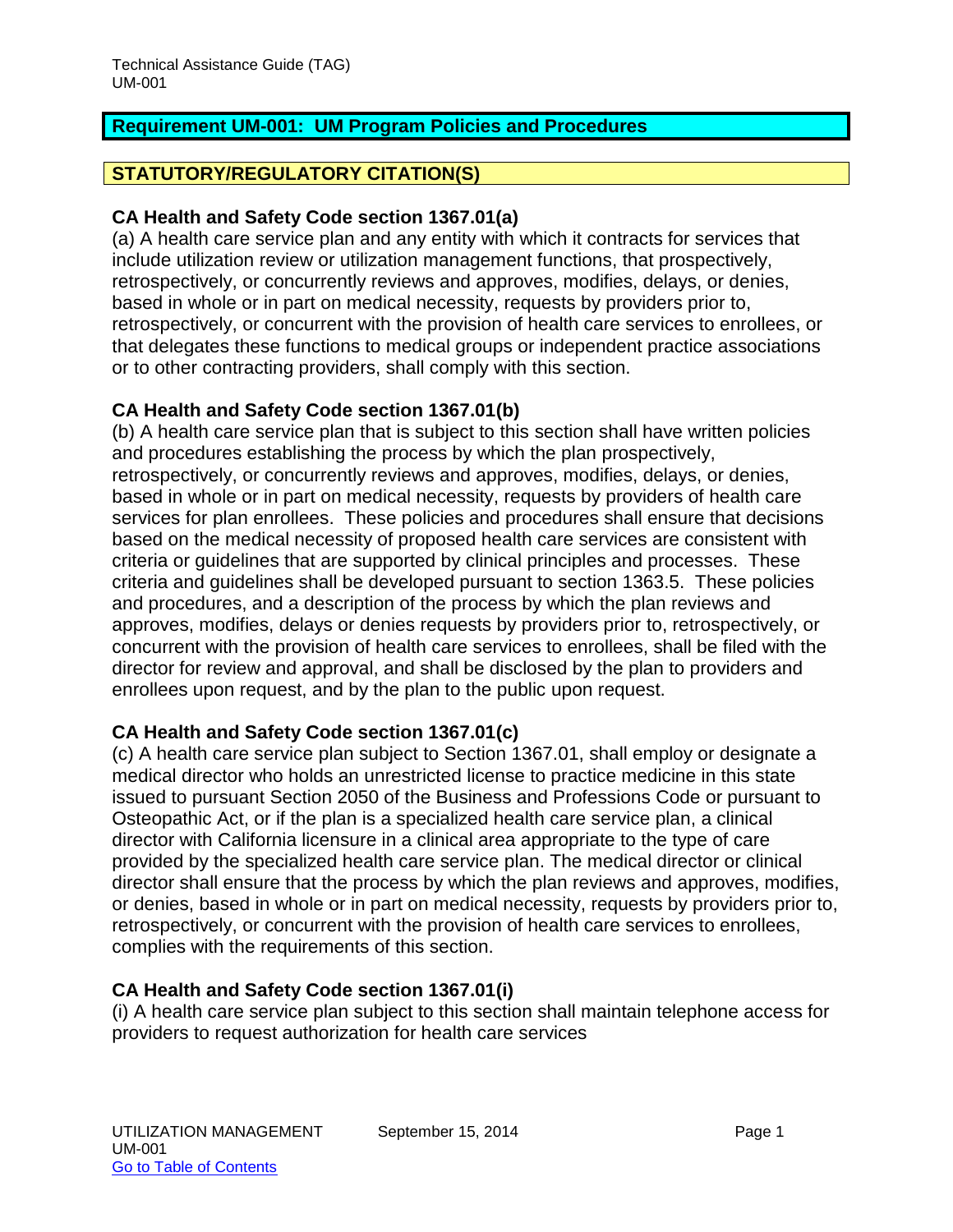## **INDIVIDUAL(S)/POSITION(S) TO BE INTERVIEWED**

#### **Staff responsible for the activities described above, for example:**

- Dental Director and/or senior Dentist responsible for utilization management
- Utilization Management Director

#### **DOCUMENT(S) TO BE REVIEWED**

- UM policies and procedures, including org charts and committee descriptions ( A UM Program Description may be substituted or in addition to policies and procedures)
- Job Description of the Dental Director responsible for ensuring the UM Process complies with Section 1367.01
- Copy of licenses of the Dental Director(s)
- UM Committee minutes
- Review licensing filing of the Plan's UM Program and confirm submission of appropriate policies and procedures.

#### *UM-001 - Key Element 1:*

**1. The health care service plan or the entity with which it contracts for utilization review or utilization management services complies with the requirements of section 1367.01.** 

#### **CA Health and Safety Code section 1367.01(a)**

| <b>Assessment Questions</b>                                                                                                                                                                                            | Yes | N/A |
|------------------------------------------------------------------------------------------------------------------------------------------------------------------------------------------------------------------------|-----|-----|
| 1.1 Has the Plan/ contracted entity identified a health care service or<br>has a list of health care services that require review and prior<br>authorization/ approval by the Plan as a condition of<br>reimbursement? |     |     |
| 1.2 Are health care services reviewed by the Plan or contracted<br>entity to determine whether the requested service is based in<br>whole or in part on medical necessary?                                             |     |     |
| 1.3 Do some medical necessity reviews result in a modification or<br>denial of the requested service on the basis that the service was<br>not medically necessary?                                                     |     |     |

#### *UM-001 - Key Element 2:*

**1. The Plan has utilization management policies and procedures. CA Health and Safety Code section 1367.01(b)**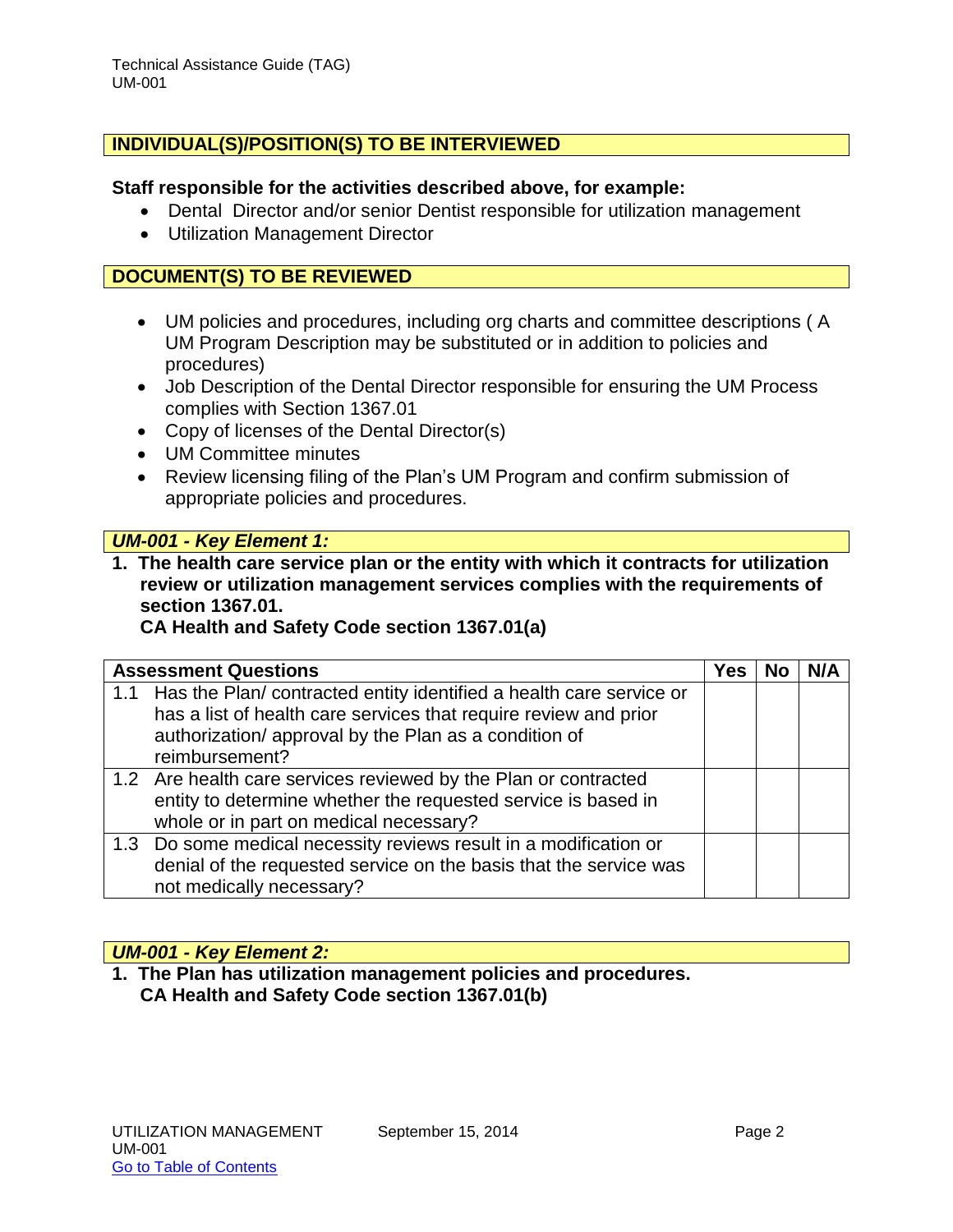|     | <b>Assessment Questions</b>                                 |  | <b>No</b> | N/A |
|-----|-------------------------------------------------------------|--|-----------|-----|
| 2.1 | Do policies and procedures describe the process by which    |  |           |     |
|     | the Plan reviews and approves, modifies, delays, or denies, |  |           |     |
|     | based in whole or in part on medical necessity, requests by |  |           |     |
|     | providers of dental care services for Plan enrollees?       |  |           |     |
|     | 2.2 Do policies and procedures include utilization review   |  |           |     |
|     | processes such as prospective review, concurrent review     |  |           |     |
|     | and retrospective review?                                   |  |           |     |

# *UM-001 - Key Element 3*

**3. A designated or employed medical director is responsible to ensure the Plan's UM program complies with this section and holds an unrestricted license to practice medicine in California. CA Health and Safety Code section 1367.01(c)**

|     | <b>Assessment Questions</b>                                                            | Yes | <b>No</b> | N/A |
|-----|----------------------------------------------------------------------------------------|-----|-----------|-----|
| 3.1 | Is a dentist designated or employed to provide clinical                                |     |           |     |
|     | direction to the UM Program and ensure compliance with the<br>requirements of 1367.01? |     |           |     |
| 3.2 | Does the designated individual hold a current unrestricted                             |     |           |     |
|     | license to practice dentistry in California?                                           |     |           |     |

# *UM-001 - Key Element 4:*

**4. The Plan ensures telephone access for providers to request authorizations for health care services. CA Health and Safety Code section 1367.01(i)**

|     | <b>Assessment Questions</b>                               | Yes | <b>No</b> | N/A |
|-----|-----------------------------------------------------------|-----|-----------|-----|
| 4.1 | Do the Plan's UM policies and procedures describe and     |     |           |     |
|     | ensure telephone access for requesting authorizations for |     |           |     |
|     | dental care services?                                     |     |           |     |
| 4.2 | Does the Plan maintain telephone access for providers to  |     |           |     |
|     | request authorizations for dental care services?          |     |           |     |

# **End of Requirement UM-001: UM Program Policies and Procedures**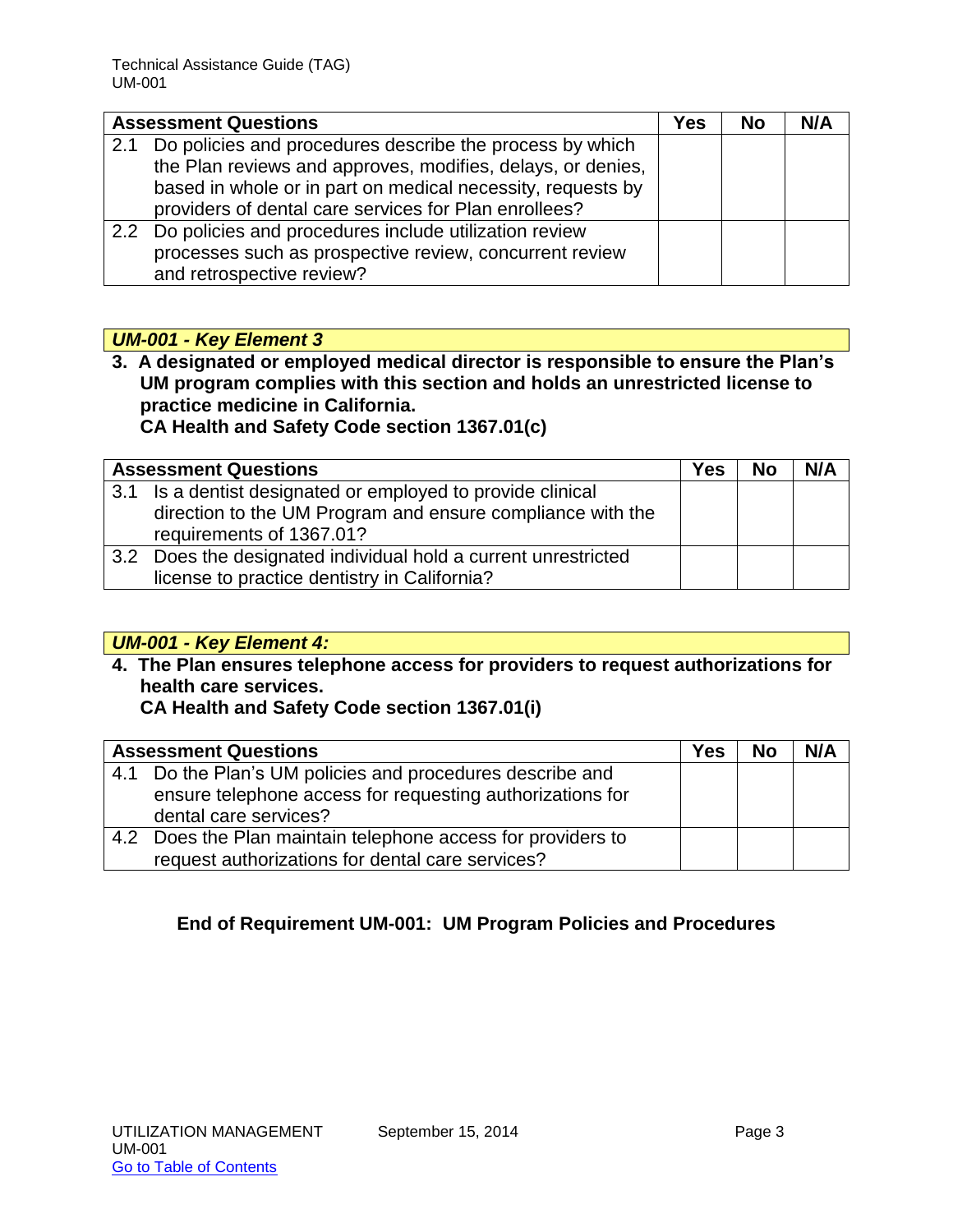# <span id="page-5-0"></span>**Requirement UM-002: UM Decision Making and Time Frames**

# **STATUTORY/REGULATORY CITATION(S)**

#### **CA Health and Safety Code section 1367.01(a)**

(a) Every health care service plan and any entity with which it contracts for services that include utilization review or utilization management functions, that prospectively, retrospectively, or concurrently reviews and approves, modifies, delays, or denies, based in whole or in part on medical necessity, requests by providers prior to, retrospectively, or concurrent with the provision of health care services to enrollees, or that delegates these functions to medical groups or independent practice associations or to other contracting providers, shall comply with this section.

# **CA Health and Safety Code sections 1367.01(e) and (g)**

(e) No individual, other than a licensed physician or a licensed health care professional who is competent to evaluate the specific clinical issues involved in the health care services requested by the provider, may deny or modify requests for authorization of health care services for an enrollee for reasons of medical necessity. The decision of the physician or other health care professional shall be communicated to the provider and the enrollee pursuant to subdivision (h).

(g) If the health care service plan requests medical information from providers in order to determine whether to approve, modify, or deny requests for authorization, the plan shall request only the information reasonably necessary to make the determination.

# **CA Health and Safety Code sections 1367.01(h)(1) and (2)**

(h) In determining whether to approve, modify, or deny requests by providers prior to, retrospectively, or concurrent with the provision of health care services to enrollees, based in whole or in part on medical necessity, every health care service plan subject to this section shall meet the following requirements:

(1) Decisions to approve, modify, or deny, based on medical necessity, requests by providers prior to, or concurrent with the provision of health care services to enrollees that do not meet the requirements for the 72-hour review required by paragraph (2), shall be made in a timely fashion appropriate for the nature of the enrollee's condition, not to exceed five business days from the plan's receipt of the information reasonably necessary and requested by the plan to make the determination. In cases where the review is retrospective, the decision shall be communicated to the individual who received services, or to the individual's designee, within 30 days of the receipt of information that is reasonably necessary to make this determination, and shall be communicated to the provider in a manner that is consistent with current law. For purposes of this section, retrospective reviews shall be for care rendered on or after January 1, 2000.

(2) When the enrollee's condition is such that the enrollee faces an imminent and serious threat to his or her health including, but not limited to, the potential loss of life, limb, or other major bodily function, or the normal timeframe for the decision making process, as described in paragraph (1), would be detrimental to the enrollee's life or health or could jeopardize the enrollee's ability to regain maximum function, decisions to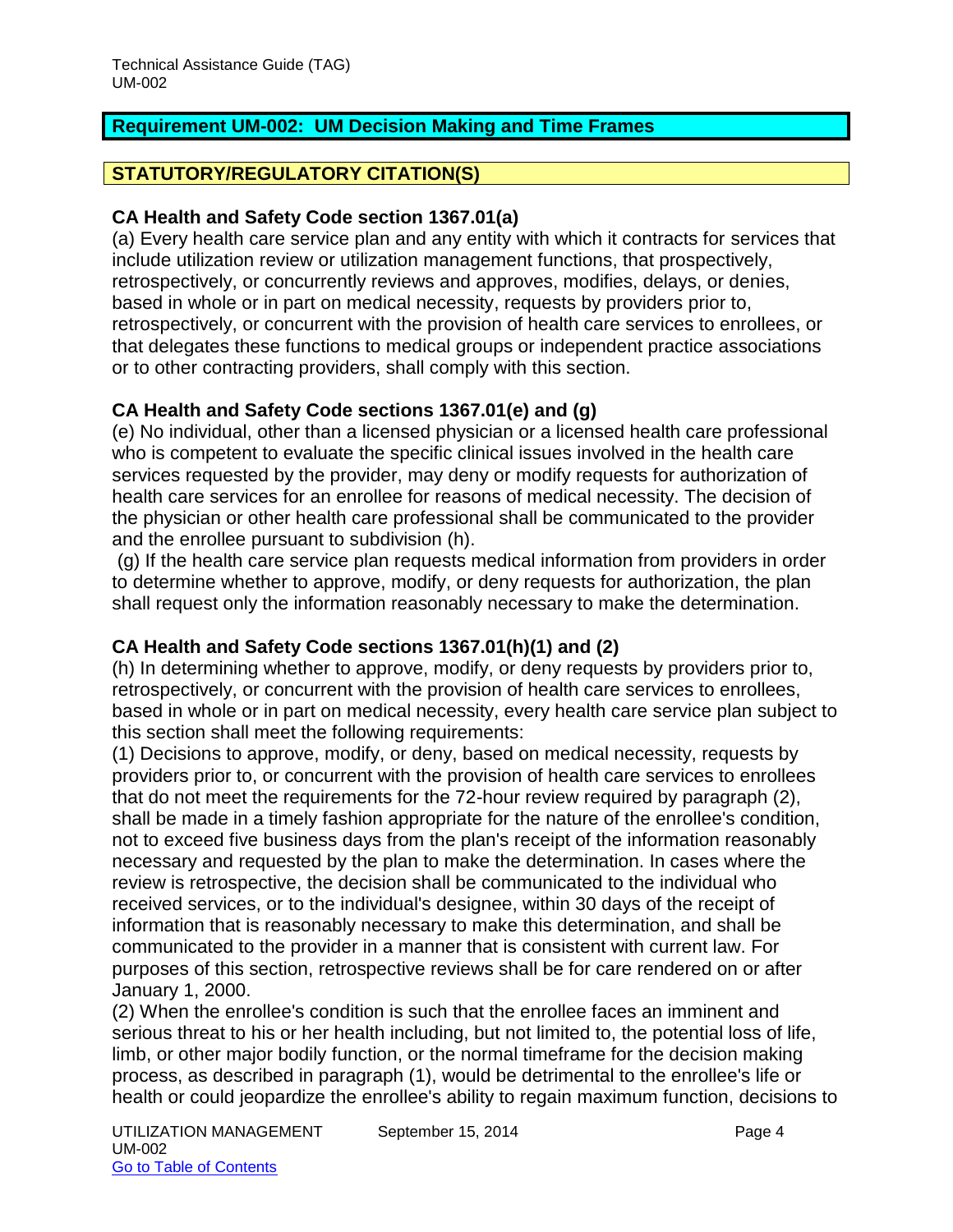approve, modify, or deny requests by providers prior to, or concurrent with, the provision of health care services to enrollees, shall be made in a timely fashion appropriate for the nature of the enrollee's condition, not to exceed 72 hours after the plan's receipt of the information reasonably necessary and requested by the plan to make the determination. Nothing in this section shall be construed to alter the requirements of subdivision (b) of Section 1371.4. Notwithstanding Section 1371.4, the requirements of this division shall be applicable to all health plans and other entities conducting utilization review or utilization management.

# **CA Health and Safety Code sections 1367.01(h)(3) through (5)**

(3) Decisions to approve, modify, or deny requests by providers for authorization prior to, or concurrent with, the provision of health care services to enrollees shall be communicated to the requesting provider within 24 hours of the decision. Except for concurrent review decisions pertaining to care that is underway, which shall be communicated to the enrollee's treating provider within 24 hours, decisions resulting in denial, delay, or modification of all or part of the requested health care service shall be communicated to the enrollee in writing within two business days of the decision. In the case of concurrent review, care shall not be discontinued until the enrollee's treating provider has been notified of the plan's decision and a care plan has been agreed upon by the treating provider that is appropriate for the medical needs of that patient.

(4) Communications regarding decisions to approve requests by providers prior to, retrospectively, or concurrent with the provision of health care services to enrollees shall specify the specific health care service approved.

Responses regarding decisions to deny, delay, or modify health care services requested by providers prior to, retrospectively, or concurrent with the provision of health care services to enrollees shall be communicated to the enrollee in writing, and to providers initially by telephone or facsimile, except with regard to decisions rendered retrospectively, and then in writing, and shall include a clear and concise explanation of the reasons for the plan's decision, a description of the criteria or guidelines used, and the clinical reasons for the decisions regarding medical necessity.

Any written communication to a physician or other health care provider of a denial, delay, or modification of a request shall include the name and telephone number of the health care professional responsible for the denial, delay, or modification.

The telephone number provided shall be a direct number or an extension, to allow the physician or health care provider easily to contact the professional responsible for the denial, delay, or modification. Responses shall also include information as to how the enrollee may file a grievance with the plan pursuant to Section 1368, and in the case of Medi-Cal enrollees, shall explain how to request an administrative hearing and aid paid pending under Sections 51014.1 and 51014.2 of Title 22 of the California Code of Regulations.

UTILIZATION MANAGEMENT September 15, 2014 **Page 5** UM-002 Go to Table of Contents (5) If the health care service plan cannot make a decision to approve, modify, or deny the request for authorization within the timeframes specified in paragraph (1) or (2) because the plan is not in receipt of all of the information reasonably necessary and requested, or because the plan requires consultation by an expert reviewer, or because the plan has asked that an additional examination or test be performed upon the enrollee, provided the examination or test is reasonable and consistent with good medical practice, the plan shall, immediately upon the expiration of the timeframe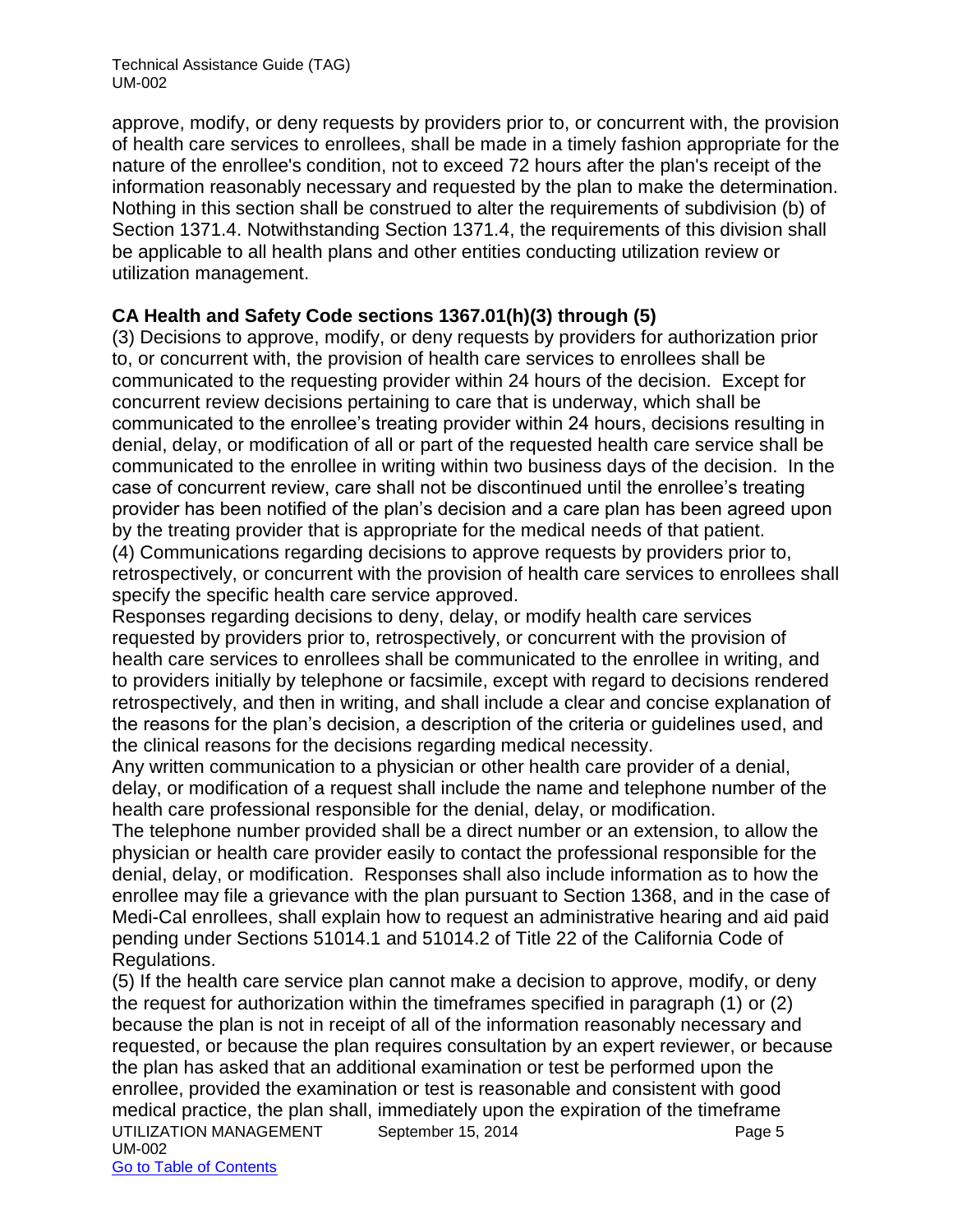specified in paragraph (1) or (2) or as soon as the plan becomes aware that it will not meet the timeframe, whichever occurs first, notify the provider and the enrollee, in writing, that the plan cannot make a decision to approve, modify, or deny the request for authorization within the required timeframe, and specify the information requested but not received, or the expert reviewer to be consulted, or the additional examinations or tests required. The Plan shall also notify the provider and enrollee of the anticipated date on which a decision may be rendered. Upon receipt of all information reasonably necessary and requested by the plan, the plan shall approve, modify, or deny the request for authorization within the timeframes specified in paragraph (1) or (2), whichever applies.

# **INDIVIDUAL(S)/POSITION(S) TO BE INTERVIEWED**

# **Staff responsible for the activities described above, for example:**

- UM Director / Managers
- Dental Director and/or senior dentist responsible for UM

# **DOCUMENT(S) TO BE REVIEWED**

- UM policies and procedures, including UM decision timeframe requirements
- Organization charts, committee descriptions and key staff job descriptions of staff involved in UM review
- Sample of UM denial files to be reviewed onsite

# *UM-002 - Key Element 1:*

**1. The Plan has written policies and procedures for review and approval, modification, delay or denial of services (medical necessity denials) and ensures they are consistently applied. CA Health and Safety Code sections 1367.01(e) and (g)**

|     | <b>Assessment Questions</b>                                                                                                                                                                                                                                                                                  | Yes | No | N/A |
|-----|--------------------------------------------------------------------------------------------------------------------------------------------------------------------------------------------------------------------------------------------------------------------------------------------------------------|-----|----|-----|
| 1.1 | Does the Plan have policies and procedures to ensure that<br>only licensed dentists or a licensed health care professional<br>(competent to evaluate clinical issues related to requested<br>health care services) make decisions to deny or modify<br>requested services on the basis of medical necessity? |     |    |     |
|     | 1.2 Do the Plan's denial files validate that only licensed Dentists<br>or a licensed health care professional (competent to evaluate<br>clinical issues related to requested health care services) make<br>decisions to deny or modify requested services on the basis of<br>medical necessity?              |     |    |     |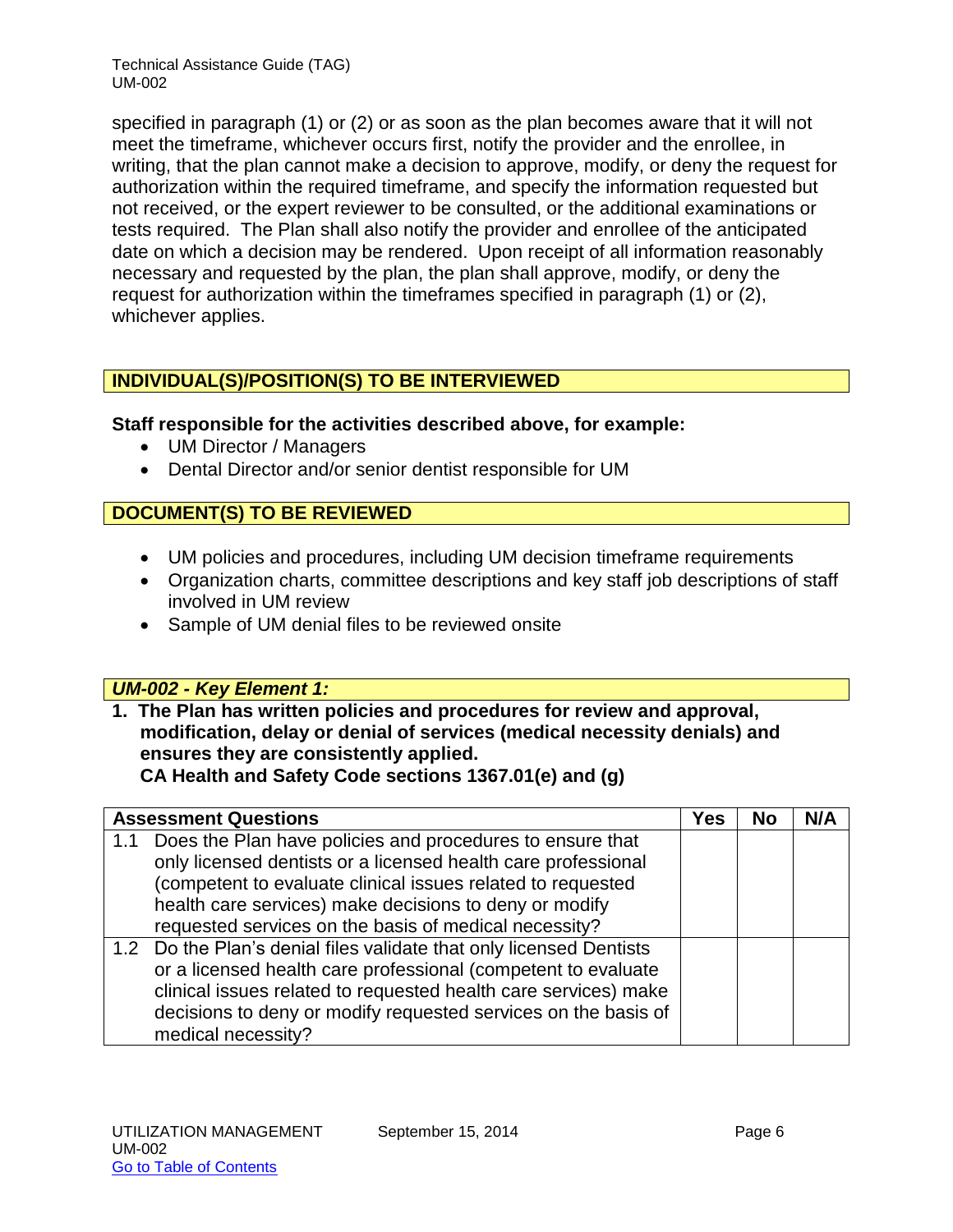# *UM-002 - Key Element 2:*

**2. The Plan has established and implemented written policies and procedures regarding the timeliness of UM Decisions and ensures they are consistently applied.** 

**CA Health and Safety Code sections 1367.01(h)(1) and (2)**

|     | <b>Assessment Questions</b>                                             | <b>Yes</b> | <b>No</b> | N/A |
|-----|-------------------------------------------------------------------------|------------|-----------|-----|
| 2.1 | After the Plan's receipt of the information reasonably                  |            |           |     |
|     | necessary to make the determination, does the Plan make                 |            |           |     |
|     | decisions to approve, modify, or deny requests by providers in          |            |           |     |
|     | a timely fashion, not to exceed five business days (This                |            |           |     |
|     | applies to requests prior to, or concurrent with the provision of       |            |           |     |
|     | health care services to enrollees.)                                     |            |           |     |
| 2.2 | After the Plan's receipt of the information reasonably                  |            |           |     |
|     | necessary and requested by the Plan to make the                         |            |           |     |
|     | determination, for urgent referrals and requests for other              |            |           |     |
|     | health care services, does the Plan make the decision to                |            |           |     |
|     | approve, modify, or deny requests by providers in a timely              |            |           |     |
|     | fashion, not to exceed 72 hours (This applies to requests prior         |            |           |     |
|     | to, or concurrent with the provision of health care services to         |            |           |     |
|     | enrollees.)                                                             |            |           |     |
| 2.3 | Does the Plan communicate utilization review decisions to               |            |           |     |
|     | approve, deny, delay, or modify health care services to                 |            |           |     |
|     | requesting providers initially by telephone, facsimile or               |            |           |     |
|     | electronic mail and then in writing within 24 hours of making           |            |           |     |
|     | the decision?                                                           |            |           |     |
| 2.4 | Does the Plan communicate UM decisions to approve, deny,                |            |           |     |
|     | delay, or modify health care services to enrollees in writing           |            |           |     |
|     | within 2 business days?                                                 |            |           |     |
| 2.5 | Does the Plan request information from the provider that is             |            |           |     |
|     | reasonably necessary to make a medical necessity decision in            |            |           |     |
|     | a timely fashion (appropriate for the nature of the enrollee's          |            |           |     |
| 2.6 | condition)?<br>Upon receipt of the requested information, does the Plan |            |           |     |
|     | make decisions to approve, modify, or deny the request within           |            |           |     |
|     | the required timeframe?                                                 |            |           |     |
| 2.7 | For retrospective reviews, does the Plan make the decision to           |            |           |     |
|     | approve or deny the previous provision of health care services          |            |           |     |
|     | to enrollees, and communicate that decision within 30 days              |            |           |     |
|     | after the Plan's receipt of the information reasonably                  |            |           |     |
|     | necessary and requested by the Plan to make the                         |            |           |     |
|     | determination?                                                          |            |           |     |

# **End of Requirement UM-002: UM Decision Making and Time Frames**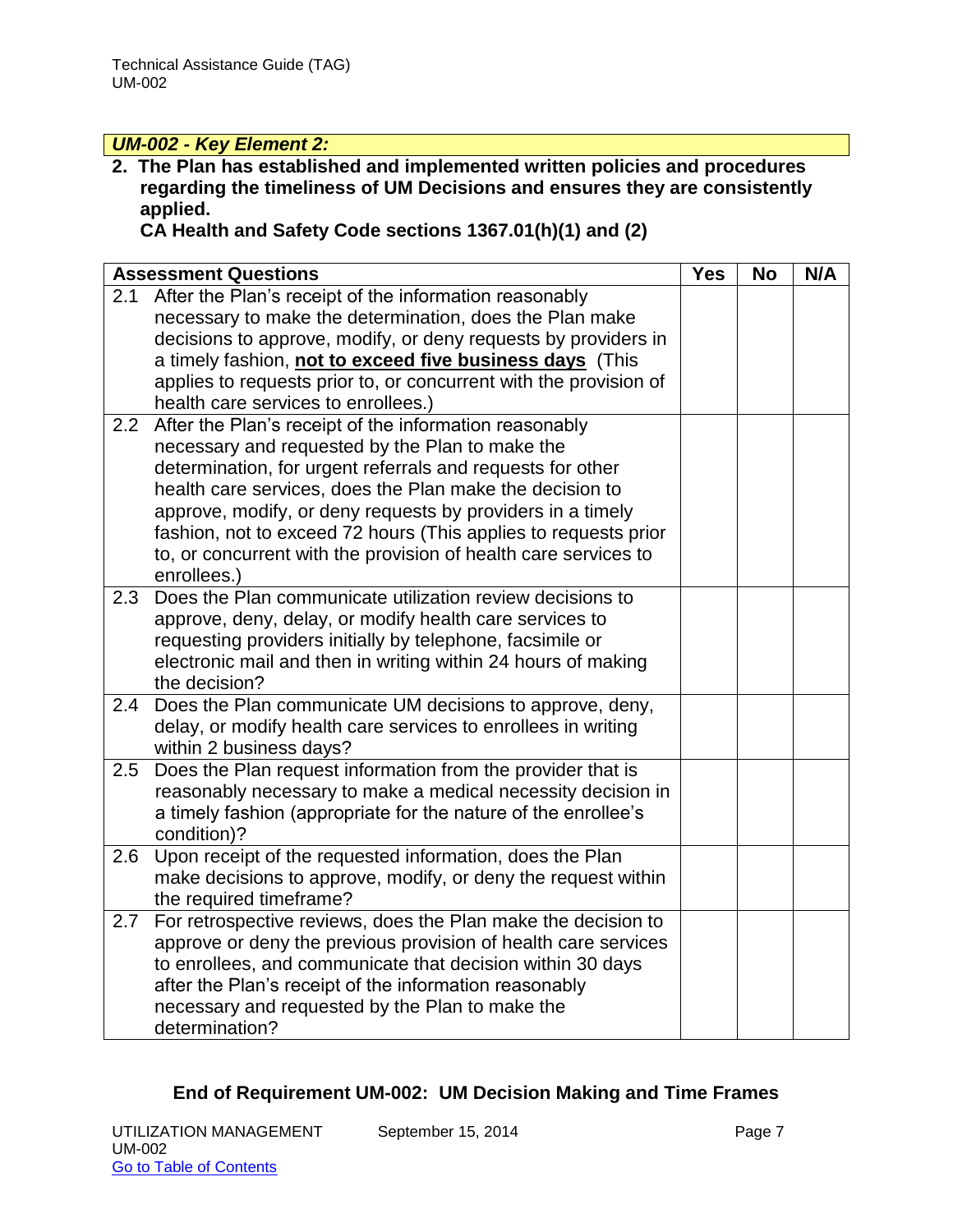# <span id="page-9-0"></span>**Requirement UM-003: UM Criteria Development**

## **STATUTORY/REGULATORY CITATION(S)**

## **CA Health and Safety Code sections 1363.5(a) and (b)**

(a) A plan shall disclose or provide for the disclosure to the director and to network providers the process the plan, its contracting provider groups, or any entity with which the plan contracts for services that include utilization review or utilization management functions, uses to authorize, modify, or deny health care services under the benefits provided by the plan, including coverage for sub-acute care, transitional inpatient care, or care provided in skilled nursing facilities. A plan shall also disclose those processes to enrollees or persons designated by an enrollee, or to any other person or organization, upon request. The disclosure to the director shall include the policies, procedures, and the description of the process that are filed with the director pursuant to subdivision (b) of Section 1367.01.

(b) The criteria or guidelines used by plans, or any entities with which plans contract for services that include utilization review or utilization management functions, to determine whether to authorize, modify or deny health care services shall:

- (1) Be developed with involvement from actively practicing health care providers
- (2) Be consistent with sound clinical principles and processes
- (3) Be evaluated, and updated if necessary, at least annually

#### **CA Health and Safety Code section 1367.01(b)**

These policies and procedures shall ensure that decisions based on the medical necessity of proposed health care services are consistent with criteria or guidelines that are supported by clinical principles and processes.

#### **CA Health and Safety Code section 1367.01(f)**

The criteria or guidelines used by the health care service plan to determine whether to approve, modify, or deny requests by providers prior to, retrospectively, or concurrent with, the provision of health care services to enrollees shall be consistent with clinical principles and processes.

#### **INDIVIDUAL(S)/POSITION(S) TO BE INTERVIEWED**

#### **Staff responsible for the activities described above, for example:**

- UM Director
- Dental Director or designee
- Senior dental health clinical officer

# **DOCUMENT(S) TO BE REVIEWED**

- UM policies and procedures and/or Program document outlining development and approval of UM criteria
- UTILIZATION MANAGEMENT September 15, 2014 **Page 8** Page 8 UM-003 Go to Table of Contents UM Committee minutes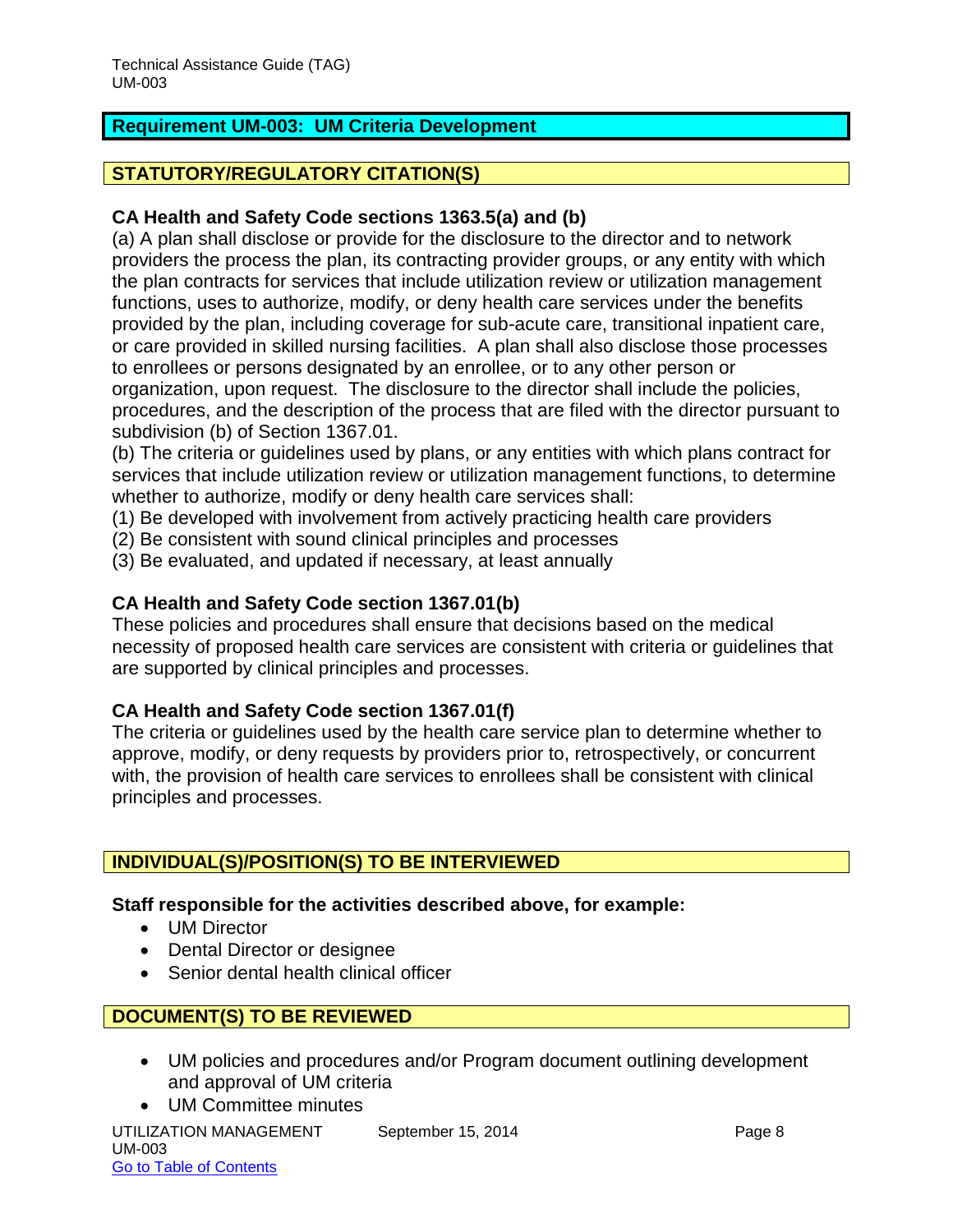Signature page for UM program/Plan/policies and procedures

# *UM-003 - Key Element 1:*

**1. The Plan develops UM criteria consistent with acceptable standards and evaluates them annually.**

**CA Health and Safety Code sections 1363.5(a) and (b); CA Health and Safety Code section 1367.01(f)**

|     | <b>Assessment Questions</b>                                                                                                                                                                                                                                                                                                                                     | Yes | No | N/A |
|-----|-----------------------------------------------------------------------------------------------------------------------------------------------------------------------------------------------------------------------------------------------------------------------------------------------------------------------------------------------------------------|-----|----|-----|
| 1.1 | Does the Plan utilize criteria/guidelines when determining the<br>medical necessity of requested health care services?                                                                                                                                                                                                                                          |     |    |     |
|     | 1.2 Are criteria/guidelines developed with involvement from<br>actively practicing dental care providers?                                                                                                                                                                                                                                                       |     |    |     |
| 1.3 | Does the Plan have a mechanism to ensure that UM<br>criteria/guidelines for making medical necessity decisions are<br>updated annually (or more frequently if needed)?                                                                                                                                                                                          |     |    |     |
| 1.4 | Does the Plan have a mechanism to ensure that UM<br>criteria/guidelines for making medical necessity decisions are<br>disseminated to all UM decision-makers?                                                                                                                                                                                                   |     |    |     |
| 1.5 | Does the Plan distribute clinical practice guidelines to dental<br>care and specialty care providers as appropriate?                                                                                                                                                                                                                                            |     |    |     |
| 1.6 | Is there supporting documentation to confirm the<br>criteria/guidelines are consistent with accepted standards of<br>practice? (For example, documented approval via minutes<br>from discussions; criteria/guidelines have been adopted by<br>reputable dental organizations; criteria/guidelines consistent<br>with national standards from federal agencies.) |     |    |     |

# **End of Requirement UM-003: Criteria Development**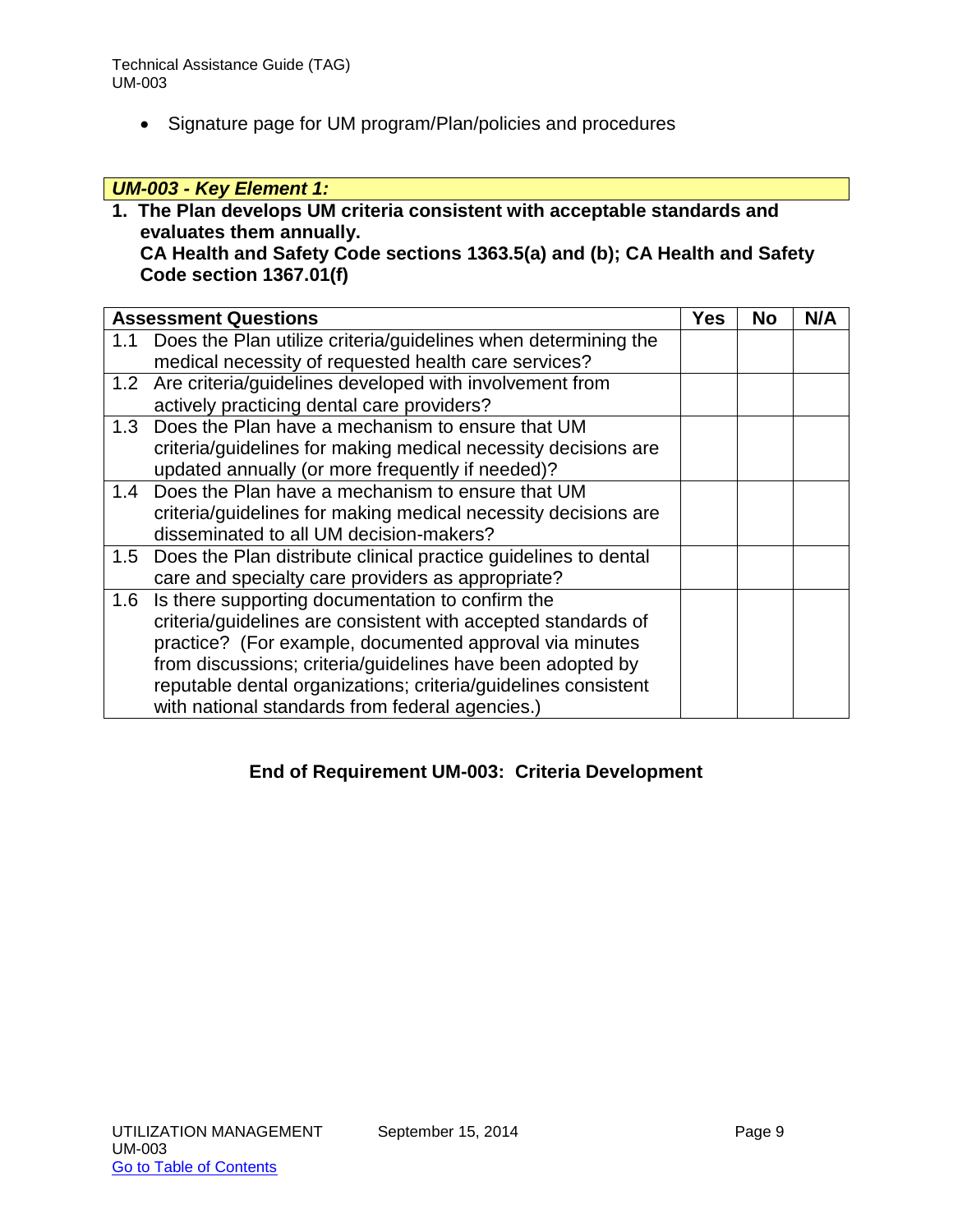# <span id="page-11-0"></span>**Requirement UM-004: Communication Requirements for UM Decisions**

# **STATUTORY/REGULATORY CITATION(S)**

#### **CA Health and Safety Code section 1363.5(b)(4)**

(b) The criteria or guidelines used by plans, or any entities with which plans contract for services that include utilization review or utilization management functions, to determine whether to authorize, modify, or deny health care services shall:

(4) If used as the basis of a decision to modify, delay, or deny services in a specified case under review, be disclosed to the provider and the enrollee in that specified case.

#### **CA Health and Safety Code section 1367.01(d)**

(d) If health plan personnel, or individuals under contract to the plan to review requests by providers, approve the provider's request, pursuant to subdivision (b), the decision shall be communicated to the provider pursuant to subdivision (h).

# **CA Health and Safety Code section 1367.01(h)(2)**

(h) In determining whether to approve, modify, or deny requests by providers prior to, retrospectively, or concurrent with the provision of health care services to enrollees, based in whole or in part on medical necessity, a health care service plan subject to this section shall meet the following requirements:

(2) When the enrollee's condition is such that the enrollee faces an imminent and serious threat to his or her health including, but not limited to, the potential loss of life, limb, or other major bodily function, or the normal timeframe for the decision-making process, as described in paragraph (1), would be detrimental to the enrollee's life or health or could jeopardize the enrollee's ability to regain maximum function, decisions to approve, modify, or deny requests by providers prior to, or concurrent with, the provision of health care services to enrollees, shall be made in a timely fashion appropriate for the nature of the enrollee's condition, not to exceed 72 hours after the plan's receipt of the information reasonably necessary and requested by the plan to make the determination. Nothing in this section shall be construed to alter the requirements of subdivision (b) of Section 1371.4. Notwithstanding Section 1371.4, the requirements of this division shall be applicable to all health plans and other entities conducting utilization review or utilization management.

# **CA Health and Safety Code sections 1367.01(h)(3) and (4)**

(h) In determining whether to approve, modify, or deny requests by providers prior to, retrospectively, or concurrent with the provision of health care services to enrollees, based in whole or in part on medical necessity, a health care service plan subject to this section shall meet the following requirements:

(3) Decisions to approve, modify, or deny requests by providers for authorization prior to, or concurrent with, the provision of health care services to enrollees shall be communicated to the requesting provider within 24 hours of the decision. Except for concurrent review decisions pertaining to care that is underway, which shall be communicated to the enrollee's treating provider within 24 hours, decisions resulting in denial, delay, or modification of all or part of the requested health care service shall be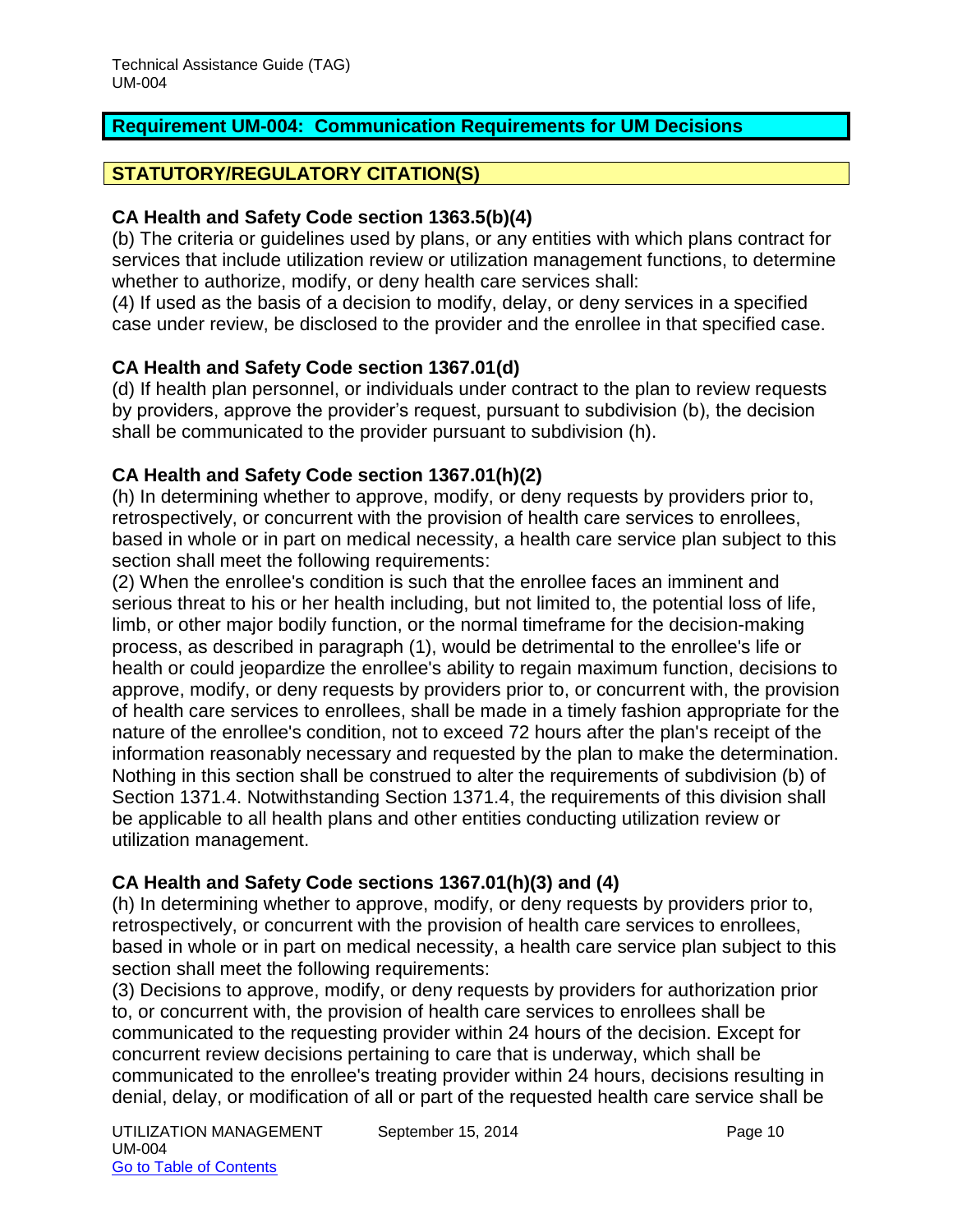communicated to the enrollee in writing within two business days of the decision. In the case of concurrent review, care shall not be discontinued until the enrollee's treating provider has been notified of the plan's decision and a care plan has been agreed upon by the treating provider that is appropriate for the medical needs of that patient. (4) Communications regarding decisions to approve requests by providers prior to, retrospectively, or concurrent with the provision of health care services to enrollees shall specify the specific health care service approved. Responses regarding decisions to deny, delay, or modify health care services requested by providers prior to, retrospectively or concurrent with the provision of health care service to enrollees shall be communicated to the enrollee in writing, and to providers initially by telephone or facsimile, except with regard to decisions rendered retrospectively, and then in writing, and shall include a clear and concise explanation of the reasons for the plan's decision, a description of the criteria or guidelines used, and the clinical reasons for the decisions regarding medical necessity. Any written communication to a physician or other health care provider of a denial, delay, or modification of a request shall include the name and telephone number of the health care professional responsible for the denial, delay, or modification. The telephone number provided shall be a direct number or an extension, to allow the physician or health care provider easily to contact the professional responsible for the denial, delay, or modification. Responses shall also include information as to how the enrollee may file a grievance with the plan.

# **CA Health and Safety Code sections 1367.01(h)(1) and (5)**

(h) In determining whether to approve, modify, or deny requests by providers prior to, retrospectively, or concurrent with the provision of health care services to enrollees, based in whole or in part on medical necessity, a health care service plan subject to this section shall meet the following requirements:

(1) Decisions to approve, modify, or deny, based on medical necessity, requests by providers prior to, or concurrent with the provision of health care services to enrollees that do not meet the requirements for the 72-hour review required by paragraph (2), shall be made in a timely fashion appropriate for the nature of the enrollee's condition, not to exceed five business days from the plan's receipt of the information reasonably necessary and requested by the plan to make the determination. In cases where the review is retrospective, the decision shall be communicated to the individual who received services, or to the individual's designee, within 30 days of the receipt of information that is reasonably necessary to make this determination, and shall be communicated to the provider in a manner that is consistent with current law. For purposes of this section, retrospective reviews shall be for care rendered on or after January 1, 2000.

UTILIZATION MANAGEMENT September 15, 2014 **Page 11** UM-004 (5) If the health care service plan cannot make a decision to approve, modify, or deny the request for authorization within the timeframes specified in paragraph (1) or (2) because the plan is not in receipt of all of the information reasonably necessary and requested, or because the plan requires consultation by an expert reviewer, or because the plan has asked that an additional examination or test be performed upon the enrollee, provided the examination or test is reasonable and consistent with good medical practice, the plan shall, immediately upon the expiration of the timeframe specified in paragraph (1) or (2) or as soon as the plan becomes aware that it will not meet the timeframe, whichever occurs first, notify the provider and the enrollee, in

Go to Table of Contents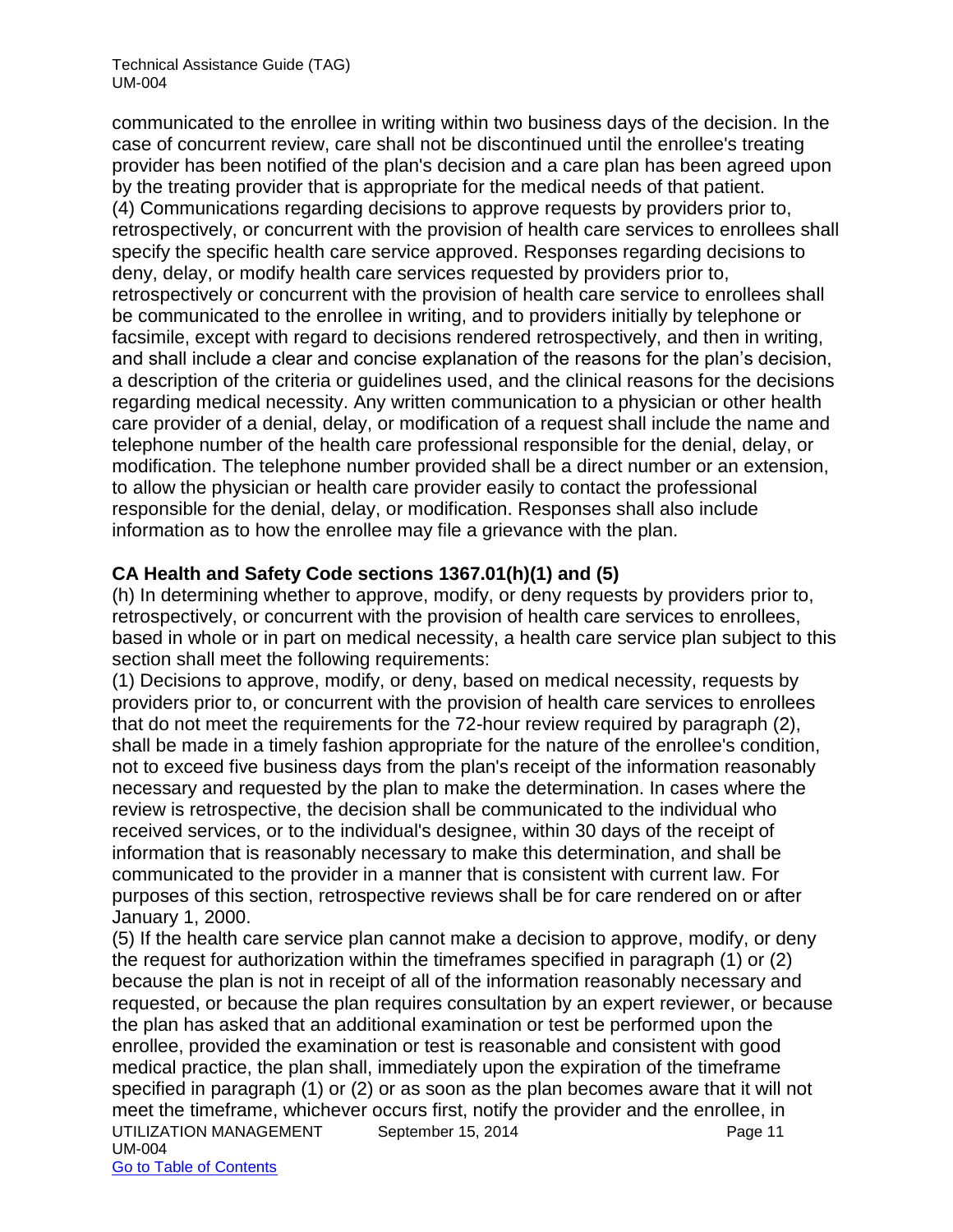writing, that the plan cannot make a decision to approve, modify, or deny the request for authorization within the required timeframe, and specify the information requested but not received, or the expert reviewer to be consulted, or the additional examinations or tests required. The plan shall also notify the provider and enrollee of the anticipated date on which a decision may be rendered. Upon receipt of all information reasonably necessary and requested by the plan, the plan shall approve, modify, or deny the request for authorization within the timeframes specified in paragraph (1) or (2), whichever applies.

# **CA Health and Safety Code section 1374.30(i)**

No later than January 1, 2001, every health care service plan shall prominently display in every plan member handbook or relevant informational brochure, in every plan contract, on enrollee evidence of coverage forms, on copies of plan procedures for resolving grievances, on letters of denials issued by either the plan or its contracting organization, on the grievance forms required under Section 1368, and on all written responses to grievances, information concerning the right of an enrollee to request an independent medical review in cases where the enrollee believes that health care services have been improperly denied, modified, or delayed by the plan, or by one of its contracting providers.

# **INDIVIDUAL(S)/POSITION(S) TO BE INTERVIEWED**

#### **Staff responsible for the activities described above, for example:**

- UM Director
- Dental Director and/or senior dentist responsible for UM decisions

# **DOCUMENT(S) TO BE REVIEWED**

- UM policies and procedures, including UM decision communication requirements
- Sample of denial files to be reviewed on site
- Sample of extension letters (when the Plan cannot make a decision within the required timeframe)

#### *UM-004 - Key Element 1:*

**1. The Plan has established and implemented guidelines for UM-related communications to providers and enrollees (including content, form, and timeframes).** 

**CA Health and Safety Code section 1363.5(b)(4); CA Health and Safety Code section 1367.01(d); CA Health and Safety Code sections 1367.01(h)(3) and (4); CA Health and Safety Code section 1374.30(i)**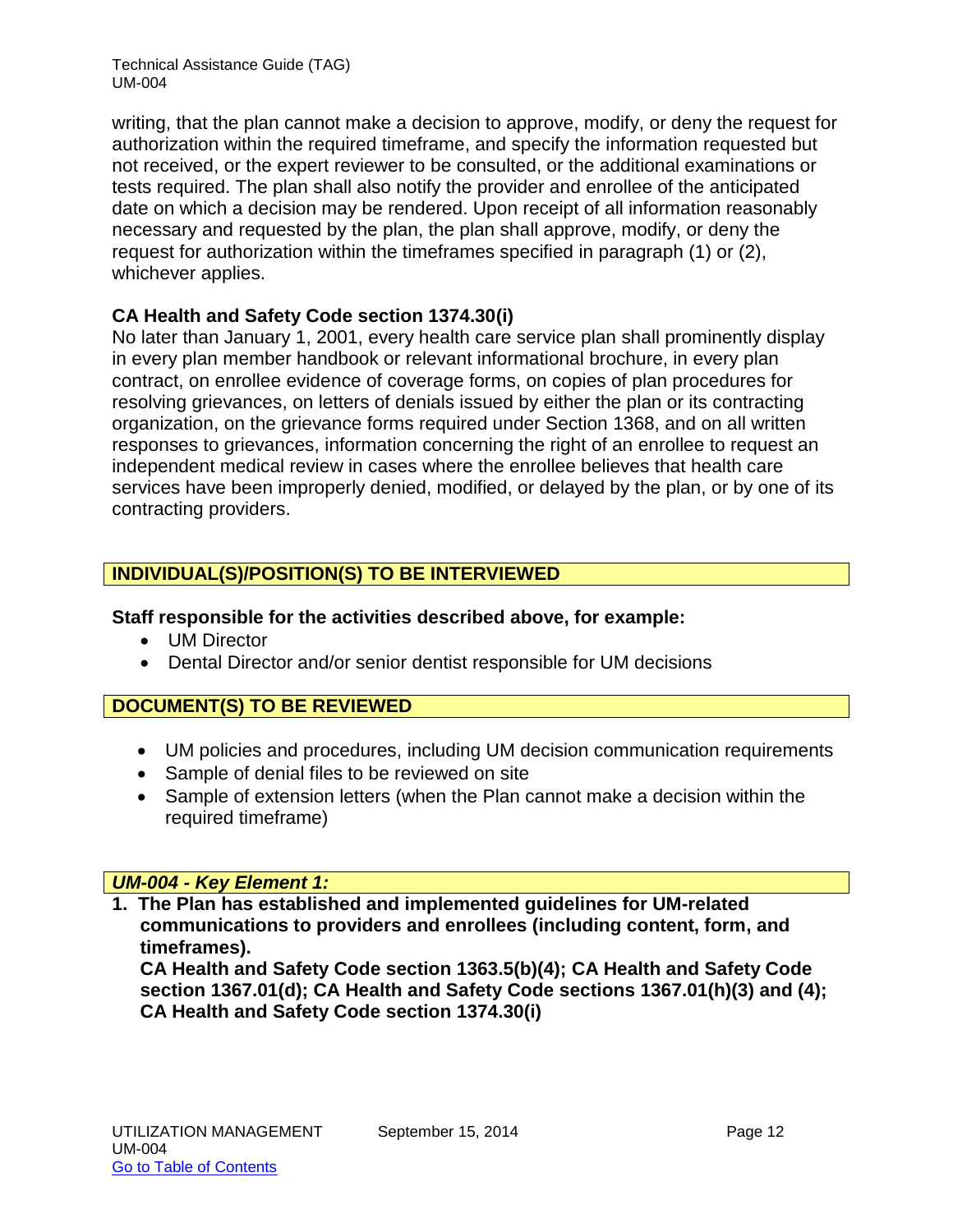|     | <b>Assessment Questions</b>                                                                                                                                                                                                                                                                                                                                     | <b>Yes</b> | <b>No</b> | N/A |
|-----|-----------------------------------------------------------------------------------------------------------------------------------------------------------------------------------------------------------------------------------------------------------------------------------------------------------------------------------------------------------------|------------|-----------|-----|
| 1.1 | For retrospective UM decisions, does the Plan communicate<br>denials or modifications of health care services to providers in<br>writing?                                                                                                                                                                                                                       |            |           |     |
| 1.2 | Do communications regarding decisions to approve requests<br>by providers specify the specific health care service<br>approved?                                                                                                                                                                                                                                 |            |           |     |
| 1.3 | Do the Plan's denial letters provide a clear and concise<br>explanation of the reasons for the Plan's decision to deny,<br>delay, or modify health care services?                                                                                                                                                                                               |            |           |     |
| 1.4 | Do the Plan's denial letters specify a description of the criteria<br>or guidelines used for the Plan's decision to deny, delay, or<br>modify health care services?                                                                                                                                                                                             |            |           |     |
| 1.5 | Do the Plan's denial letters specify the clinical reasons for the<br>Plan's decision to deny, delay, or modify health care services?                                                                                                                                                                                                                            |            |           |     |
| 1.6 | Do written communications to a dentist or other health care<br>provider of a denial, delay, or modification of a request include<br>the name of the health care professional responsible for the<br>denial, delay, or modification?                                                                                                                             |            |           |     |
| 1.7 | Do written communications to a dentist or other health care<br>provider of a denial, delay, or modification of a request include<br>the direct telephone number or an extension of the healthcare<br>professional responsible for the denial, delay, or modification<br>to allow the requesting dentist or health care provider to easily<br>contact them?      |            |           |     |
| 1.8 | Do written communications to an enrollee of a denial, delay, or<br>modification of a request include information as to how he /<br>she may file a grievance to the Plan?                                                                                                                                                                                        |            |           |     |
| 1.9 | Do written communications to an enrollee of a denial, delay, or<br>modification of a request include information as to how he /<br>she may request an independent medical review in cases<br>where the enrollee believes that health care services have<br>been improperly denied, modified, or delayed by the Plan, or<br>by one of its contracting providers? |            |           |     |

# *UM-004 - Key Element 2:*

**2. The Plan has established and implemented guidelines for communicating to the enrollee and Physician if a UM decision will not be made within 5 business days.** 

**CA Health and Safety Code sections 1367.01(h)(1) and (5)**

| <b>Assessment Questions</b>                                    | <b>Yes</b> | <b>No</b> | N/A |
|----------------------------------------------------------------|------------|-----------|-----|
| Does the Plan have guidelines for communicating with the       |            |           |     |
| enrollee and provider if UM decisions do not meet the required |            |           |     |
| timeframes?                                                    |            |           |     |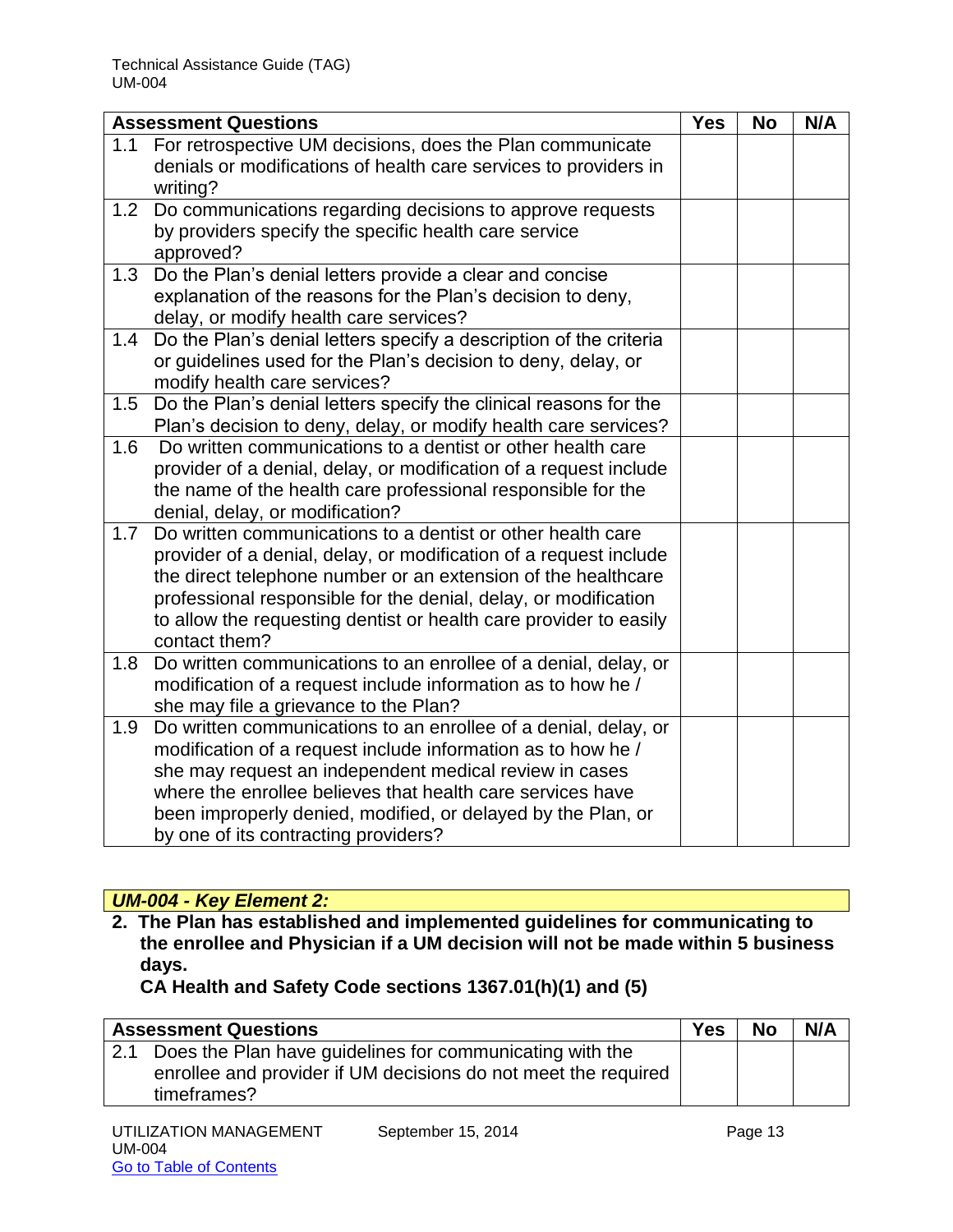| <b>Assessment Questions</b>                                                                                                                                           | <b>Yes</b> | <b>No</b> | N/A |
|-----------------------------------------------------------------------------------------------------------------------------------------------------------------------|------------|-----------|-----|
| 2.2 If the Plan is unable to make a UM decision within the required<br>timeframe, does the Plan notify the provider and enrollee of<br>the anticipated decision date? |            |           |     |

# **End of Requirement UM-004: Communications Requirements for UM Decisions**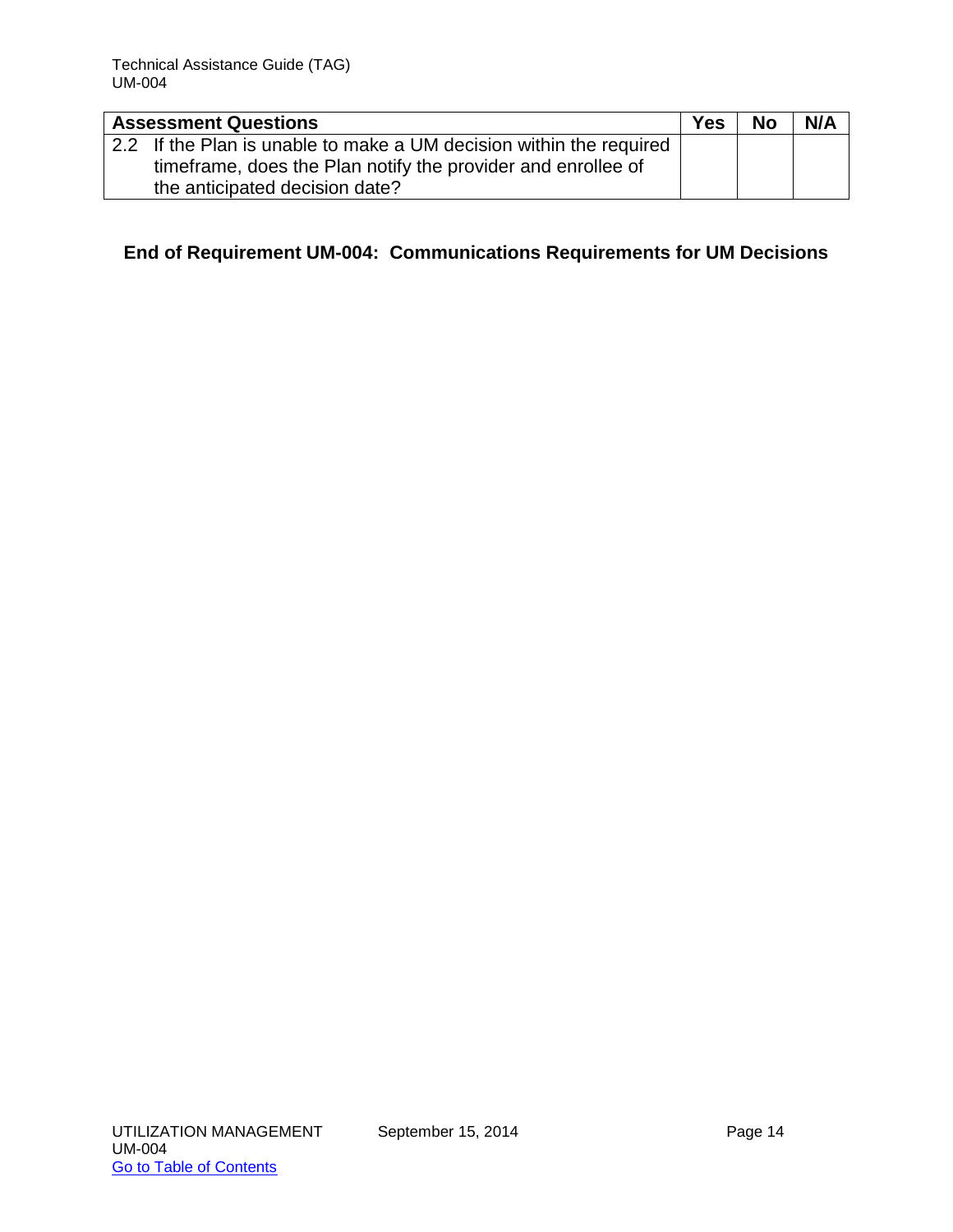# <span id="page-16-0"></span>**Requirement UM-005: Disclosure of UM Process to Authorize or Deny Services**

# **STATUTORY/REGULATORY CITATION(S)**

#### **CA Health and Safety Code section 1363.5(a)**

(a) A plan shall disclose or provide for the disclosure to the director and to network providers the process the plan, its contracting provider groups, or any entity with which the plan contracts for services that include utilization review or utilization management functions, uses to authorize, modify, or deny health care services under the benefits provided by the plan, including coverage for sub-acute care, transitional inpatient care, or care provided in skilled nursing facilities. A plan shall also disclose those processes to enrollees or persons designated by an enrollee, or to any other person or organization, upon request. The disclosure to the director shall include the policies, procedures, and the description of the process that are filed with the director pursuant to subdivision (b) of Section 1367.01.

#### **CA Health and Safety Code sections 1363.5(b)(4) and (5)**

(b) The criteria or guidelines used by plans, or any entities with which plans contract for services that include utilization review or utilization management functions, to determine whether to authorize, modify, or deny health care services shall:

(4) If used as the basis of a decision to modify, delay, or deny services in a specified case under review, be disclosed to the provider and the enrollee in that specified case. (5) Be available to the public upon request. A plan shall only be required to disclose the criteria or guidelines for the specific procedures or conditions requested. A plan may charge reasonable fees to cover administrative expenses related to disclosing criteria or guidelines pursuant to this paragraph, limited to copying and postage costs. The plan may also make the criteria or guidelines available through electronic communication means.

#### **CA Health and Safety Code section 1363.5(c)**

(c) The disclosure required by paragraph (5) of subdivision (b) shall be accompanied by the following notice: "The materials provided to you are guidelines used by this plan to authorize, modify, or deny care for persons with similar illnesses or conditions. Specific care and treatment may vary depending on individual need and the benefits covered under your contract."

#### **CA Health and Safety Code 1367.01(b)**

(b) These policies and procedures, and a description of the process by which the plan reviews and approves, modifies, delays, or denies requests by providers prior to, retrospectively, or concurrent with the provision of health care services to enrollees, shall be disclosed by the plan to providers and enrollees upon request, and by the plan to the public upon request.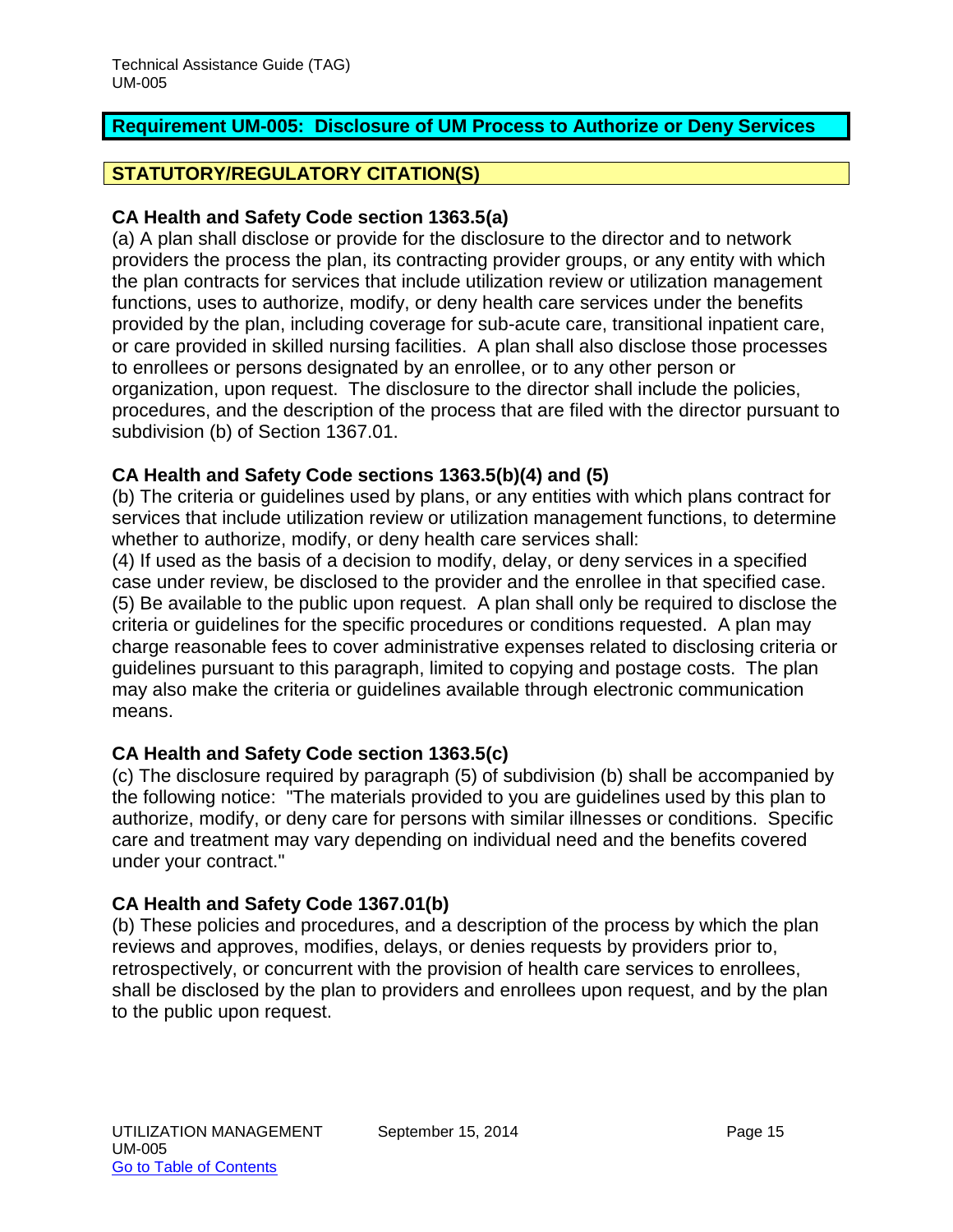# **INDIVIDUAL(S)/POSITION(S) TO BE INTERVIEWED**

#### **Staff responsible for the activities described above, for example:**

- UM Director
- Dental Director or designee
- Member Services staff
- Participating dentist

# **DOCUMENT(S) TO BE REVIEWED**

- Policies and procedures for disclosure of UM processes and criteria to providers, enrollees, and the public
- Policies and procedures for disclosure to the provider and enrollee of the specific UM criteria used in all decisions based on medical necessity to modify, delay, or deny care
- Review of disclosure documents including provider materials relating to disclosure, disclosures to provider groups and UM vendors, enrollee materials relating to disclosure, public materials relating to disclosure
- Template letter(s) with disclosure statement
- Review licensing filing of the Plan's UM Program to confirm submission of policies and procedures, and the description of the UM process.

#### *UM-005 - Key Element 1:*

**1. The Plan shall disclose to network providers, contractors and enrollees the process the Plan uses to authorize, modify, or deny health care services under the benefits provided by the Plan.** 

**CA Health and Safety Code section 1363.5(a); CA Health and Safety Code sections 1363.5(b)(4) and (5); CA Health and Safety Code section 1363.5(c)**

| <b>Assessment Questions</b>                                                                                                                                                            | Yes | <b>No</b> | N/A |
|----------------------------------------------------------------------------------------------------------------------------------------------------------------------------------------|-----|-----------|-----|
| 1.1 Do Plan policies and procedures provide for the disclosure of<br>the process the Plan uses to authorize, modify, or deny health<br>care services?                                  |     |           |     |
| 1.2 Does the Plan disclose the UM process information to network<br>providers?                                                                                                         |     |           |     |
| 1.3 Does the Plan demonstrate that it discloses UM processes to<br>enrollees or persons designated by an enrollee, or to any<br>other person or organization, upon request?            |     |           |     |
| 1.4 Does the Plan demonstrate that it discloses to the enrollee<br>and provider the UM criteria used as a basis to modify, deny,<br>or delay services in specified cases under review? |     |           |     |
| 1.5 Are UM Criteria available to the public upon request, which<br>may include the availability through electronic communication<br>means?                                             |     |           |     |
|                                                                                                                                                                                        |     |           |     |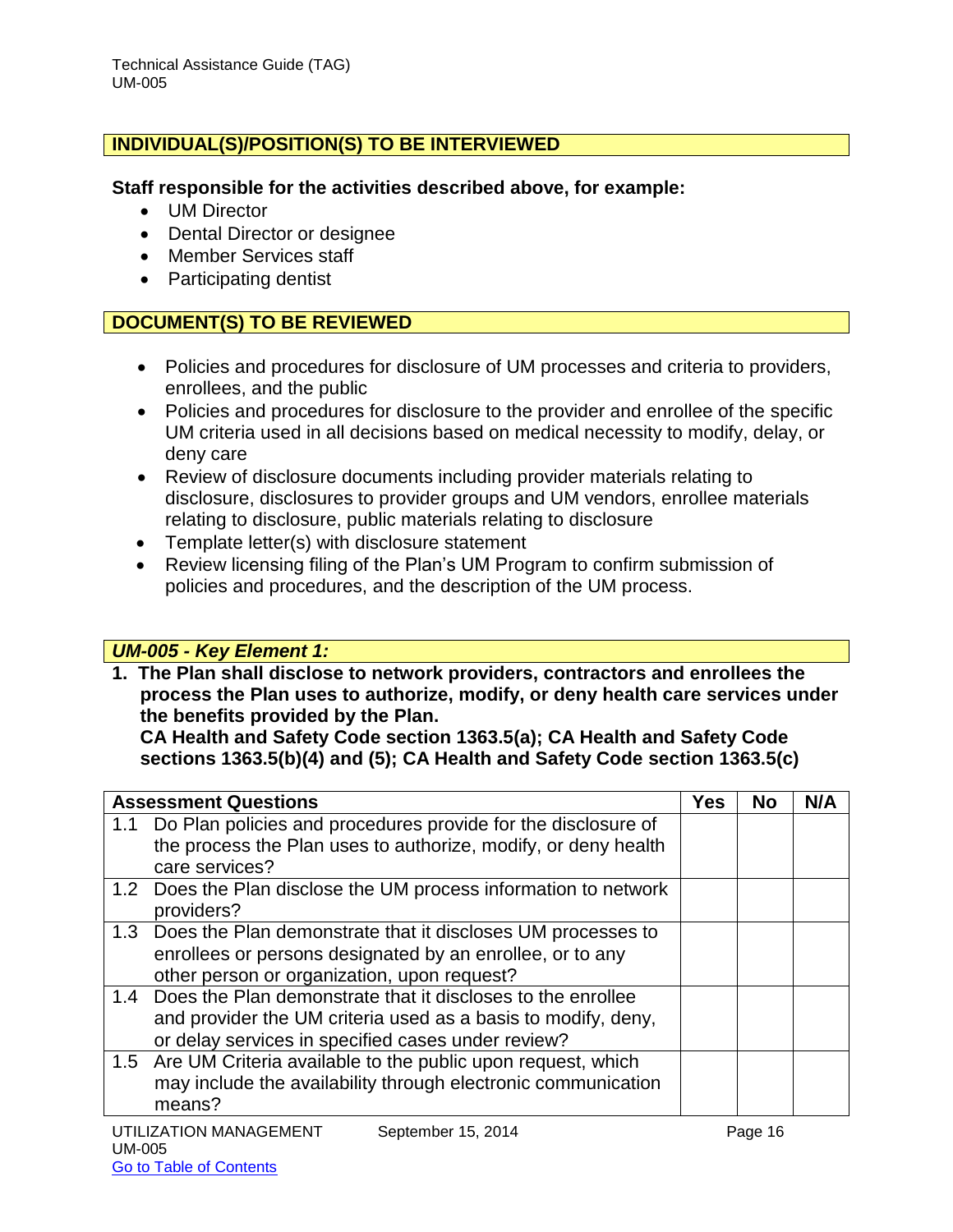| <b>Assessment Questions</b>                                       | Yes | <b>No</b> | N/A |
|-------------------------------------------------------------------|-----|-----------|-----|
| 1.6 Is disclosure of UM criteria to the public accompanied by the |     |           |     |
| following notice: "The materials provided to you are guidelines   |     |           |     |
| used by this Plan to authorize, modify, or deny care for          |     |           |     |
| persons with similar illnesses or conditions. Specific care and   |     |           |     |
| treatment may vary depending on individual need and the           |     |           |     |
| benefits covered under your contract."?                           |     |           |     |

# **End of Requirement UM-005: Disclosure of UM Process to Authorize or Deny Services**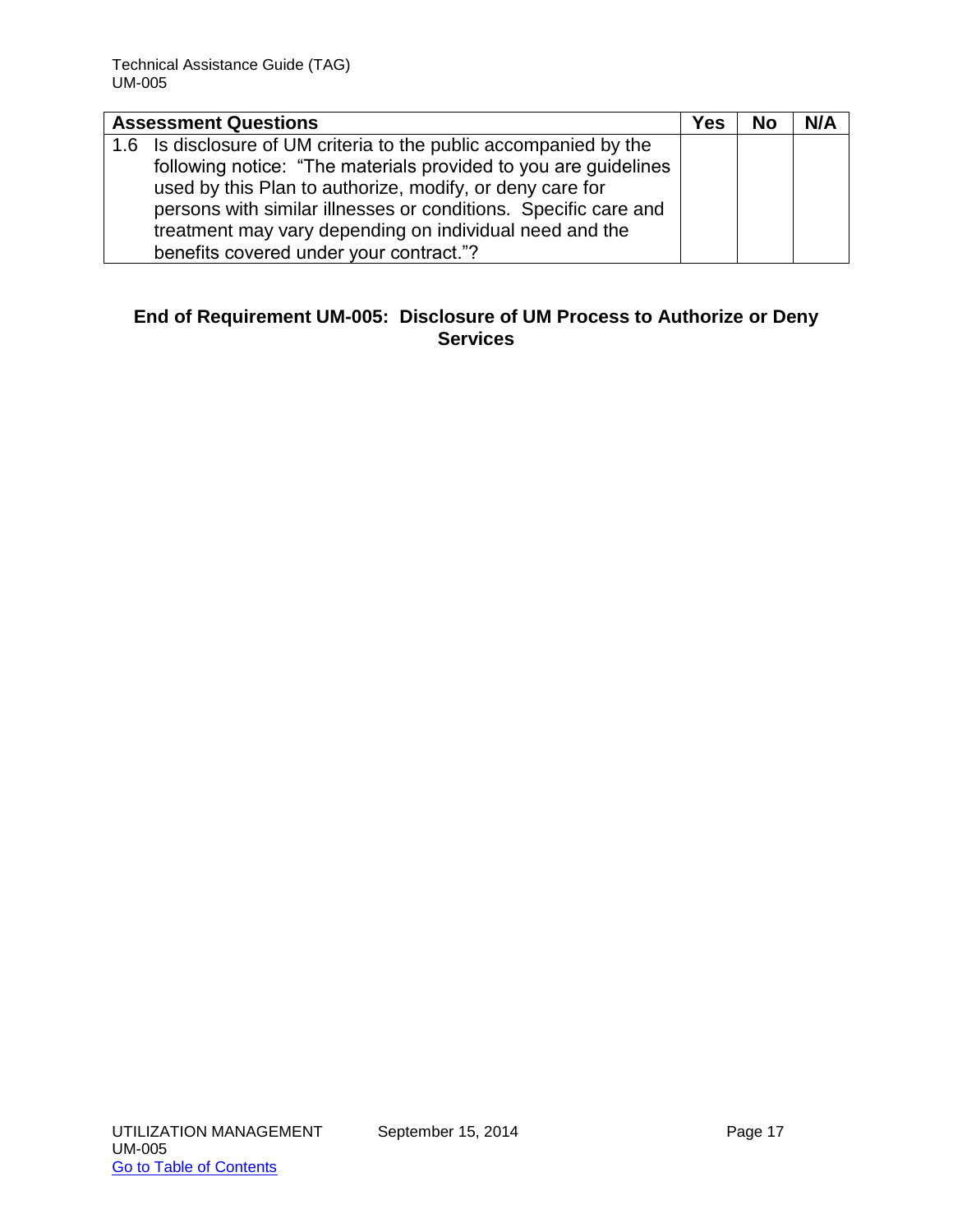# <span id="page-19-0"></span>**Requirement UM-006: UM Processes as Part of the QA Program**

# **STATUTORY/REGULATORY CITATION(S)**

## **CA Health and Safety Code sections 1367.01(e), (h), and (j)**

(e) No individual, other than a licensed physician or a licensed health care professional who is competent to evaluate the specific clinical issues involved in the health care services requested by the provider, may deny, or modify requests for authorization of health care services for an enrollee for reasons of medical necessity. The decision of the physician or other health care professional shall be communicated to the provider and the enrollee pursuant to subdivision (h).

(h) In determining whether to approve, modify, or deny requests by providers prior to, retrospectively, or concurrent with the provision of health care services to enrollees, based in whole or in part on medical necessity, a health care service plan subject to this section shall meet the following requirements:

(1) Decisions to approve, modify, or deny, based on medical necessity, requests by providers prior to, or concurrent with the provision of health care services to enrollees that do not meet the requirements for the 72-hour review required by paragraph (2), shall be made in a timely fashion appropriate for the nature of the enrollee's condition, not to exceed five business days from the plan's receipt of the information reasonably necessary and requested by the plan to make the determination. In cases where the review is retrospective, the decision shall be communicated to the individual who received services, or to the individual's designee, within 30 days of the receipt of information that is reasonably necessary to make this determination, and shall be communicated to the provider in a manner that is consistent with current law. For purposes of this section, retrospective reviews shall be for care rendered on or after January 1, 2000.

(2) When the enrollee's condition is such that the enrollee faces an imminent and serious threat to his or her health including, but not limited to, the potential loss of life, limb, or other major bodily function, or the normal timeframe for the decision-making process, as described in paragraph (1), would be detrimental to the enrollee's life or health or could jeopardize the enrollee's ability to regain maximum function, decisions to approve, modify, or deny requests by providers prior to, or concurrent with, the provision of health care services to enrollees, shall be made in a timely fashion appropriate for the nature of the enrollee's condition, not to exceed 72 hours after the plan's receipt of the information reasonably necessary and requested by the plan to make the determination. Nothing in this section shall be construed to alter the requirements of subdivision (b) of Section 1371.4. Notwithstanding Section 1371.4, the requirements of this division shall be applicable to all health plans and other entities conducting utilization review or utilization management.

(3) Decisions to approve, modify, or deny requests by providers for authorization prior to, or concurrent with, the provision of health care services to enrollees shall be communicated to the requesting provider within 24 hours of the decision. Except for concurrent review decisions pertaining to care that is underway, which shall be communicated to the enrollee's treating provider within 24 hours, decisions resulting in denial, delay, or modification of all or part of the requested health care service shall be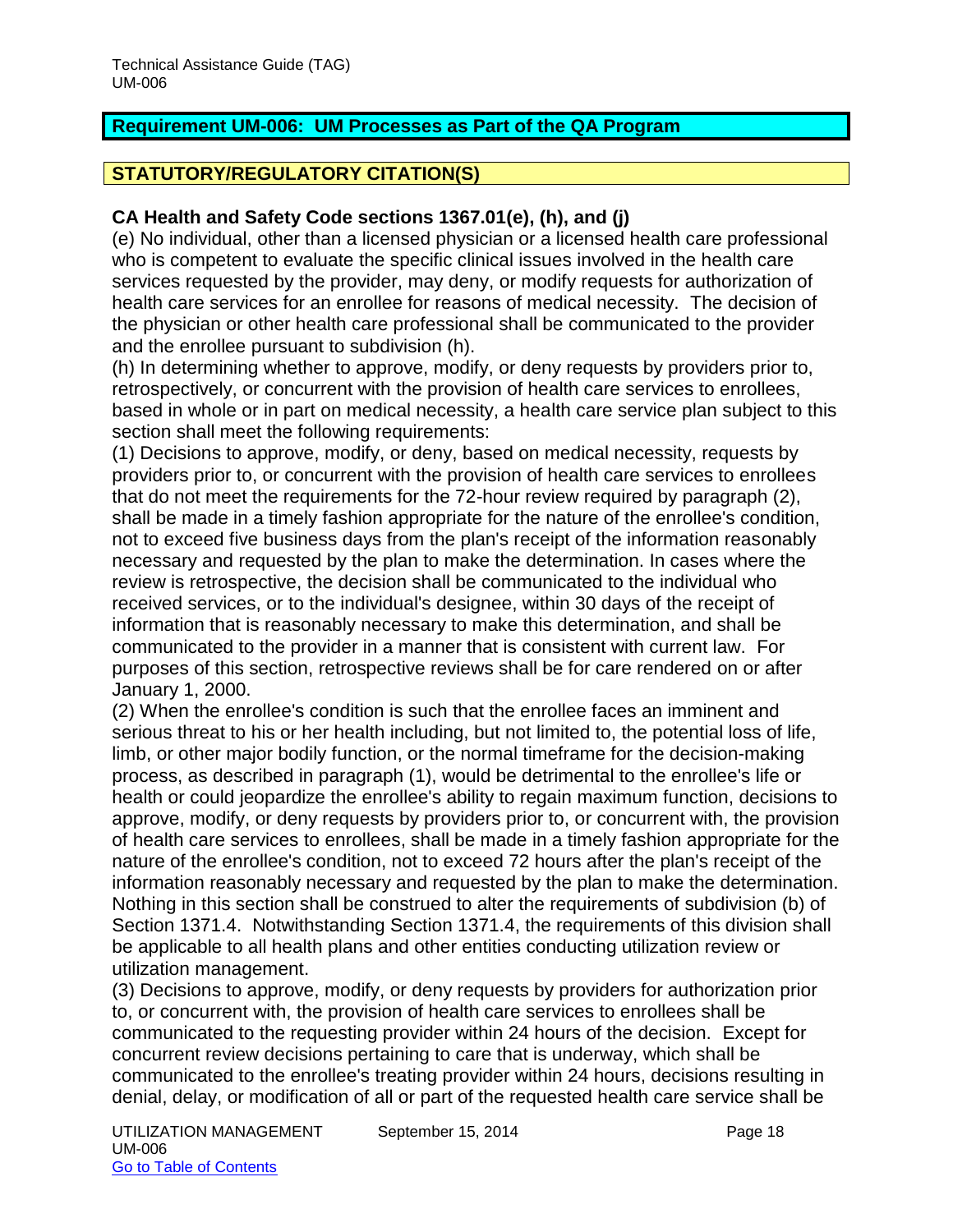communicated to the enrollee in writing within two business days of the decision. In the case of concurrent review, care shall not be discontinued until the enrollee's treating provider has been notified of the plan's decision and a care plan has been agreed upon by the treating provider that is appropriate for the medical needs of that patient. (4) Communications regarding decisions to approve requests by providers prior to, retrospectively, or concurrent with the provision of health care services to enrollees shall specify the specific health care service approved. Responses regarding decisions to deny, delay, or modify health care services requested by providers prior to, retrospectively, or concurrent with the provision of health care services to enrollees shall be communicated to the enrollee in writing, and to providers initially by telephone or facsimile, except with regard to decisions rendered retrospectively, and then in writing, and shall include a clear and concise explanation of the reasons for the plan's decision, a description of the criteria or guidelines used, and the clinical reasons for the decisions regarding medical necessity. Any written communication to a physician or other health care provider of a denial, delay, or modification of a request shall include the name and telephone number of the health care professional responsible for the denial, delay, or modification. The telephone number provided shall be a direct number or an extension, to allow the physician or health care provider easily to contact the professional responsible for the denial, delay, or modification. Responses shall also include information as to how the enrollee may file a grievance with the plan pursuant to Section 1368, and in the case of Medi-Cal enrollees, shall explain how to request an administrative hearing and aid paid pending under Sections 51014.1 and 51014.2 of Title 22 of the California Code of Regulations.

(5) If the health care service plan cannot make a decision to approve, modify, or deny the request for authorization within the timeframes specified in paragraph (1) or (2) because the plan is not in receipt of all of the information reasonably necessary and requested, or because the plan requires consultation by an expert reviewer, or because the plan has asked that an additional examination or test be performed upon the enrollee, provided the examination or test is reasonable and consistent with good medical practice, the plan shall, immediately upon the expiration of the timeframe specified in paragraph (1) or (2) or as soon as the plan becomes aware that it will not meet the timeframe, whichever occurs first, notify the provider and the enrollee, in writing, that the plan cannot make a decision to approve, modify, or deny the request for authorization within the required timeframe, and specify the information requested but not received, or the expert reviewer to be consulted, or the additional examinations or tests required. The plan shall also notify the provider and enrollee of the anticipated date on which a decision may be rendered. Upon receipt of all information reasonably necessary and requested by the plan, the plan shall approve, modify, or deny the request for authorization within the timeframes specified in paragraph (1) or (2), whichever applies.

(6) If the director determines that a health care service plan has failed to meet any of the timeframes in this section, or has failed to meet any other requirement of this section, the director may assess, by order, administrative penalties for each failure. A proceeding for the issuance of an order assessing administrative penalties shall be subject to appropriate notice to, and an opportunity for a hearing with regard to, the person affected, in accordance with subdivision (a) of Section 1397. The administrative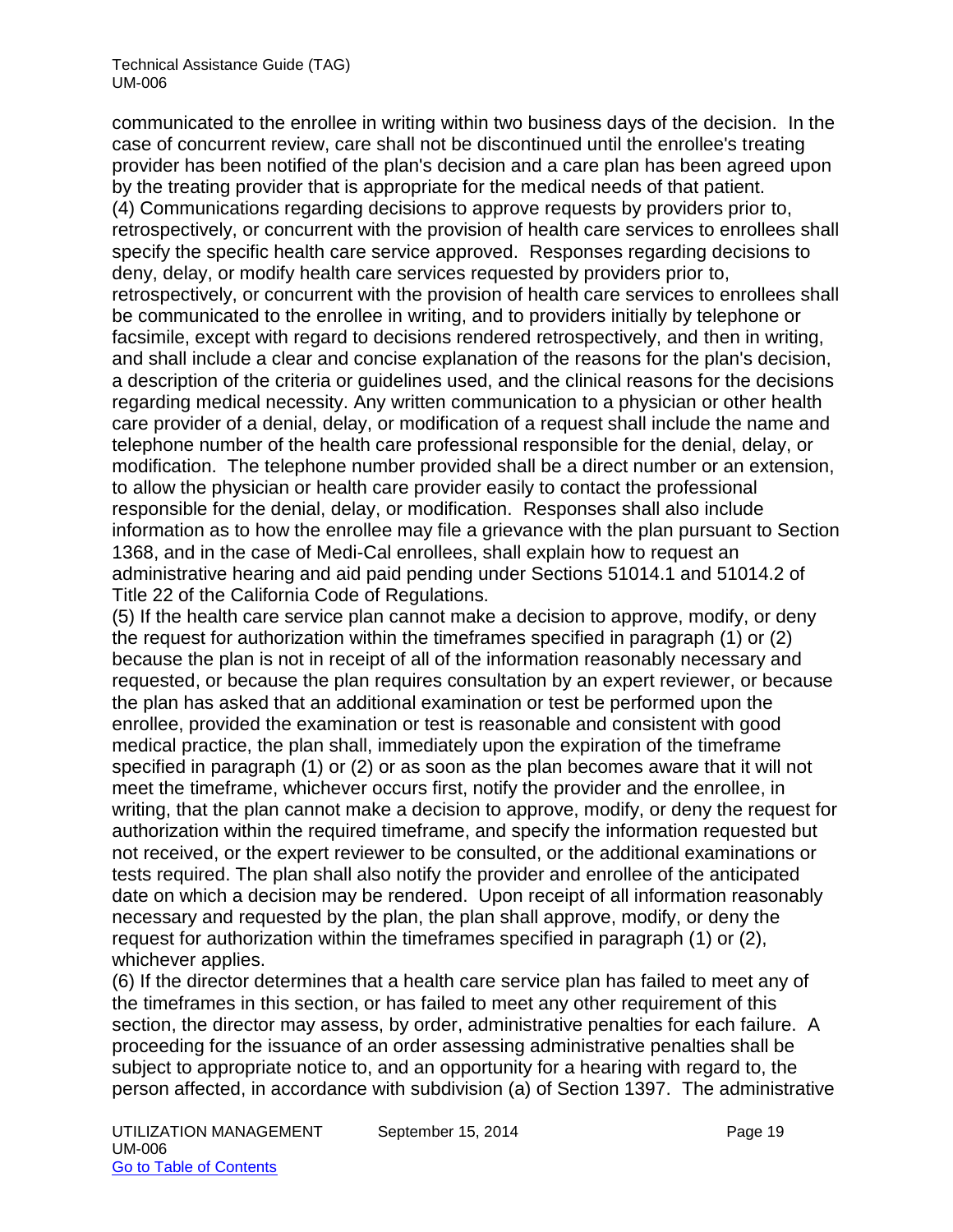penalties shall not be deemed an exclusive remedy for the director. These penalties shall be paid to the State Managed Care Fund.

(j) A health care service plan subject to this section that reviews requests by providers prior to, retrospectively, or concurrent with, the provision of health care services to enrollees shall establish, as part of the quality assurance program required by Section 1370, a process by which the plan's compliance with this section is assessed and evaluated. The process shall include provisions for evaluation of complaints, assessment of trends, implementation of actions to correct identified problems, mechanisms to communicate actions and results to the appropriate health plan employees and contracting providers, and provisions for evaluation of any corrective action plan and measurements of performance.

# **28 CCR 1300.70(a)(1)**

(a) Intent and Regulatory Purpose.

(1) The QA program must be directed by providers and must document that the quality of care provided is being reviewed, that problems are being identified, that effective action is taken to improve care where deficiencies are identified, and that follow-up is planned where indicated.

# **28 CCR 1300.70(b)(2)(G)(5)**

(b) Quality Assurance Program Structure and Requirements.

(2) Program Requirements.

In order to meet these obligations each plan's QA program shall meet all of the following requirements:

(G) Medical groups or other provider entities may have active quality assurance programs which the plan may use. In all instances, however, the plan must retain responsibility for reviewing the overall quality of care delivered to plan enrollees.

(5) Ensure that for each provider the quality assurance/utilization review mechanism will encompass provider referral and specialist care patterns of practice, including an assessment of timely access to specialists, ancillary support services, and appropriate preventive health services based on reasonable standards established by the plan and/or delegated providers.

# **INDIVIDUAL(S)/POSITION(S) TO BE INTERVIEWED**

# **Staff responsible for the activities described above, for example**

- **UM Director**
- OM Director
- Dental Director

# **DOCUMENT(S) TO BE REVIEWED**

- Policies and procedures for UM
- UM or QM Annual Work Plan
- UM or QM Committee minutes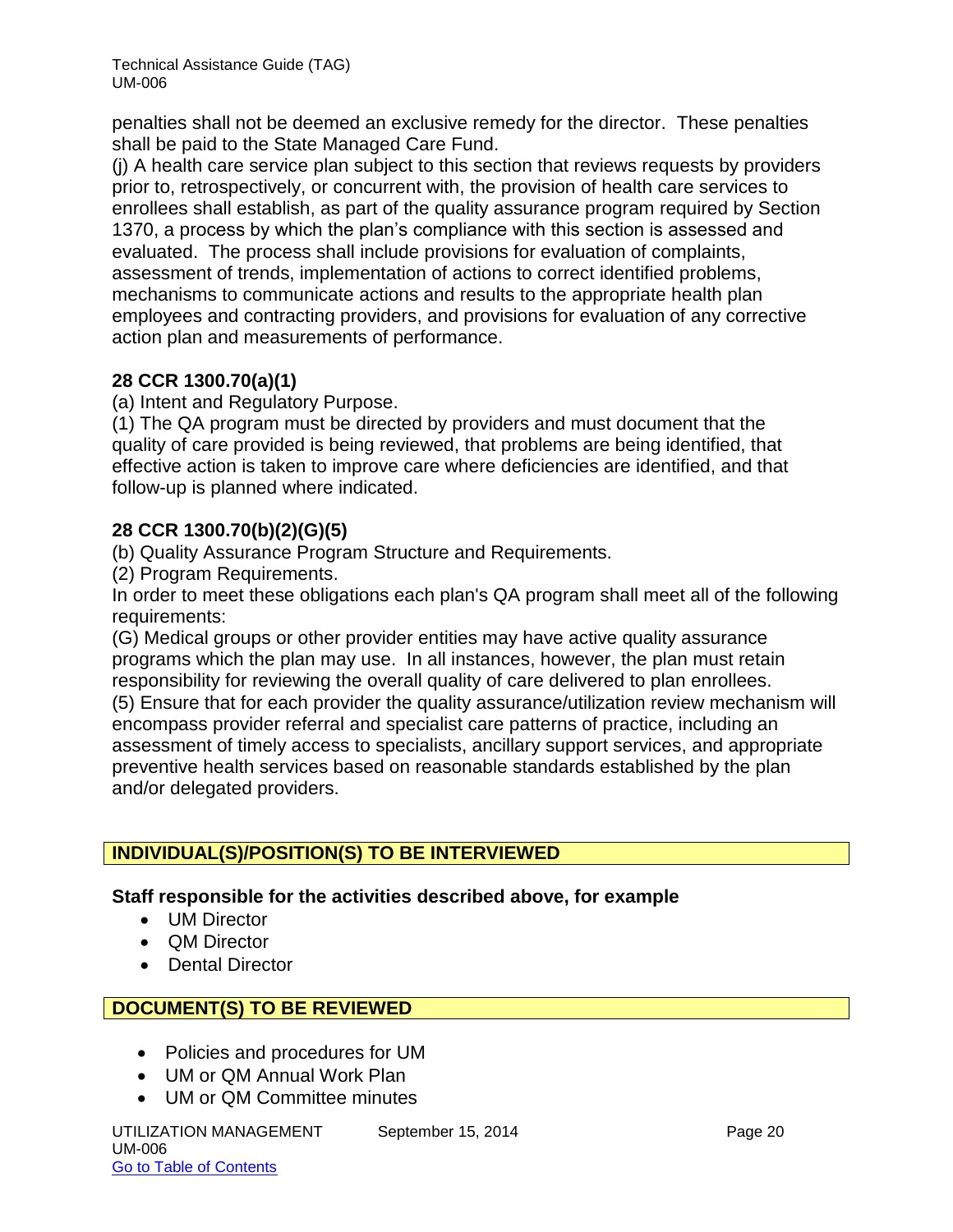- Trending reports
- Activity summaries
- Audit Reports
- Enrollee & Provider Satisfaction Surveys (UM-related questions and results)
- Corrective action plans
- Enrollee and Provider satisfaction survey questions related to UM
- Enrollee and Provider satisfaction survey results, last two years, if applicable

# *UM-006 - Key Element 1:*

**1. The Plan has established and implemented a QA process to assess and evaluate their compliance with UM requirements. CA Health and Safety Code sections 1367.01(e), (h), and (j)**

| <b>Assessment Questions</b>                                                                                                                                                                             | <b>Yes</b> | <b>No</b> | N/A |
|---------------------------------------------------------------------------------------------------------------------------------------------------------------------------------------------------------|------------|-----------|-----|
| Does the Plan have a process in place to evaluate complaints<br>1.1<br>and assess trends to identify potential quality issues in the UM<br>process and regularly report this information to appropriate |            |           |     |
| bodies?                                                                                                                                                                                                 |            |           |     |
| Does the Plan have a process in place to monitor and assess<br>1.2                                                                                                                                      |            |           |     |
| compliance with timeliness of decision-making, timeliness of<br>notification, and turnaround times for UM functions?                                                                                    |            |           |     |
| Has the Plan established and implemented policies and<br>1.3                                                                                                                                            |            |           |     |
| procedures to monitor and assess compliance with the use of                                                                                                                                             |            |           |     |
| appropriate licensed health care providers in making denial<br>decisions and the appropriate use and application of criteria in                                                                         |            |           |     |
| making medical necessity decisions?                                                                                                                                                                     |            |           |     |
| Has the Plan established and implemented policies and<br>1.4                                                                                                                                            |            |           |     |
| procedures to audit denial letters ensuring the required<br>information is included, and communicated to the appropriate                                                                                |            |           |     |
| user, providers and/or enrollees?                                                                                                                                                                       |            |           |     |
| Does the Plan systematically and routinely analyze its<br>1.5                                                                                                                                           |            |           |     |
| evaluation of the UM process to identify any potential quality<br>issues in the UM process?                                                                                                             |            |           |     |
| Does the Plan develop, communicate, and implement<br>1.6                                                                                                                                                |            |           |     |
| corrective action plans when potential quality issues are                                                                                                                                               |            |           |     |
| identified in the UM process?<br>Does the Plan evaluate the effectiveness of any corrective<br>1.7                                                                                                      |            |           |     |
| action plan (using performance measures, for example) and                                                                                                                                               |            |           |     |
| make further recommendations to improve the UM process?                                                                                                                                                 |            |           |     |
| Does the Plan systemically and routinely analyze UM data to<br>1.8                                                                                                                                      |            |           |     |
| monitor for potential over- and under-utilization?                                                                                                                                                      |            |           |     |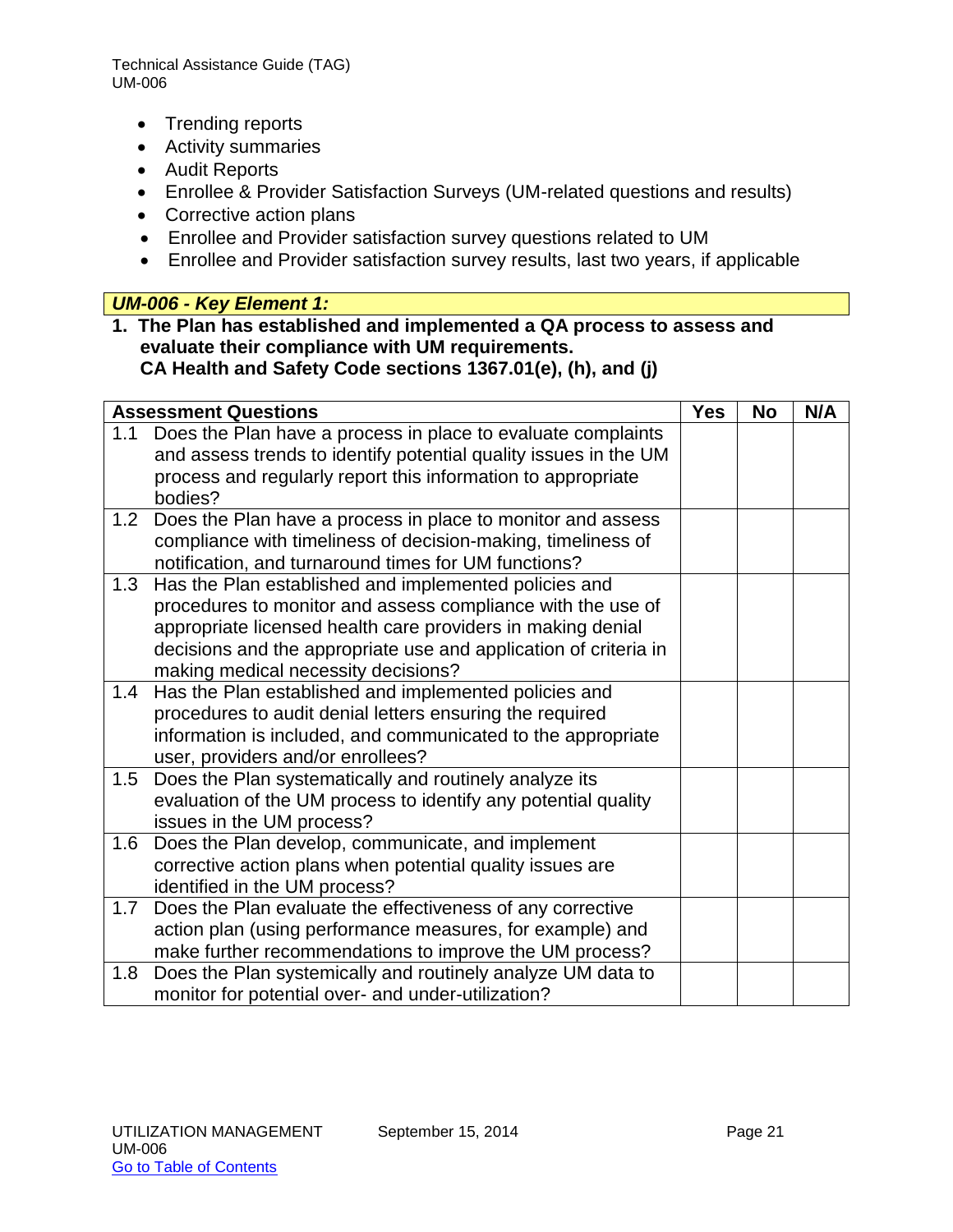# *UM-006 - Key Element 2:*

## **2. The scope of quality assurance monitoring includes assessment and evaluation of provider referral and specialist care patterns of practice**. **28 CCR 1300.70(a)(1); 28 CCR 1300.70(b)(2)(G)(5)**

|     | <b>Assessment Questions</b>                                                                                                                                                                                                                                                                                                              | Yes | No | N/A |
|-----|------------------------------------------------------------------------------------------------------------------------------------------------------------------------------------------------------------------------------------------------------------------------------------------------------------------------------------------|-----|----|-----|
| 2.1 | Does the Plan's quality assurance/utilization review<br>mechanism encompass provider referral and specialist care<br>patterns of practice, including an assessment of timely access<br>to specialists and appropriate preventive health services<br>based on reasonable standards established by the Plan and/or<br>delegated providers? |     |    |     |
|     | 2.2 Does the Plan have a process in place to routinely monitor<br>and assess access to specialist care and appropriate<br>preventive health services?                                                                                                                                                                                    |     |    |     |
| 2.3 | Does the Plan analyze its evaluation of access to specialist<br>care and appropriate preventive health services?                                                                                                                                                                                                                         |     |    |     |
| 2.4 | Does the Plan have a process to routinely monitor and assess<br>access to specialist care and appropriate preventive health<br>services for any delegated providers?                                                                                                                                                                     |     |    |     |
| 2.5 | Does the Plan identify, communicate, and implement<br>corrective actions when potential access issues are identified<br>in the UM process?                                                                                                                                                                                               |     |    |     |
|     | 2.6 Does the Plan evaluate the effectiveness of any corrective<br>actions (using performance measures, for example) and make<br>further recommendations to improve potential access issues?                                                                                                                                              |     |    |     |

# **End of Requirement UM-006: UM Processes as Part of the QA Program**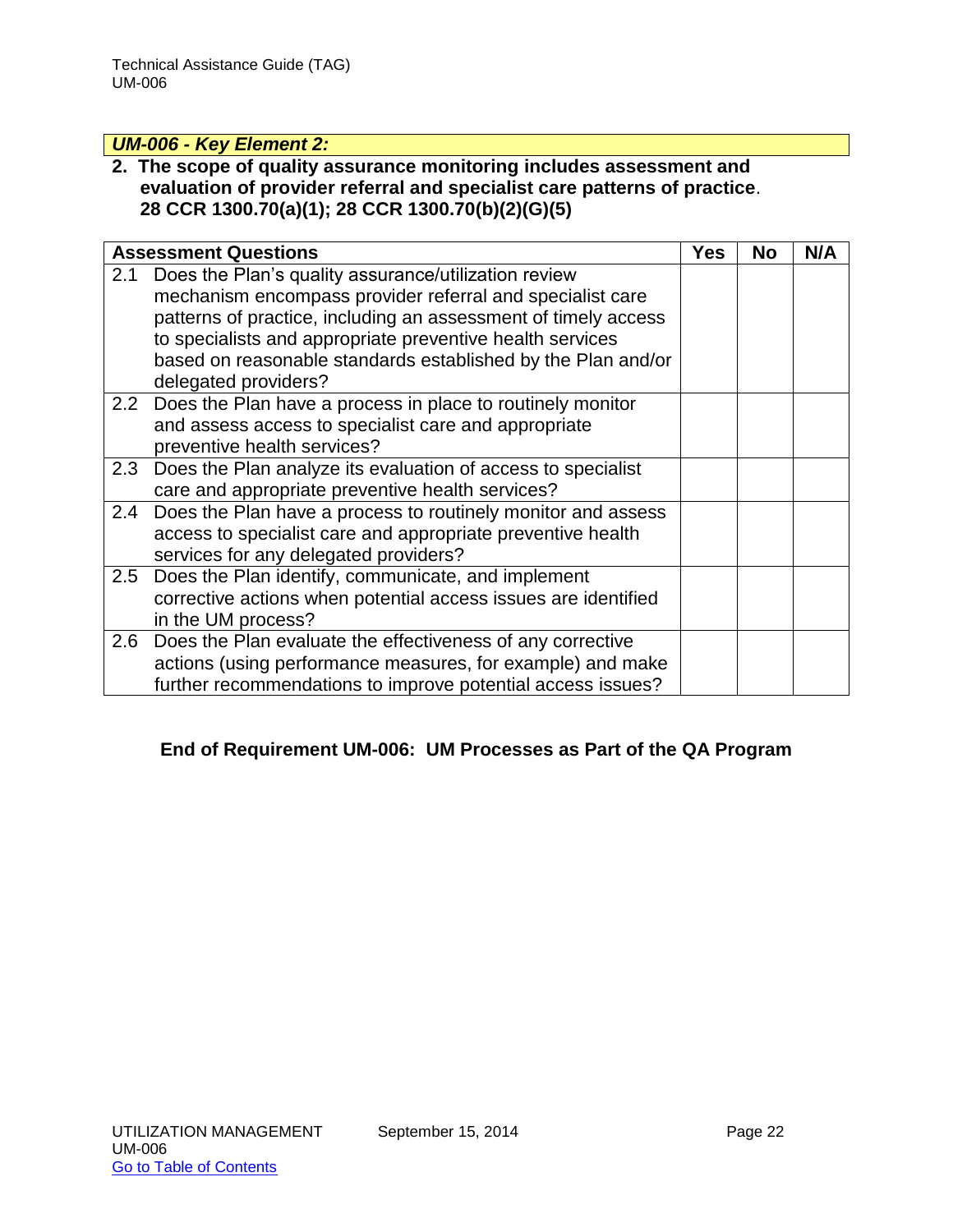# <span id="page-24-0"></span>**Requirement UM-007: UM Delegation Oversight**

# **STATUTORY/REGULATORY CITATION(S)**

#### **CA Health and Safety Code sections 1363.5(a)**

(a) A plan shall disclose or provide for the disclosure to the director and to network providers the process the plan, its contracting provider groups, or any entity with which the plan contracts for services that include utilization review or utilization management functions, uses to authorize, modify, or deny health care services under the benefits provided by the plan, including coverage for sub-acute care, transitional inpatient care, or care provided in skilled nursing facilities. A plan shall also disclose those processes to enrollees or persons designated by an enrollee, or to any other person or organization, upon request. The disclosure to the director shall include the policies, procedures, and the description of the process that are filed with the director pursuant to subdivision (b) of Section 1367.01.

# **CA Health and Safety Code section 1363.5(b)**

(b) The criteria or guidelines used by plans, or any entities with which plans contract for services that include utilization review or utilization management functions, to determine whether to authorize, modify, or deny health care services shall:

(1) Be developed with involvement from actively practicing health care providers.

(2) Be consistent with sound clinical principles and processes.

(3) Be evaluated, and updated if necessary, at least annually.

(4) If used as the basis of a decision to modify, delay, or deny services in a specified case under review, be disclosed to the provider and the enrollee in that specified case. (5) Be available to the public upon request. A plan shall only be required to disclose the criteria or guidelines for the specific procedures or conditions requested. A plan may charge reasonable fees to cover administrative expenses related to disclosing criteria or guidelines pursuant to this paragraph, limited to copying and postage costs. The plan may also make the criteria or guidelines available through electronic communication means.

#### **CA Health and Safety Code sections 1367.01(a) and (b)**

(a) A health care service plan and any entity with which it contracts for services that include utilization review or utilization management functions, that prospectively, retrospectively, or concurrently reviews and approves, modifies, delays, or denies, based in whole or in part on medical necessity, requests by providers prior to, retrospectively or concurrent with the provision of health care services to enrollees, or that delegates these functions to medical groups or independent practice associations or to other contracting providers, shall comply with this section.

(b) A health care service plan that is subject to this section shall have written policies and procedures establishing the process by which the plan prospectively,

retrospectively, or concurrently reviews and approves, modifies, delays, or denies, based in whole or in part on medical necessity, requests by providers of health care services for plan enrollees. These policies and procedures shall ensure that decisions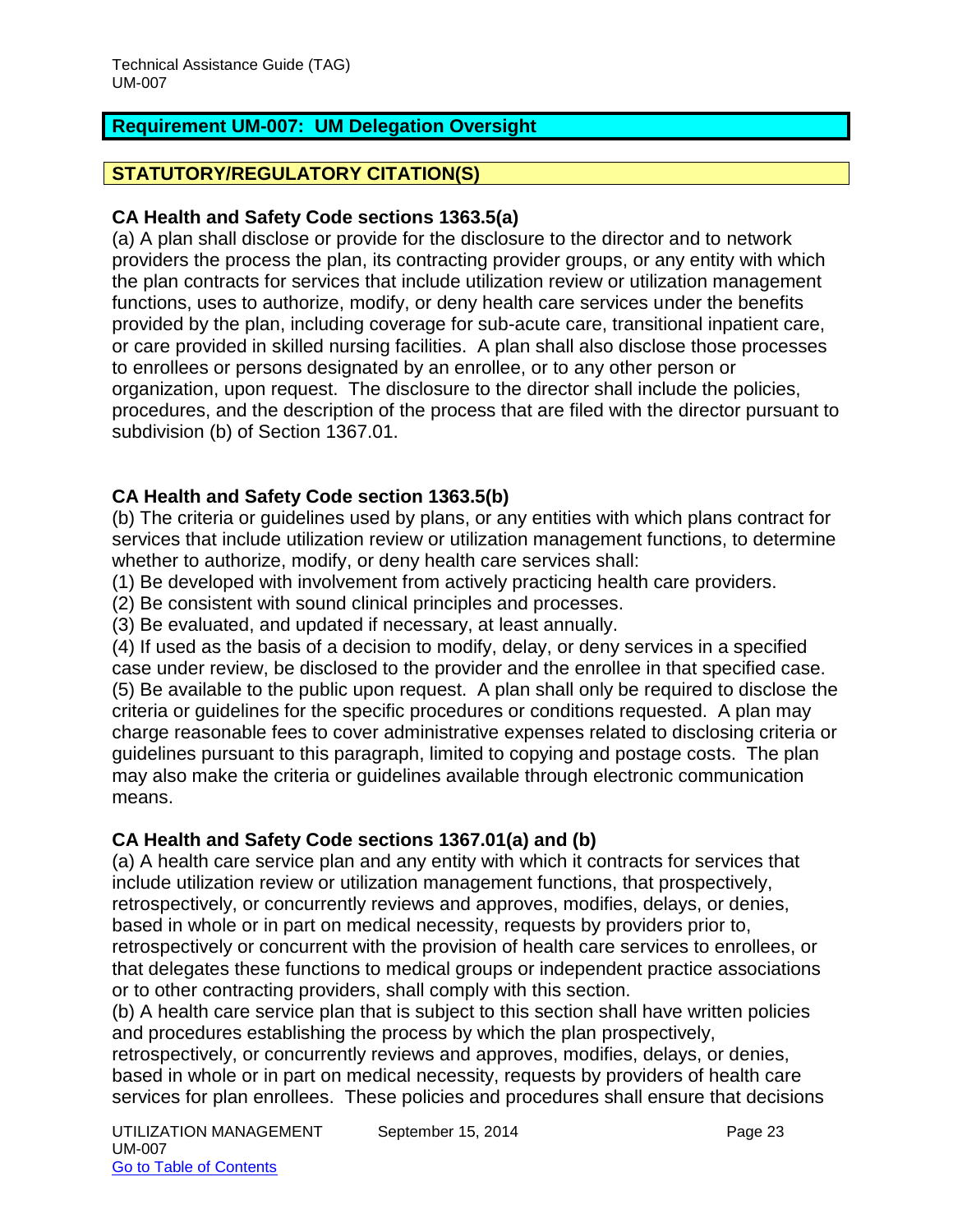based on the medical necessity of proposed health care services are consistent with criteria or guidelines that are supported by clinical principles and processes. These criteria and guidelines shall be developed pursuant to Section 1363.5. These policies and procedures, and a description of the process by which the plan reviews and approves, modifies, delays, or denies requests by providers prior to, retrospectively, or concurrent with the provision of health care services to enrollees, shall be filed with the director for review and approval, and shall be disclosed by the plan to providers and enrollees upon request, and by the plan to the public upon request.

# **CA Health and Safety Code sections 1367.01(a) through (c)**

(a) A health care service plan and any entity with which it contracts for services that include utilization review or utilization management functions, that prospectively, retrospectively, or concurrently reviews and approves, modifies, delays, or denies, based in whole or in part on medical necessity, requests by providers prior to, retrospectively or concurrent with the provision of health care services to enrollees, or that delegates these functions to medical groups or independent practice associations or to other contracting providers, shall comply with this section.

(b) A health care service plan that is subject to this section shall have written policies and procedures establishing the process by which the plan prospectively, retrospectively, or concurrently reviews and approves, modifies, delays, or denies, based in whole or in part on medical necessity, requests by providers of health care services for plan enrollees. These policies and procedures shall ensure that decisions based on the medical necessity of proposed health care services are consistent with criteria or guidelines that are supported by clinical principles and processes. These criteria and guidelines shall be developed pursuant to Section 1363.5. These policies and procedures, and a description of the process by which the plan reviews and approves, modifies, delays, or denies requests by providers prior to, retrospectively, or concurrent with the provision of health care services to enrollees, shall be filed with the director for review and approval, and shall be disclosed by the plan to providers and enrollees upon request, and by the plan to the public upon request.

(c) A health care service plan subject to this section shall employ or designate a medical director who holds an unrestricted license to practice medicine in this state issued pursuant to Section 2050 of the Business and Professions Code or pursuant to the Osteopathic Act, or, if the plan is a specialized health care service plan, a clinical director with California licensure in a clinical area appropriate to the type of care provided by the specialized health care service plan. The medical director or clinical director shall ensure that the process by which the plan reviews and approves, modifies, or denies, based in whole or in part on medical necessity, requests by providers prior to, retrospectively, or concurrent with the provision of health care services to enrollees, complies with the requirements of this section.

#### **CA Health and Safety Code sections 1367.01(a), (b), and (f)**

UTILIZATION MANAGEMENT September 15, 2014 **Page 24** UM-007 Go to Table of Contents (a) A health care service plan and any entity with which it contracts for services that include utilization review or utilization management functions, that prospectively, retrospectively, or concurrently reviews and approves, modifies, delays, or denies, based in whole or in part on medical necessity, requests by providers prior to, retrospectively, or concurrent with the provision of health care services to enrollees, or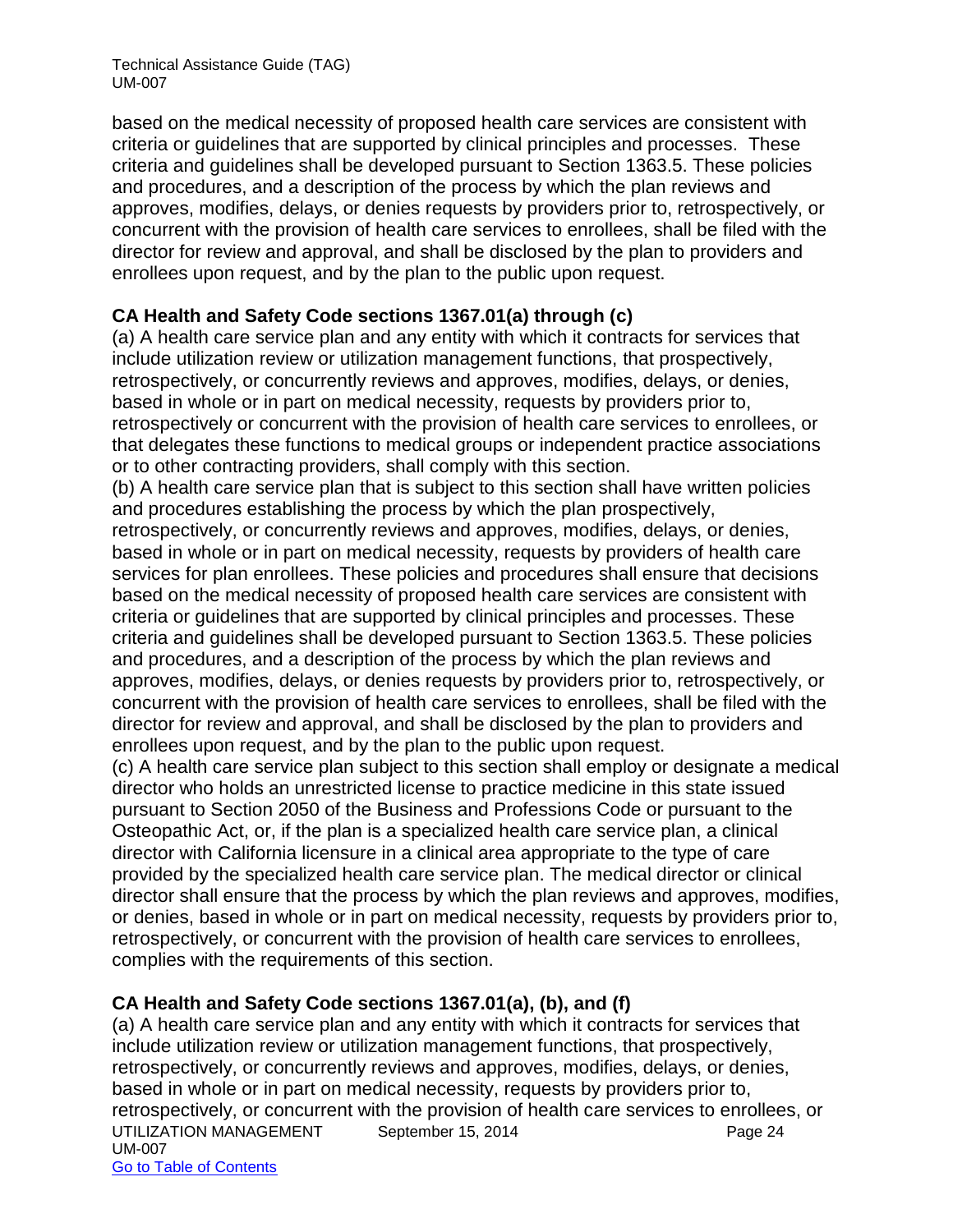that delegates these functions to medical groups or independent practice associations or to other contracting providers, shall comply with this section.

(b) A health care service plan that is subject to this section shall have written policies and procedures establishing the process by which the plan prospectively,

retrospectively, or concurrently reviews and approves, modifies, delays, or denies, based in whole or in part on medical necessity, requests by providers of health care services for plan enrollees. These policies and procedures shall ensure that decisions based on the medical necessity of proposed health care services are consistent with criteria or guidelines that are supported by clinical principles and processes. These criteria and guidelines shall be developed pursuant to Section 1363.5. These policies and procedures, and a description of the process by which the plan reviews and approves, modifies, delays, or denies requests by providers prior to, retrospectively, or concurrent with the provision of health care services to enrollees, shall be filed with the director for review and approval, and shall be disclosed by the plan to providers and enrollees upon request, and by the plan to the public upon request.

(f) The criteria or guidelines used by the health care service plan to determine whether to approve, modify, or deny requests by providers prior to, retrospectively, or concurrent with, the provision of health care services to enrollees shall be consistent with clinical principles and processes. These criteria and guidelines shall be developed pursuant to the requirements of Section 1363.5.

# **CA Health and Safety Code sections 1367.01(a), (e), (h), and (j)**

(a) A health care service plan and any entity with which it contracts for services that include utilization review or utilization management functions, that prospectively, retrospectively, or concurrently reviews and approves, modifies, delays, or denies, based in whole or in part on medical necessity, requests by providers prior to, retrospectively, or concurrent with the provision of health care services to enrollees, or that delegates these functions to medical groups or independent practice associations or to other contracting providers, shall comply with this section.

(e) No individual, other than a licensed physician or a licensed health care professional who is competent to evaluate the specific clinical issues involved in the health care services requested by the provider, may deny or modify requests for authorization of health care services for an enrollee for reasons of medical necessity. The decision of the physician or other health care professional shall be communicated to the provider and the enrollee pursuant to subdivision (h).

(h) In determining whether to approve, modify, or deny requests by providers prior to, retrospectively, or concurrent with the provision of health care services to enrollees, based in whole or in part on medical necessity, a health care service plan subject to this section shall meet the following requirements:

UTILIZATION MANAGEMENT September 15, 2014 **Page 25** UM-007 Go to Table of Contents (1) Decisions to approve, modify, or deny, based on medical necessity, requests by providers prior to, or concurrent with the provision of health care services to enrollees that do not meet the requirements for the time period for review required by paragraph (2), shall be made in a timely fashion appropriate for the nature of the enrollee's condition, not to exceed five business days from the plan's receipt of the information reasonably necessary and requested by the plan to make the determination. In cases where the review is retrospective, the decision shall be communicated to the individual who received services, or to the individual's designee, within 30 days of the receipt of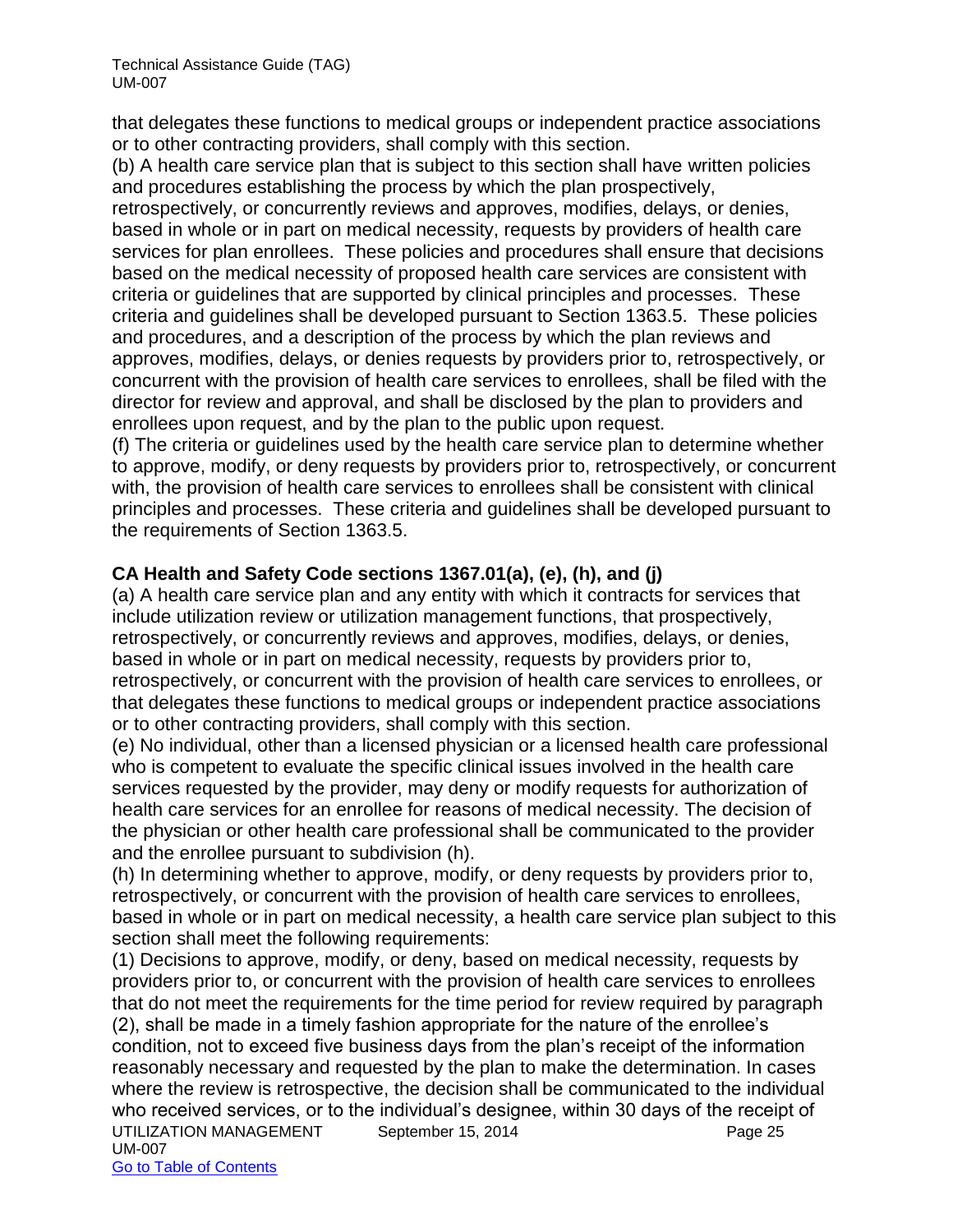information that is reasonably necessary to make this determination, and shall be communicated to the provider in a manner that is consistent with current law. For purposes of this section, retrospective reviews shall be for care rendered on or after January 1, 2000.

(2) When the enrollee's condition is such that the enrollee faces an imminent and serious threat to his or her health, including, but not limited to, the potential loss of life, limb, or other major bodily function, or the normal timeframe for the decision making process, as described in paragraph (1), would be detrimental to the enrollee's life or health or could jeopardize the enrollee's ability to regain maximum function, decisions to approve, modify, or deny requests by providers prior to, or concurrent with, the provision of health care services to enrollees, shall be made in a timely fashion appropriate for the nature of the enrollee's condition, not to exceed 72 hours or, if shorter, the period of time required under Section 2719 of the federal Public Health Service Act (42 U.S.C. Sec. 300gg-19) and any subsequent rules or regulations issued thereunder, after the plan's receipt of the information reasonably necessary and requested by the plan to make the determination. Nothing in this section shall be construed to alter the requirements of subdivision (b) of Section 1371.4. Notwithstanding Section 1371.4, the requirements of this division shall be applicable to all health plans and other entities conducting utilization review or utilization management.

(3) Decisions to approve, modify, or deny requests by providers for authorization prior to, or concurrent with, the provision of health care services to enrollees shall be communicated to the requesting provider within 24 hours of the decision. Except for concurrent review decisions pertaining to care that is underway, which shall be communicated to the enrollee's treating provider within 24 hours, decisions resulting in denial, delay, or modification of all or part of the requested health care service shall be communicated to the enrollee in writing within two business days of the decision. In the case of concurrent review, care shall not be discontinued until the enrollee's treating provider has been notified of the plan's decision and a care plan has been agreed upon by the treating provider that is appropriate for the medical needs of that patient.

(4) Communications regarding decisions to approve requests by providers prior to, retrospectively, or concurrent with the provision of health care services to enrollees shall specify the specific health care service approved.

Responses regarding decisions to deny, delay, or modify health care services requested by providers prior to, retrospectively, or concurrent with the provision of health care services to enrollees shall be communicated to the enrollee in writing, and to providers initially by telephone or facsimile, except with regard to decisions rendered retrospectively, and then in writing, and shall include a clear and concise explanation of the reasons for the plan's decision, a description of the criteria or guidelines used, and the clinical reasons for the decisions regarding medical necessity.

Any written communication to a physician or other health care provider of a denial, delay, or modification of a request shall include the name and telephone number of the health care professional responsible for the denial, delay, or modification.

UTILIZATION MANAGEMENT September 15, 2014 **Page 26** UM-007 The telephone number provided shall be a direct number or an extension, to allow the physician or health care provider easily to contact the professional responsible for the denial, delay, or modification. Responses shall also include information as to how the enrollee may file a grievance with the plan pursuant to Section 1368, and in the case of Medi-Cal enrollees, shall explain how to request an administrative hearing and aid paid

Go to Table of Contents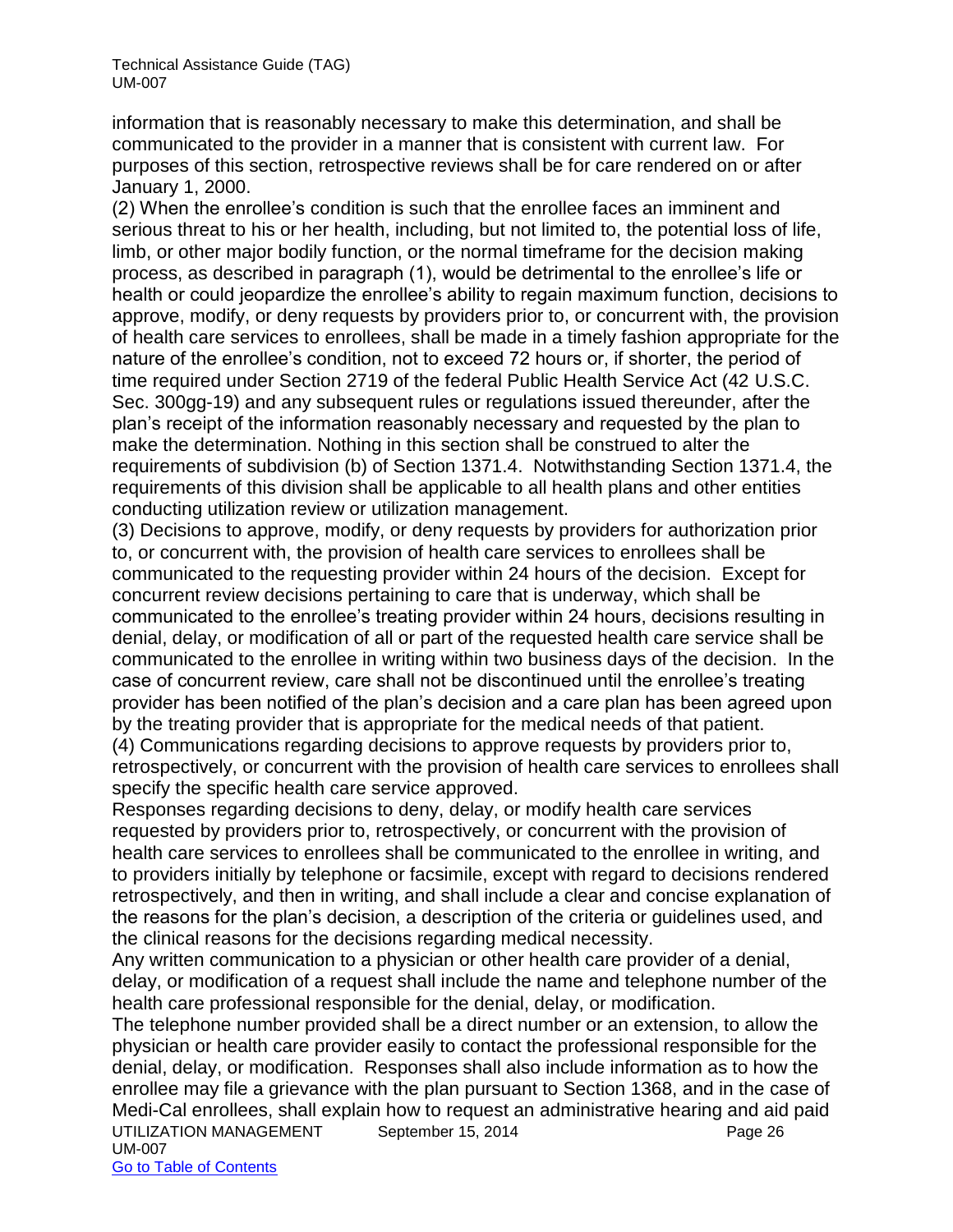pending under Sections 51014.1 and 51014.2 of Title 22 of the California Code of Regulations.

(5) If the health care service plan cannot make a decision to approve, modify, or deny the request for authorization within the timeframes specified in paragraph (1) or (2) because the plan is not in receipt of all of the information reasonably necessary and requested, or because the plan requires consultation by an expert reviewer, or because the plan has asked that an additional examination or test be performed upon the enrollee, provided the examination or test is reasonable and consistent with good medical practice, the plan shall, immediately upon the expiration of the timeframe specified in paragraph (1) or (2) or as soon as the plan becomes aware that it will not meet the timeframe, whichever occurs first, notify the provider and the enrollee, in writing, that the plan cannot make a decision to approve, modify, or deny the request for authorization within the required timeframe, and specify the information requested but not received, or the expert reviewer to be consulted, or the additional examinations or tests required. The plan shall also notify the provider and enrollee of the anticipated date on which a decision may be rendered. Upon receipt of all information reasonably necessary and requested by the plan, the plan shall approve, modify, or deny the request for authorization within the timeframes specified in paragraph (1) or (2), whichever applies.

(6) If the director determines that a health care service plan has failed to meet any of the timeframes in this section, or has failed to meet any other requirement of this section, the director may assess, by order, administrative penalties for each failure. A proceeding for the issuance of an order assessing administrative penalties shall be subject to appropriate notice to, and an opportunity for a hearing with regard to, the person affected, in accordance with subdivision (a) of Section 1397. The administrative penalties shall not be deemed an exclusive remedy for the director. These penalties shall be paid to the Managed Care Administrative Fines and Penalties Fund and shall be used for the purposes specified in Section 1341.45.

(j) A health care service plan subject to this section that reviews requests by providers prior to, retrospectively, or concurrent with, the provision of health care services to enrollees shall establish, as part of the quality assurance program required by Section 1370, a process by which the plan's compliance with this section is assessed and evaluated. The process shall include provisions for evaluation of complaints, assessment of trends, implementation of actions to correct identified problems, mechanisms to communicate actions and results to the appropriate health plan employees and contracting providers, and provisions for evaluation of any corrective action plan and measurements of performance.

# **CA Health and Safety Code sections 1367.01(a) and (h)**

(a) A health care service plan and any entity with which it contracts for services that include utilization review or utilization management functions, that prospectively, retrospectively, or concurrently reviews and approves, modifies, delays, or denies, based in whole or in part on medical necessity, requests by providers prior to, retrospectively, or concurrent with the provision of health care services to enrollees, or that delegates these functions to medical groups or independent practice associations or to other contracting providers, shall comply with this section.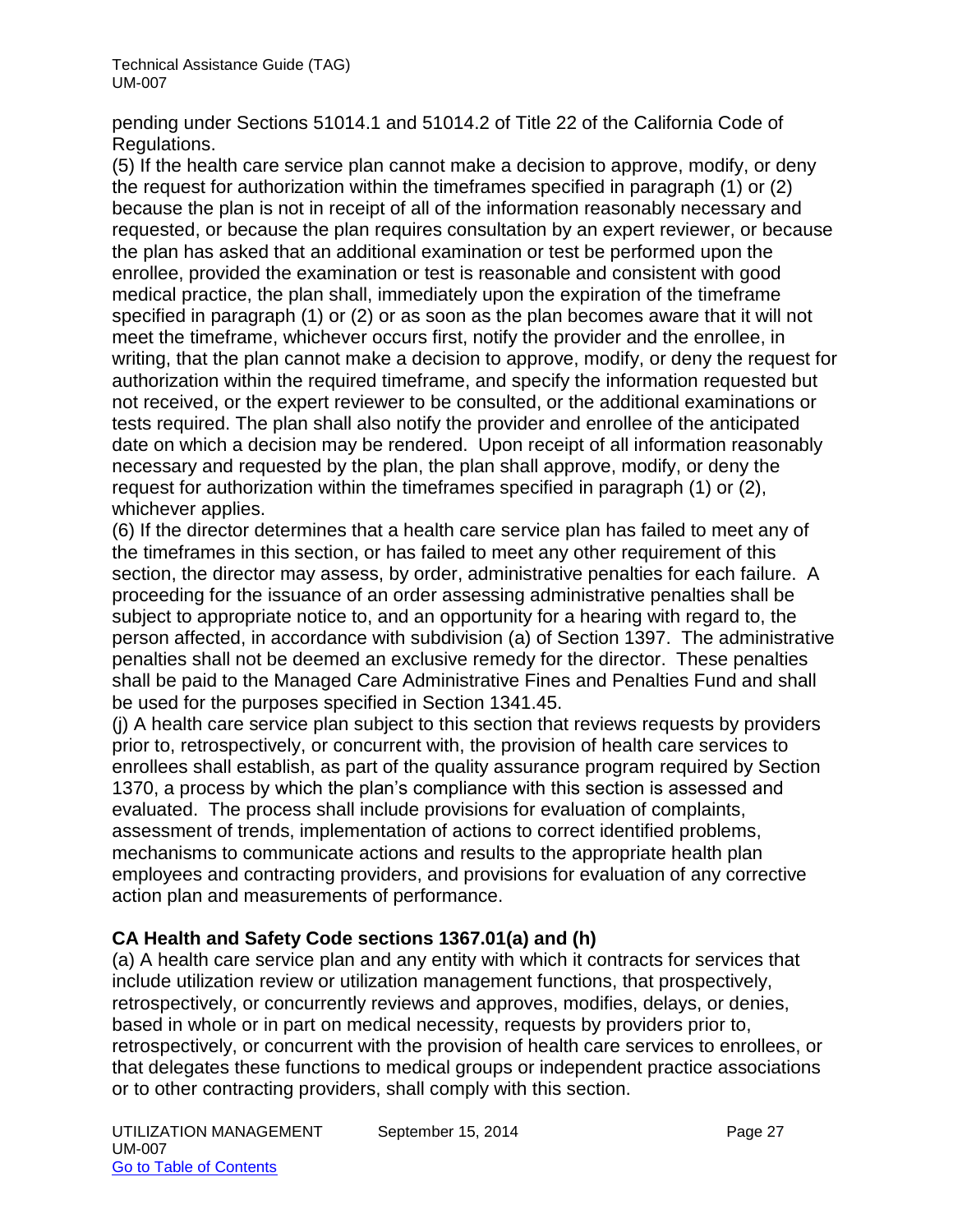(h) In determining whether to approve, modify, or deny requests by providers prior to, retrospectively, or concurrent with the provision of health care services to enrollees, based in whole or in part on medical necessity, a health care service plan subject to this section shall meet the following requirements:

(1) Decisions to approve, modify, or deny, based on medical necessity, requests by providers prior to, or concurrent with the provision of health care services to enrollees that do not meet the requirements for the time period for review required by paragraph (2), shall be made in a timely fashion appropriate for the nature of the enrollee's condition, not to exceed five business days from the plan's receipt of the information reasonably necessary and requested by the plan to make the determination. In cases where the review is retrospective, the decision shall be communicated to the individual who received services, or to the individual's designee, within 30 days of the receipt of information that is reasonably necessary to make this determination, and shall be communicated to the provider in a manner that is consistent with current law. For purposes of this section, retrospective reviews shall be for care rendered on or after January 1, 2000.

(2) When the enrollee's condition is such that the enrollee faces an imminent and serious threat to his or her health, including, but not limited to, the potential loss of life, limb, or other major bodily function, or the normal timeframe for the decision making process, as described in paragraph (1), would be detrimental to the enrollee's life or health or could jeopardize the enrollee's ability to regain maximum function, decisions to approve, modify, or deny requests by providers prior to, or concurrent with, the provision of health care services to enrollees, shall be made in a timely fashion appropriate for the nature of the enrollee's condition, not to exceed 72 hours or, if shorter, the period of time required under Section 2719 of the federal Public Health Service Act (42 U.S.C. Sec. 300gg-19) and any subsequent rules or regulations issued thereunder, after the plan's receipt of the information reasonably necessary and requested by the plan to make the determination. Nothing in this section shall be construed to alter the requirements of subdivision (b) of Section 1371.4. Notwithstanding Section 1371.4, the requirements of this division shall be applicable to all health plans and other entities conducting utilization review or utilization management.

(3) Decisions to approve, modify, or deny requests by providers for authorization prior to, or concurrent with, the provision of health care services to enrollees shall be communicated to the requesting provider within 24 hours of the decision. Except for concurrent review decisions pertaining to care that is underway, which shall be communicated to the enrollee's treating provider within 24 hours, decisions resulting in denial, delay, or modification of all or part of the requested health care service shall be communicated to the enrollee in writing within two business days of the decision. In the case of concurrent review, care shall not be discontinued until the enrollee's treating provider has been notified of the plan's decision and a care plan has been agreed upon by the treating provider that is appropriate for the medical needs of that patient.

(4) Communications regarding decisions to approve requests by providers prior to, retrospectively, or concurrent with the provision of health care services to enrollees shall specify the specific health care service approved.

UTILIZATION MANAGEMENT September 15, 2014 **Page 28** UM-007 Go to Table of Contents Responses regarding decisions to deny, delay, or modify health care services requested by providers prior to, retrospectively, or concurrent with the provision of health care services to enrollees shall be communicated to the enrollee in writing, and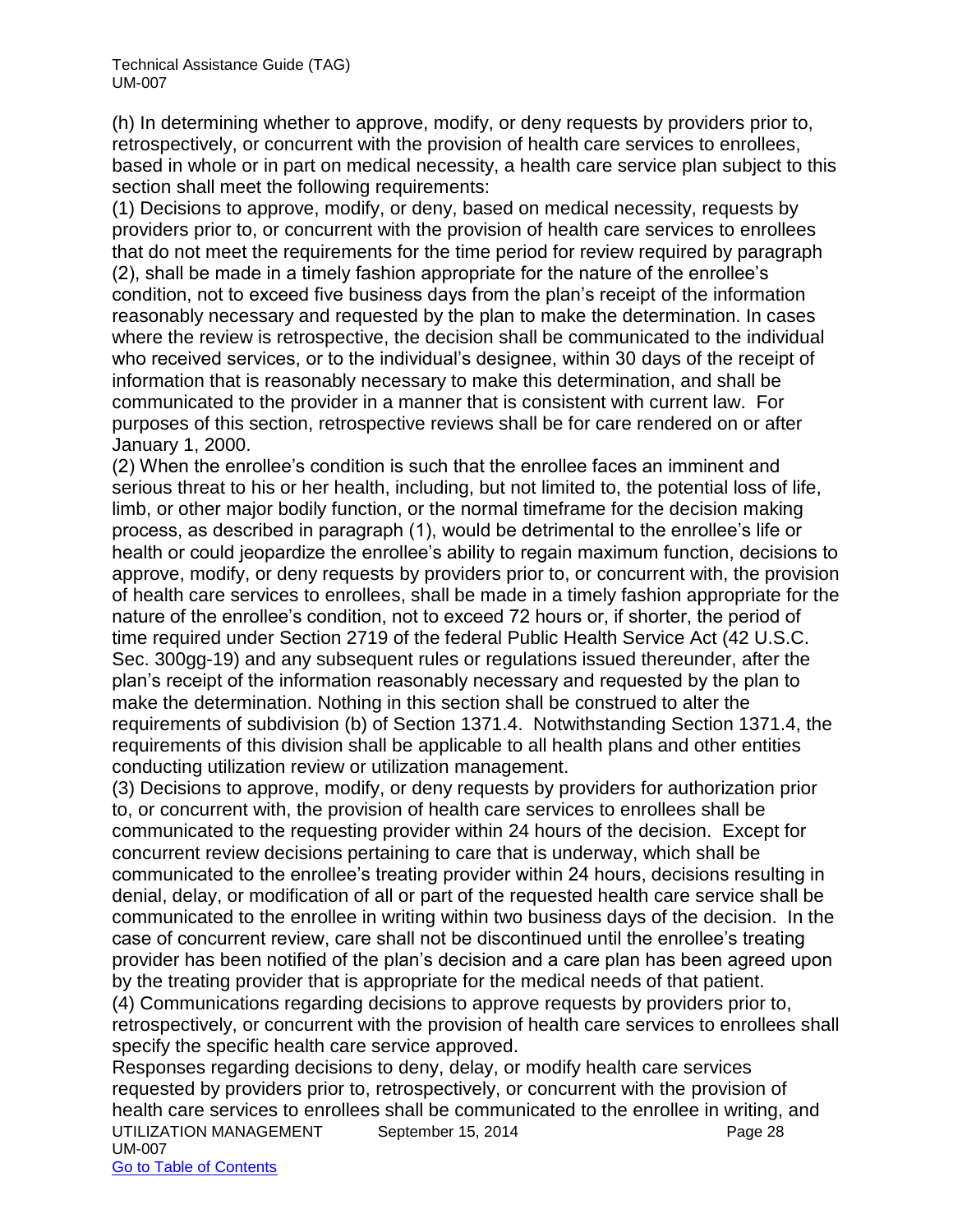to providers initially by telephone or facsimile, except with regard to decisions rendered retrospectively, and then in writing, and shall include a clear and concise explanation of the reasons for the plan's decision, a description of the criteria or guidelines used, and the clinical reasons for the decisions regarding medical necessity.

Any written communication to a physician or other health care provider of a denial, delay, or modification of a request shall include the name and telephone number of the health care professional responsible for the denial, delay, or modification.

The telephone number provided shall be a direct number or an extension, to allow the physician or health care provider easily to contact the professional responsible for the denial, delay, or modification. Responses shall also include information as to how the enrollee may file a grievance with the plan pursuant to Section 1368, and in the case of Medi-Cal enrollees, shall explain how to request an administrative hearing and aid paid pending under Sections 51014.1 and 51014.2 of Title 22 of the California Code of Regulations.

(5) If the health care service plan cannot make a decision to approve, modify, or deny the request for authorization within the timeframes specified in paragraph (1) or (2) because the plan is not in receipt of all of the information reasonably necessary and requested, or because the plan requires consultation by an expert reviewer, or because the plan has asked that an additional examination or test be performed upon the enrollee, provided the examination or test is reasonable and consistent with good medical practice, the plan shall, immediately upon the expiration of the timeframe specified in paragraph (1) or (2) or as soon as the plan becomes aware that it will not meet the timeframe, whichever occurs first, notify the provider and the enrollee, in writing, that the plan cannot make a decision to approve, modify, or deny the request for authorization within the required timeframe, and specify the information requested but not received, or the expert reviewer to be consulted, or the additional examinations or tests required. The plan shall also notify the provider and enrollee of the anticipated date on which a decision may be rendered. Upon receipt of all information reasonably necessary and requested by the plan, the plan shall approve, modify, or deny the request for authorization within the timeframes specified in paragraph (1) or (2), whichever applies.

(6) If the director determines that a health care service plan has failed to meet any of the timeframes in this section, or has failed to meet any other requirement of this section, the director may assess, by order, administrative penalties for each failure. A proceeding for the issuance of an order assessing administrative penalties shall be subject to appropriate notice to, and an opportunity for a hearing with regard to, the person affected, in accordance with subdivision (a) of Section 1397. The administrative penalties shall not be deemed an exclusive remedy for the director. These penalties shall be paid to the Managed Care Administrative Fines and Penalties Fund and shall be used for the purposes specified in Section 1341.45.

# **CA Health and Safety Code sections 1367.01(e), (h), and (i)**

(e) No individual, other than a licensed physician or a licensed health care professional who is competent to evaluate the specific clinical issues involved in the health care services requested by the provider, may deny or modify requests for authorization of health care services for an enrollee for reasons of medical necessity. The decision of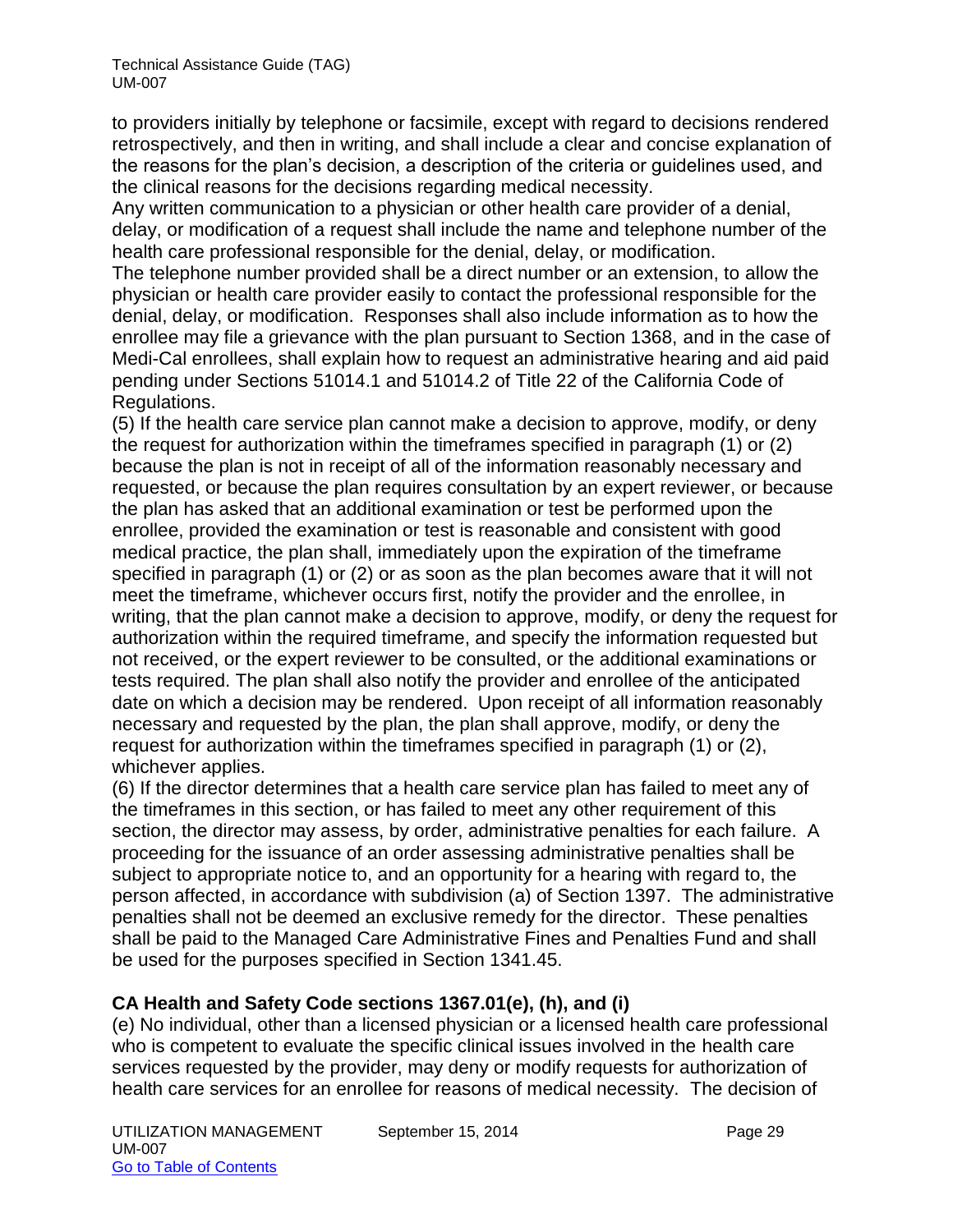the physician or other health care professional shall be communicated to the provider and the enrollee pursuant to subdivision (h).

(h) In determining whether to approve, modify, or deny requests by providers prior to, retrospectively, or concurrent with the provision of health care services to enrollees, based in whole or in part on medical necessity, a health care service plan subject to this section shall meet the following requirements:

(1) Decisions to approve, modify, or deny, based on medical necessity, requests by providers prior to, or concurrent with the provision of health care services to enrollees that do not meet the requirements for the time period for review required by paragraph (2), shall be made in a timely fashion appropriate for the nature of the enrollee's condition, not to exceed five business days from the plan's receipt of the information reasonably necessary and requested by the plan to make the determination. In cases where the review is retrospective, the decision shall be communicated to the individual who received services, or to the individual's designee, within 30 days of the receipt of information that is reasonably necessary to make this determination, and shall be communicated to the provider in a manner that is consistent with current law. For purposes of this section, retrospective reviews shall be for care rendered on or after January 1, 2000.

(2) When the enrollee's condition is such that the enrollee faces an imminent and serious threat to his or her health, including, but not limited to, the potential loss of life, limb, or other major bodily function, or the normal timeframe for the decision making process, as described in paragraph (1), would be detrimental to the enrollee's life or health or could jeopardize the enrollee's ability to regain maximum function, decisions to approve, modify, or deny requests by providers prior to, or concurrent with, the provision of health care services to enrollees, shall be made in a timely fashion appropriate for the nature of the enrollee's condition, not to exceed 72 hours or, if shorter, the period of time required under Section 2719 of the federal Public Health Service Act (42 U.S.C. Sec. 300gg-19) and any subsequent rules or regulations issued thereunder, after the plan's receipt of the information reasonably necessary and requested by the plan to make the determination. Nothing in this section shall be construed to alter the requirements of subdivision (b) of Section 1371.4. Notwithstanding Section 1371.4, the requirements of this division shall be applicable to all health plans and other entities conducting utilization review or utilization management.

(3) Decisions to approve, modify, or deny requests by providers for authorization prior to, or concurrent with, the provision of health care services to enrollees shall be communicated to the requesting provider within 24 hours of the decision. Except for concurrent review decisions pertaining to care that is underway, which shall be communicated to the enrollee's treating provider within 24 hours, decisions resulting in denial, delay, or modification of all or part of the requested health care service shall be communicated to the enrollee in writing within two business days of the decision. In the case of concurrent review, care shall not be discontinued until the enrollee's treating provider has been notified of the plan's decision and a care plan has been agreed upon by the treating provider that is appropriate for the medical needs of that patient. (4) Communications regarding decisions to approve requests by providers prior to, retrospectively, or concurrent with the provision of health care services to enrollees shall specify the specific health care service approved.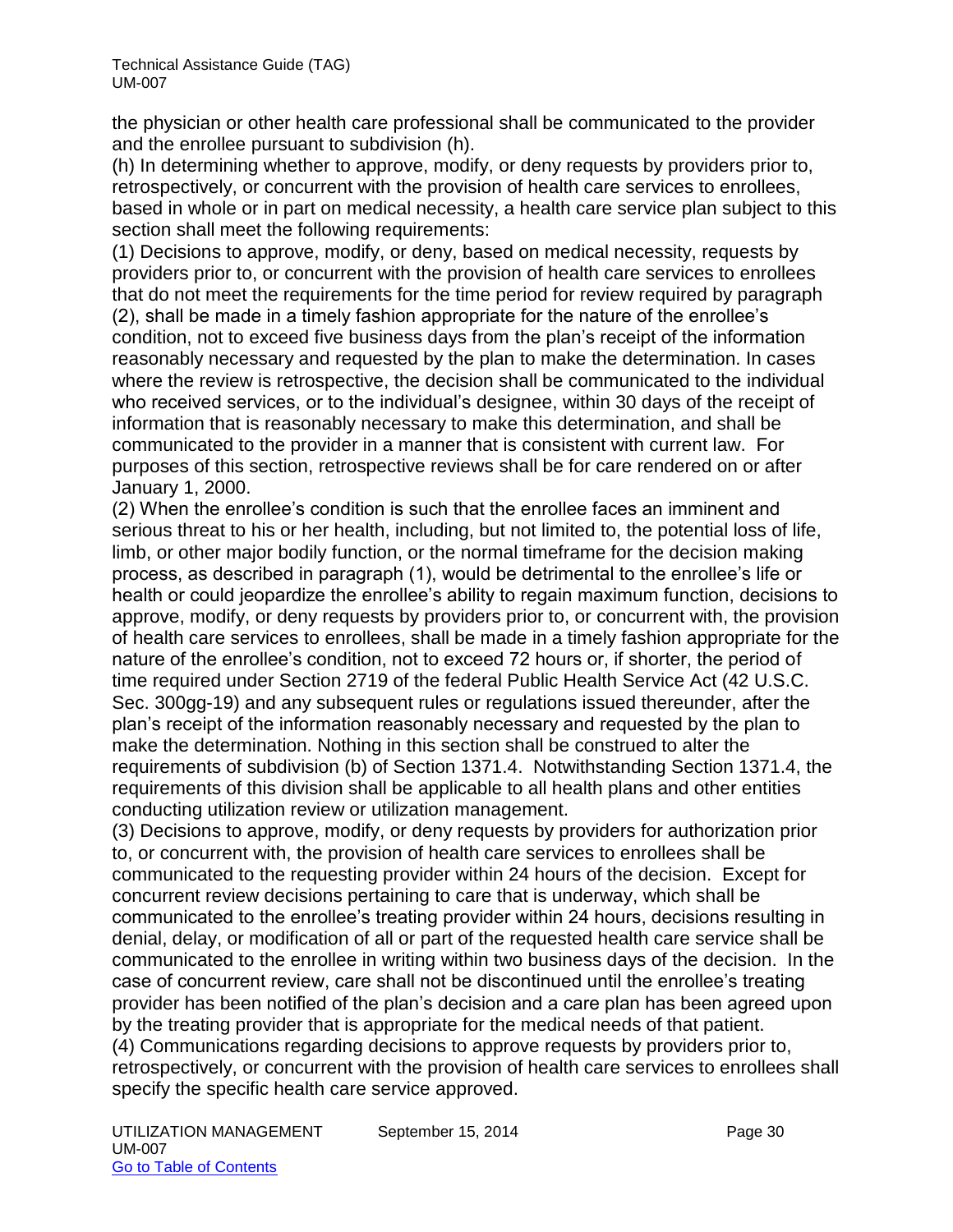Responses regarding decisions to deny, delay, or modify health care services requested by providers prior to, retrospectively, or concurrent with the provision of health care services to enrollees shall be communicated to the enrollee in writing, and to providers initially by telephone or facsimile, except with regard to decisions rendered retrospectively, and then in writing, and shall include a clear and concise explanation of the reasons for the plan's decision, a description of the criteria or guidelines used, and the clinical reasons for the decisions regarding medical necessity.

Any written communication to a physician or other health care provider of a denial, delay, or modification of a request shall include the name and telephone number of the health care professional responsible for the denial, delay, or modification.

The telephone number provided shall be a direct number or an extension, to allow the physician or health care provider easily to contact the professional responsible for the denial, delay, or modification. Responses shall also include information as to how the enrollee may file a grievance with the plan pursuant to Section 1368, and in the case of Medi-Cal enrollees, shall explain how to request an administrative hearing and aid paid pending under Sections 51014.1 and 51014.2 of Title 22 of the California Code of Regulations.

(5) If the health care service plan cannot make a decision to approve, modify, or deny the request for authorization within the timeframes specified in paragraph (1) or (2) because the plan is not in receipt of all of the information reasonably necessary and requested, or because the plan requires consultation by an expert reviewer, or because the plan has asked that an additional examination or test be performed upon the enrollee, provided the examination or test is reasonable and consistent with good medical practice, the plan shall, immediately upon the expiration of the timeframe specified in paragraph (1) or (2) or as soon as the plan becomes aware that it will not meet the timeframe, whichever occurs first, notify the provider and the enrollee, in writing, that the plan cannot make a decision to approve, modify, or deny the request for authorization within the required timeframe, and specify the information requested but not received, or the expert reviewer to be consulted, or the additional examinations or tests required. The plan shall also notify the provider and enrollee of the anticipated date on which a decision may be rendered. Upon receipt of all information reasonably necessary and requested by the plan, the plan shall approve, modify, or deny the request for authorization within the timeframes specified in paragraph (1) or (2), whichever applies.

(6) If the director determines that a health care service plan has failed to meet any of the timeframes in this section, or has failed to meet any other requirement of this section, the director may assess, by order, administrative penalties for each failure. A proceeding for the issuance of an order assessing administrative penalties shall be subject to appropriate notice to, and an opportunity for a hearing with regard to, the person affected, in accordance with subdivision (a) of Section 1397. The administrative penalties shall not be deemed an exclusive remedy for the director. These penalties shall be paid to the Managed Care Administrative Fines and Penalties Fund and shall be used for the purposes specified in Section 1341.45.

(i) A health care service plan subject to this section shall maintain telephone access for providers to request authorization for health care services.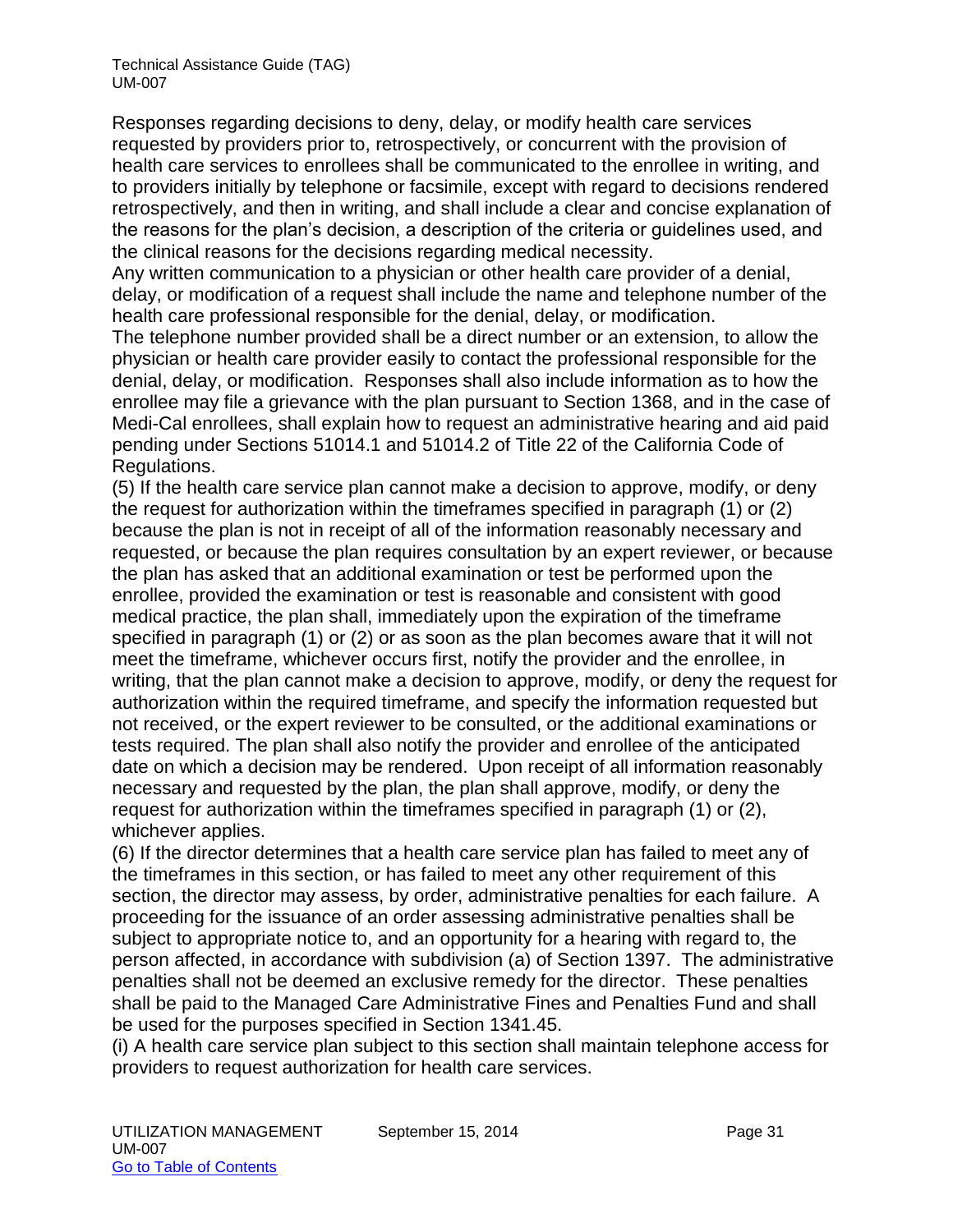# **CA Health and Safety Code sections 1371.4(a) through (d)**

(a) A health care service plan, or its contracting medical providers, shall provide 24-hour access for enrollees and providers to obtain timely authorization for medically necessary care, for circumstances where the enrollee has received emergency services and care is stabilized, but the treating provider believes that the enrollee may not be discharged safely. A physician and surgeon shall be available for consultation and for resolving disputed requests for authorizations. A health care service plan that does not require prior authorization as a prerequisite for payment for necessary medical care following stabilization of an emergency medical condition or active labor need not satisfy the requirements of this subdivision.

(b) A health care service plan shall reimburse providers for emergency services and care provided to its enrollees, until the care results in stabilization of the enrollee, except as provided in subdivision (c). As long as federal or state law requires that emergency services and care be provided without first questioning the patient's ability to pay, a health care service plan shall not require a provider to obtain authorization prior to the provision of emergency services and care necessary to stabilize the enrollee's emergency medical condition.

(c) Payment for emergency services and care may be denied only if the health care service plan reasonably determines that the emergency services and care were never performed; provided that a health care service plan may deny reimbursement to a provider for a medical screening examination in cases when the plan enrollee did not require emergency services and care and the enrollee reasonably should have known that an emergency did not exist. A health care service plan may require prior authorization as a prerequisite for payment for necessary medical care following stabilization of an emergency medical condition.

(d) If there is a disagreement between the health care service plan and the provider regarding the need for necessary medical care, following stabilization of the enrollee, the plan shall assume responsibility for the care of the patient either by having medical personnel contracting with the plan personally take over the care of the patient within a reasonable amount of time after the disagreement, or by having another general acute care hospital under contract with the plan agree to accept the transfer of the patient as provided in Section 1317.2, Section 1317.2a, or other pertinent statute. However, this requirement shall not apply to necessary medical care provided in hospitals outside the service area of the health care service plan. If the health care service plan fails to satisfy the requirements of this subdivision, further necessary care shall be deemed to have been authorized by the plan. Payment for this care may not be denied.

#### **28 CCR 1300.67.2(c)**

Within each service area of a plan, basic health care services and specialized health care services shall be readily available and accessible to each of the plan's enrollees; (c) Emergency health care services shall be available and accessible within the service area twenty-four hours a day, seven days a week;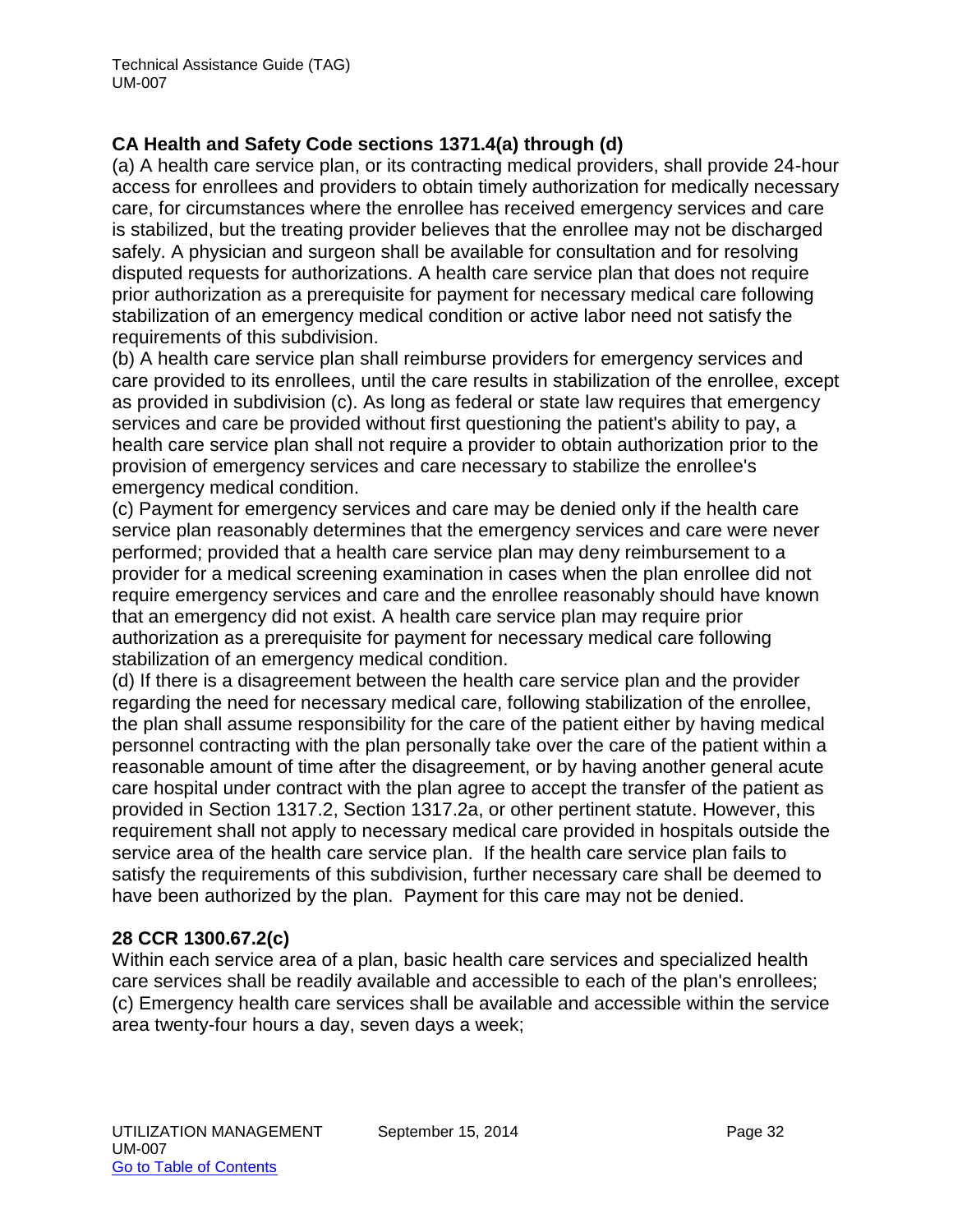# **28 CCR 1300.70(b)(2)(G)(5)**

(b) Quality Assurance Program Structure and Requirements.

(2) Program Requirements.

In order to meet these obligations each plan's QA program shall meet all of the following requirements:

(G) Medical groups or other provider entities may have active quality assurance programs which the plan may use. In all instances, however, the plan must retain responsibility for reviewing the overall quality of care delivered to plan enrollees.

(5) Ensure that for each provider the quality assurance/utilization review mechanism will encompass provider referral and specialist care patterns of practice, including an assessment of timely access to specialists, ancillary support services, and appropriate preventive health services based on reasonable standards established by the plan and/or delegated providers.

# **INDIVIDUAL(S)/POSITION(S) TO BE INTERVIEWED**

#### **Staff responsible for the activities described above, for example**:

- Dental Director
- UM or QM Director
- Director of Governmental Compliance
- Director of delegated entities (or equivalent), if necessary

# **DOCUMENT(S) TO BE REVIEWED**

- Plan to Plan contract or Delegation Agreement
- Materials provided by the Plan to the delegate to delineate responsibilities and monitoring activities
- Delegated entity UM Program description, policies and procedures, and criteria, as applicable
- Plan audit tool and sample audits of delegated entities
- Delegate UM reports
- Minutes of meetings where Plan presents audit findings for delegated entity audit
- Corrective action plans submitted and reviewed as necessary
- Provider service agreement and amendments addenda as applicable

#### *UM-007 - Key Element 1:*

**1. Delegation Oversight: The Plan has policies and procedures for monitoring its delegated entities including methodology and frequency of oversight. The Plan conducts regular oversight of the UM Program for each of its delegated entities for compliance with its established UM standards. CA Health and Safety Code sections 1367.01(a) and (b)**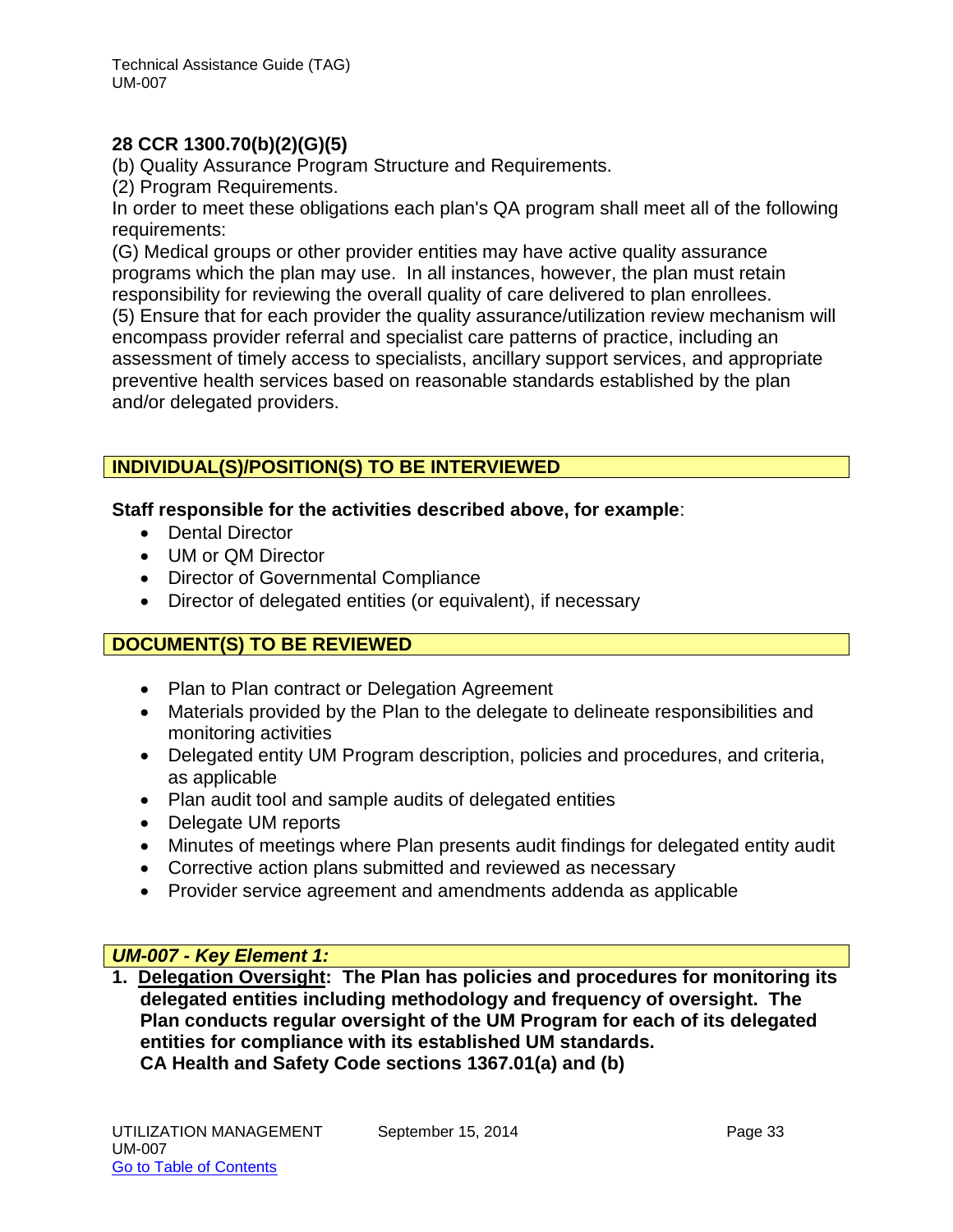|     | <b>Assessment Questions</b>                                   | Yes | <b>No</b> | N/A |
|-----|---------------------------------------------------------------|-----|-----------|-----|
| 1.1 | Does the Plan have policies and procedures for monitoring its |     |           |     |
|     | delegated entities including methodology and frequency of     |     |           |     |
|     | oversight?                                                    |     |           |     |
|     | 1.2 Does the Plan conduct regular oversight of the UM Program |     |           |     |
|     | for each of its delegated entities for compliance with its    |     |           |     |
|     | established UM standards?                                     |     |           |     |

# *UM-007 - Key Element 2:*

**2. UM Program: Each delegate has a written description of the UM Program that includes structure, scope, criteria, processes, and policies (as outlined in UM-001) and has a designated Dental Director who is responsible for UM Program oversight and holds an unrestricted license to practice medicine in California. CA Health and Safety Code sections 1367.01(a), (b), and (c)**

|     | <b>Assessment Questions</b>                                                                                                                                                                                                                                                                                                                                                           | <b>Yes</b> | <b>No</b> | N/A |
|-----|---------------------------------------------------------------------------------------------------------------------------------------------------------------------------------------------------------------------------------------------------------------------------------------------------------------------------------------------------------------------------------------|------------|-----------|-----|
| 2.1 | Does the Plan ensure that each delegate has a written<br>description of the UM Program that includes structure, scope,<br>criteria, processes, and policies and is consistent with the<br>Plan's UM Program?                                                                                                                                                                          |            |           |     |
|     | 2.2 Is there a Delegation Agreement between the Plan and the<br>entity to which the Plan has delegated management (of UM,<br>QM, GA, LAP, etc. benefits, etc.) that includes, but is not<br>limited to,<br>1) A statement/description of services to be performed on the<br>Plan's behalf?<br>2) Delineation of administrative responsibilities between the<br>Plan and the delegate? |            |           |     |
|     | 2.3 Is there a delegation agreement between the Plan and the<br>entity to which the Plan has delegated management (of UM,<br>QM, benefits, etc.) that includes, but is not limited to, a<br>description of the delegated services and activities?                                                                                                                                     |            |           |     |
|     | 2.4 Does the Plan ensure that each delegate has a designated<br>Dental Director who holds an unrestricted license to practice<br>medicine in California?                                                                                                                                                                                                                              |            |           |     |
| 2.5 | Does the Dental Director's position description include<br>substantial responsibility for providing clinical direction and<br>oversight of the UM Program?                                                                                                                                                                                                                            |            |           |     |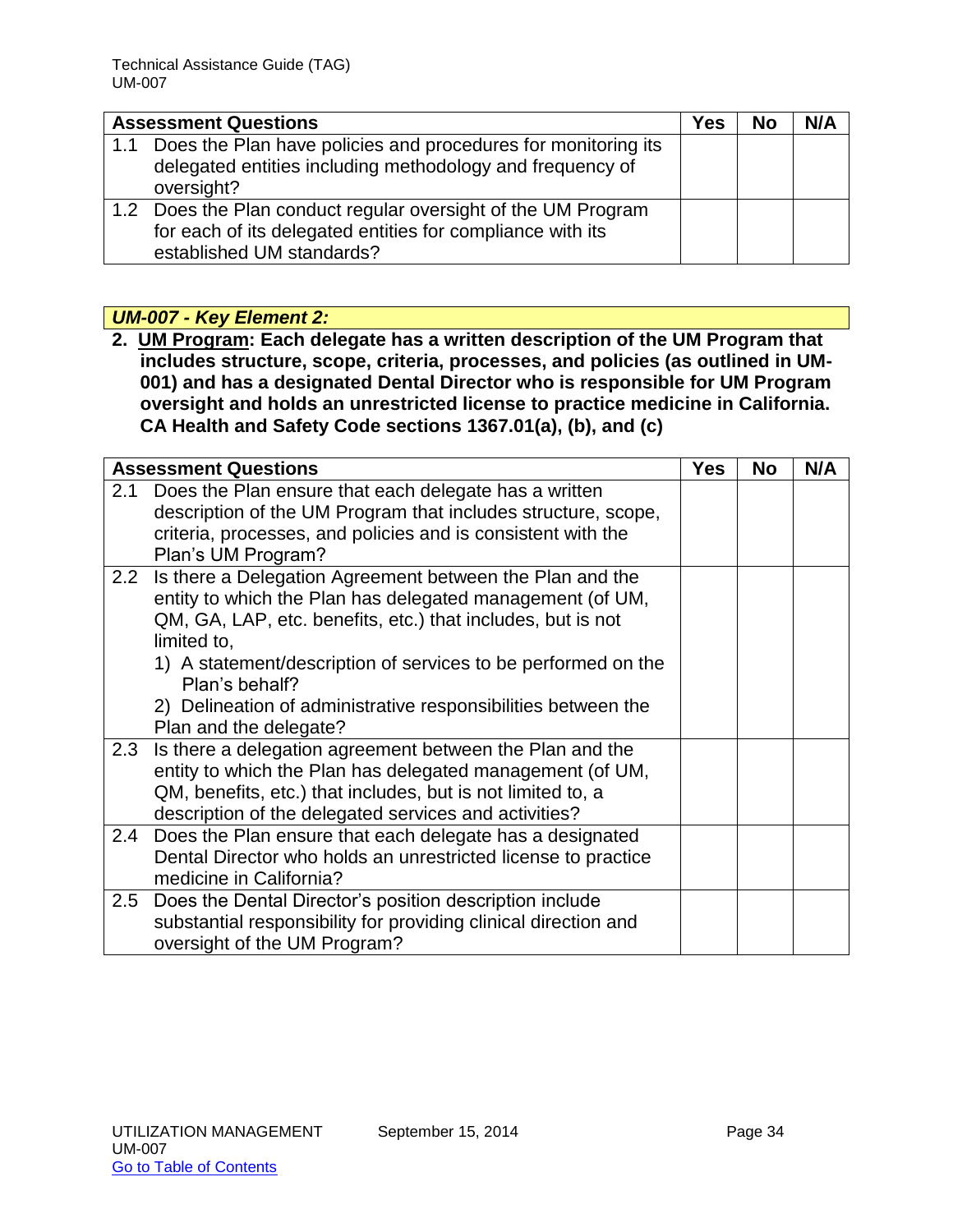## *UM-007 - Key Element 3:*

**3. UM Decision-Making and Timeframes: Each delegate has established and implemented policies and procedures regarding approval, modification, delay, or denial of services as well as the timeliness of those decisions (within the requirements outlined in UM-002). CA Health and Safety Code sections 1367.01(e), (h), and (i)**

|     | <b>Assessment Questions</b>                                                                                                                                                                                                      | Yes | <b>No</b> | N/A |
|-----|----------------------------------------------------------------------------------------------------------------------------------------------------------------------------------------------------------------------------------|-----|-----------|-----|
| 3.1 | Does the Plan ensure that the delegate has a clearly stated<br>policy that denials of coverage for reasons of dental necessity<br>are made by a qualified licensed dentist or health care<br>professional as outlined in UM-002? |     |           |     |
|     | 3.2 Does the Plan ensure that the delegate provides telephone<br>access for providers to request authorization for health care<br>services?                                                                                      |     |           |     |
|     | 3.3 Does the Plan ensure that the delegate's timeframes for UM<br>decisions are within the requirements as outlined in UM-002?                                                                                                   |     |           |     |
|     | 3.4 Does the Plan ensure that the delegate ensures timely<br>responses to provider requests for authorization?                                                                                                                   |     |           |     |

# *UM-007 - Key Element 4:*

**4. UM Criteria: There is evidence that the delegate/s have developed written UM criteria/guidelines consistent with acceptable standards and perform/s an annual evaluation of the UM program, which is reviewed by the appropriate committee/s and updated as necessary (consistent with the requirements outlined in UM-003).** 

**CA Health and Safety Code section 1363.5(b); CA Health and Safety Code sections 1367.01(a), (b) and (f)**

|     | <b>Assessment Questions</b>                                                                                                                                                                                                                                                    | Yes | <b>No</b> | N/A |
|-----|--------------------------------------------------------------------------------------------------------------------------------------------------------------------------------------------------------------------------------------------------------------------------------|-----|-----------|-----|
| 4.1 | Does the Plan ensure that the delegate's written criteria or<br>clinical guidelines for UM decisions meet the requirements                                                                                                                                                     |     |           |     |
|     | outlined in UM-003?                                                                                                                                                                                                                                                            |     |           |     |
|     | 4.2 Does the Plan ensure that the delegate/s perform/s an annual<br>evaluation and update of the UM Program, which is then<br>reviewed by the appropriate committee/s?                                                                                                         |     |           |     |
|     | 4.3 Does the Plan ensure that the delegate has written criteria or<br>clinical guidelines for UM decisions that are clearly<br>documented for each UM function along with the procedures<br>for use/application of the criteria in making medical necessity<br>determinations? |     |           |     |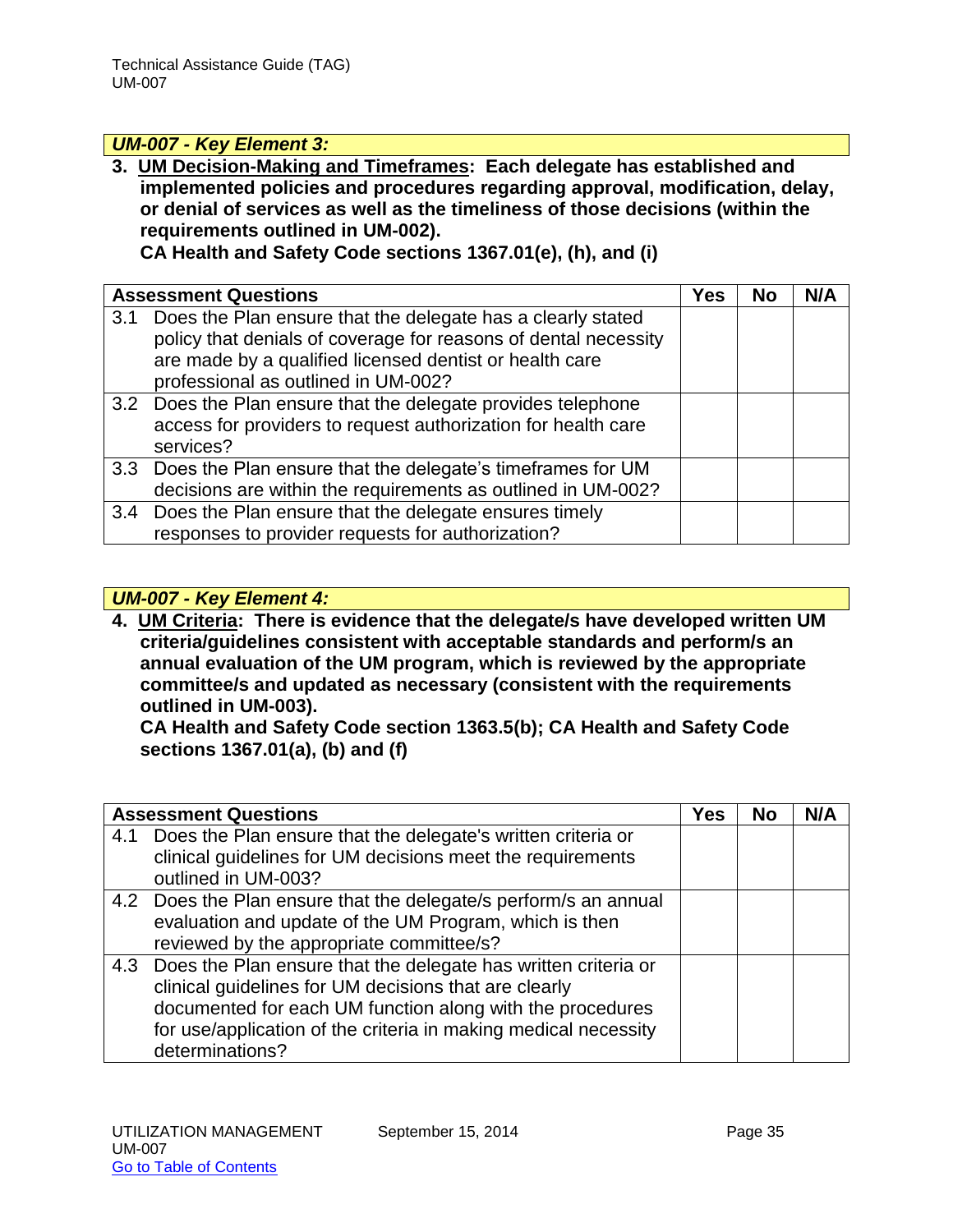# *UM-007 - Key Element 5:*

**5. Communication Requirements for UM Decisions: Each delegate has established and implemented guidelines for UM-related communications to providers and enrollees (including content, form, and timeframes) consistent with UM-004.** 

**CA Health and Safety Code sections 1367.01(a) and (h)**

| <b>Assessment Questions</b>                                       | Yes | <b>No</b> | N/A |
|-------------------------------------------------------------------|-----|-----------|-----|
| 5.1 Does the Plan ensure that the delegate's written notification |     |           |     |
| for denials includes the name and direct contact number for       |     |           |     |
| the professional responsible for a denial, delay, or modification |     |           |     |
| of an authorization as outlined in UM-005?                        |     |           |     |
| 5.2 Does the Plan ensure that the delegate's written notification |     |           |     |
| for denials includes a clear explanation of the reasons for the   |     |           |     |
| delegate's decision, a description of the criteria used, and      |     |           |     |
| clinical reasons for the decision regarding medical necessity?    |     |           |     |
| 5.3 Does the Plan ensure that the delegate's written notification |     |           |     |
| for denials includes grievance and IMR information?               |     |           |     |

# *UM-007 - Key Element 6:*

**6. Disclosure of UM Authorization Processes: Each delegate discloses to providers, contractors, enrollees and the public the UM processes and guidelines used to authorize, modify, or deny health care services under the benefits provided by the Plan (consistent with the requirements outlined in UM-005).** 

**CA Health and Safety Code section 1363.5(b) CA Health and Safety Code sections 1367.01(a) and (b)**

|     | <b>Assessment Questions</b>                                                                                                                                                                                 |  | <b>No</b> | N/A |
|-----|-------------------------------------------------------------------------------------------------------------------------------------------------------------------------------------------------------------|--|-----------|-----|
| 6.1 | Does the Plan ensure that the delegate's written criteria or<br>clinical guidelines for UM decisions meet the requirements<br>outlined in UM-003?                                                           |  |           |     |
|     | 6.2 Does the Plan ensure that the delegate discloses, or provides<br>for the disclosure to its providers, enrollees, and the public,<br>information on criteria and UM processes as outlined in UM-<br>003? |  |           |     |

# *UM-007 - Key Element 7:*

**7. UM Processes as Part of the QA Program: Each delegate assesses the quality of their UM Program and processes and takes appropriate action when problems are identified (consistent with requirements outlined in UM-006). CA Health and Safety Code sections 1367.01(a), (e), (h), and (j); 28 CCR 1300.70(b)(2)(G)(5)**